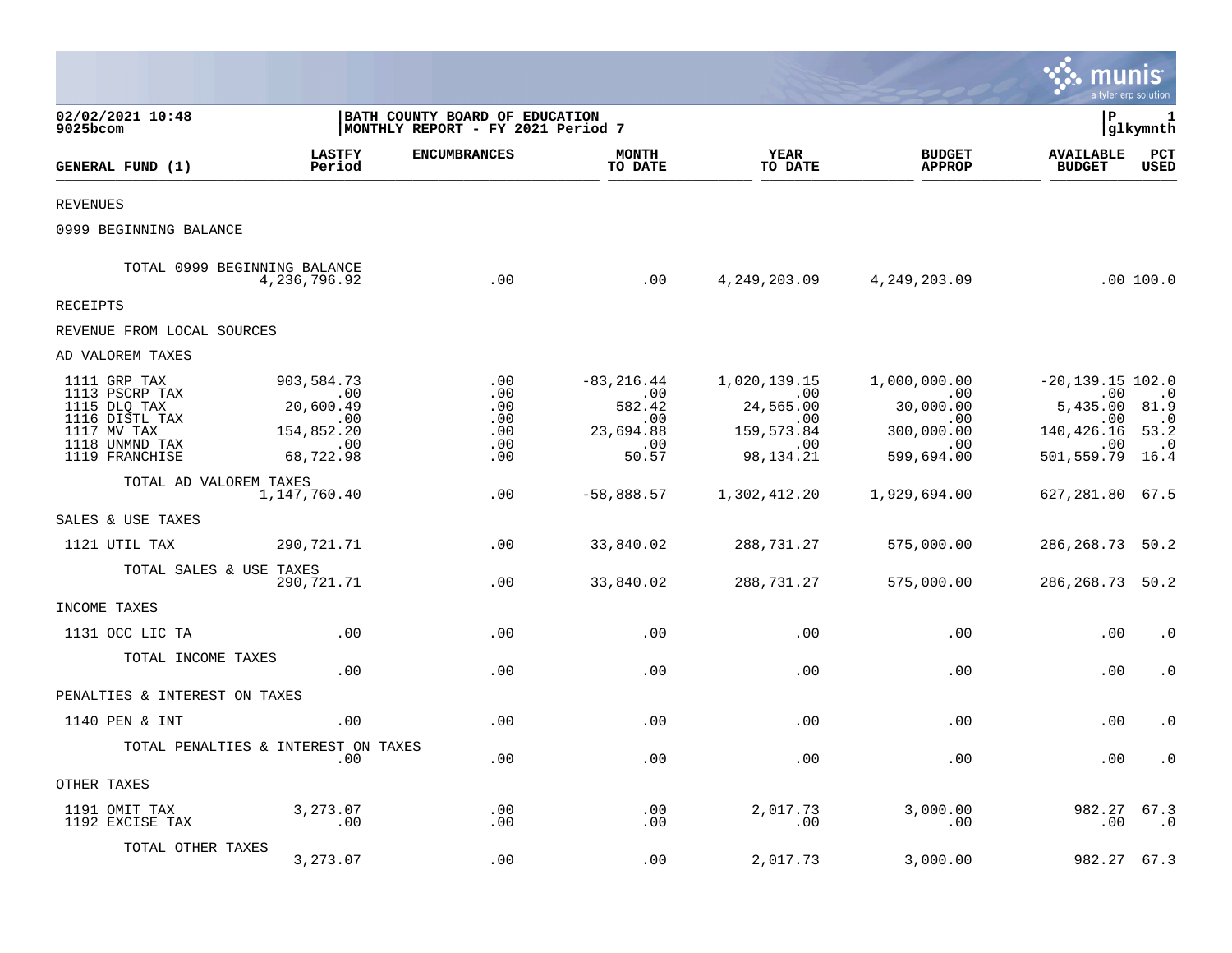|                                                                                                                |                                        |                                                                      |                                        |                                        |                                        | munis<br>a tyler erp solution          |                                                                            |
|----------------------------------------------------------------------------------------------------------------|----------------------------------------|----------------------------------------------------------------------|----------------------------------------|----------------------------------------|----------------------------------------|----------------------------------------|----------------------------------------------------------------------------|
| 02/02/2021 10:48<br>9025bcom                                                                                   |                                        | BATH COUNTY BOARD OF EDUCATION<br> MONTHLY REPORT - FY 2021 Period 7 |                                        |                                        |                                        | l P                                    | 2<br> glkymnth                                                             |
| GENERAL FUND (1)                                                                                               | <b>LASTFY</b><br>Period                | <b>ENCUMBRANCES</b>                                                  | <b>MONTH</b><br>TO DATE                | <b>YEAR</b><br>TO DATE                 | <b>BUDGET</b><br><b>APPROP</b>         | <b>AVAILABLE</b><br><b>BUDGET</b>      | PCT<br><b>USED</b>                                                         |
| REVENUE OTHER LOCAL GOVERNMENT UNITS                                                                           |                                        |                                                                      |                                        |                                        |                                        |                                        |                                                                            |
| 1280 IN LIEU OF                                                                                                | .00                                    | .00                                                                  | .00                                    | .00                                    | .00                                    | .00                                    | $\cdot$ 0                                                                  |
| TOTAL REVENUE OTHER LOCAL GOVERNMENT UNITS                                                                     | .00                                    | .00                                                                  | .00                                    | .00                                    | .00                                    | .00                                    | $\cdot$ 0                                                                  |
| TUITION                                                                                                        |                                        |                                                                      |                                        |                                        |                                        |                                        |                                                                            |
| 1310 TUIT IND<br>1320 GOV TUI IN<br>1330 GOV TUI OU<br>1340 TUIT OTHR                                          | .00<br>.00<br>.00<br>.00               | .00<br>.00<br>.00<br>.00                                             | .00<br>.00<br>.00<br>.00               | .00<br>.00<br>.00<br>.00               | .00<br>.00<br>.00<br>.00               | .00<br>.00<br>.00<br>.00               | $\cdot$ 0<br>$\cdot$ 0<br>$\cdot$ 0<br>$\cdot$ 0                           |
| TOTAL TUITION                                                                                                  | .00                                    | .00                                                                  | .00                                    | .00                                    | .00                                    | .00                                    | $\cdot$ 0                                                                  |
| TRANSPORTATION                                                                                                 |                                        |                                                                      |                                        |                                        |                                        |                                        |                                                                            |
| 1410 TRNS INDIV<br>1420 TRN GOV IN<br>1430 TRN GOV OU<br>1440 TRN OTH PV<br>1441 TRN NON-PB<br>1442 TRN FSC CT | .00<br>.00<br>.00<br>.00<br>.00<br>.00 | .00<br>.00<br>.00<br>.00<br>.00<br>.00                               | .00<br>.00<br>.00<br>.00<br>.00<br>.00 | .00<br>.00<br>.00<br>.00<br>.00<br>.00 | .00<br>.00<br>.00<br>.00<br>.00<br>.00 | .00<br>.00<br>.00<br>.00<br>.00<br>.00 | $\cdot$ 0<br>$\cdot$ 0<br>$\cdot$ 0<br>$\cdot$ 0<br>$\cdot$ 0<br>$\cdot$ 0 |
| TOTAL TRANSPORTATION                                                                                           | .00                                    | .00                                                                  | .00                                    | .00                                    | .00                                    | .00                                    | $\cdot$ 0                                                                  |
| EARNINGS ON INVESTMENTS                                                                                        |                                        |                                                                      |                                        |                                        |                                        |                                        |                                                                            |
| 1510 INT ON INV<br>1540 INVST PRPT                                                                             | 53,591.74<br>.00                       | .00<br>.00                                                           | 2,591.61<br>.00                        | 16,631.19<br>.00                       | 5,000.00<br>.00                        | $-11,631.19$ 332.6<br>.00              | $\overline{\phantom{0}}$ .0                                                |
| TOTAL EARNINGS ON INVESTMENTS                                                                                  | 53,591.74                              | .00                                                                  | 2,591.61                               | 16,631.19                              | 5,000.00                               | $-11,631.19$ 332.6                     |                                                                            |
| FOOD SERVICE                                                                                                   |                                        |                                                                      |                                        |                                        |                                        |                                        |                                                                            |
| 1630 SPEC FUNC                                                                                                 | .00                                    | .00                                                                  | .00                                    | .00                                    | .00                                    | .00                                    | $\cdot$ 0                                                                  |
| TOTAL FOOD SERVICE                                                                                             | .00                                    | .00                                                                  | .00                                    | .00                                    | .00                                    | .00                                    | $\cdot$ 0                                                                  |
| STUDENT ACTIVITIES                                                                                             |                                        |                                                                      |                                        |                                        |                                        |                                        |                                                                            |
| 1740 FEES<br>1750 DONATIONS                                                                                    | .00<br>.00                             | .00<br>.00                                                           | .00<br>.00                             | .00<br>.00                             | .00<br>.00                             | .00<br>.00                             | $\cdot$ 0<br>$\cdot$ 0                                                     |
| TOTAL STUDENT ACTIVITIES                                                                                       | .00                                    | .00                                                                  | .00                                    | .00                                    | .00                                    | .00                                    | $\cdot$ 0                                                                  |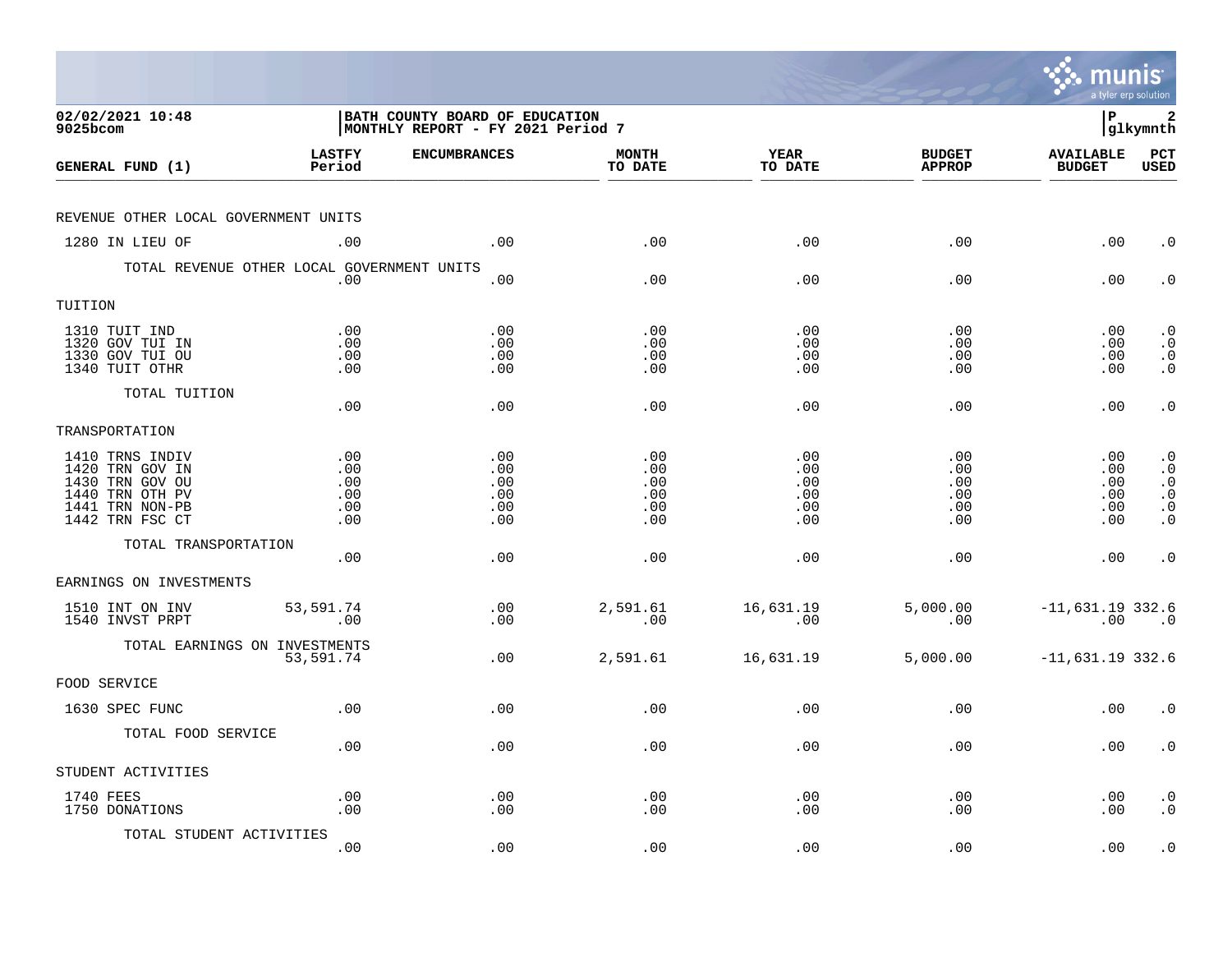

| 9025bcom | 02/02/2021 10:48                                                                                                                                                                                                                             |                                                                                                 | BATH COUNTY BOARD OF EDUCATION<br>MONTHLY REPORT - FY 2021 Period 7                     |                                                                                              |                                                                                               |                                                                                                                                     | P                                                                                                               | 3<br> glkymnth                                                                                                                         |
|----------|----------------------------------------------------------------------------------------------------------------------------------------------------------------------------------------------------------------------------------------------|-------------------------------------------------------------------------------------------------|-----------------------------------------------------------------------------------------|----------------------------------------------------------------------------------------------|-----------------------------------------------------------------------------------------------|-------------------------------------------------------------------------------------------------------------------------------------|-----------------------------------------------------------------------------------------------------------------|----------------------------------------------------------------------------------------------------------------------------------------|
|          | GENERAL FUND (1)                                                                                                                                                                                                                             | <b>LASTFY</b><br>Period                                                                         | <b>ENCUMBRANCES</b>                                                                     | <b>MONTH</b><br>TO DATE                                                                      | <b>YEAR</b><br>TO DATE                                                                        | <b>BUDGET</b><br><b>APPROP</b>                                                                                                      | <b>AVAILABLE</b><br><b>BUDGET</b>                                                                               | <b>PCT</b><br><b>USED</b>                                                                                                              |
|          | OTHER REVENUE FROM LOCAL SOURCES                                                                                                                                                                                                             |                                                                                                 |                                                                                         |                                                                                              |                                                                                               |                                                                                                                                     |                                                                                                                 |                                                                                                                                        |
|          | 1911 BLDG RENT<br>1912 BUS RENT<br>1919 OTHER RENT<br>1920 CONTRIBUTE<br>1929 INKIND REV<br>1941 TXT SALES<br>1942 TXT RENTS<br>1951 MSC SCH IN<br>1952 MSC SCH OU<br>1980 PRYR REFND<br>1990 MISC REV<br>1991 TRANSCRIPT<br>1993 OTH REBATE | .00<br>.00<br>.00<br>.00<br>.00<br>.00<br>65.00<br>.00<br>.00<br>.83<br>13,590.94<br>.00<br>.00 | .00<br>.00<br>.00<br>.00<br>.00<br>.00<br>.00<br>.00<br>.00<br>.00<br>.00<br>.00<br>.00 | .00<br>.00<br>.00<br>.00<br>.00<br>.00<br>.00<br>.00<br>.00<br>.00<br>2,458.04<br>.00<br>.00 | .00<br>.00<br>.00<br>.00<br>.00<br>.00<br>.00<br>.00<br>.00<br>.00<br>11,152.19<br>.00<br>.00 | .00<br>$.00 \,$<br>.00<br>500.00<br>$.00 \,$<br>.00<br>200.00<br>$.00 \,$<br>.00<br>4,000.00<br>1,000.00<br>$.00 \,$<br>$.00 \ \rm$ | .00<br>.00<br>.00<br>500.00<br>.00<br>.00<br>200.00<br>.00<br>.00<br>4,000.00<br>$-10, 152.19***$<br>.00<br>.00 | $\cdot$ 0<br>$\cdot$ 0<br>$\cdot$ 0<br>$\cdot$ 0<br>$\cdot$ 0<br>$\cdot$ 0<br>$\cdot$ 0<br>$\cdot$ 0<br>$\cdot$ 0<br>. 0<br>. 0<br>. 0 |
|          |                                                                                                                                                                                                                                              | TOTAL OTHER REVENUE FROM LOCAL SOURCES<br>13,656.77                                             | .00                                                                                     | 2,458.04                                                                                     | 11,152.19                                                                                     | 5,700.00                                                                                                                            | $-5,452.19$ 195.7                                                                                               |                                                                                                                                        |
|          |                                                                                                                                                                                                                                              | TOTAL REVENUE FROM LOCAL SOURCES<br>1,509,003.69                                                | $.00 \,$                                                                                | $-19,998.90$                                                                                 | 1,620,944.58                                                                                  | 2,518,394.00                                                                                                                        | 897,449.42 64.4                                                                                                 |                                                                                                                                        |
|          | REVENUE FROM STATE SOURCES                                                                                                                                                                                                                   |                                                                                                 |                                                                                         |                                                                                              |                                                                                               |                                                                                                                                     |                                                                                                                 |                                                                                                                                        |
|          | STATE PROGRAM                                                                                                                                                                                                                                |                                                                                                 |                                                                                         |                                                                                              |                                                                                               |                                                                                                                                     |                                                                                                                 |                                                                                                                                        |
|          | 3111 SEEK                                                                                                                                                                                                                                    | 5,106,881.00                                                                                    | .00                                                                                     | 667,906.00                                                                                   | 4,931,333.00                                                                                  | 8,400,000.00                                                                                                                        | 3,468,667.00 58.7                                                                                               |                                                                                                                                        |
|          | TOTAL STATE PROGRAM                                                                                                                                                                                                                          | 5,106,881.00                                                                                    | .00                                                                                     | 667,906.00                                                                                   | 4,931,333.00                                                                                  | 8,400,000.00                                                                                                                        | 3,468,667.00 58.7                                                                                               |                                                                                                                                        |
|          | OTHER STATE FUNDING                                                                                                                                                                                                                          |                                                                                                 |                                                                                         |                                                                                              |                                                                                               |                                                                                                                                     |                                                                                                                 |                                                                                                                                        |
|          | 3122 VOC TRANSP<br>3124 DST VOC SC<br>3125 DRV TRN RB<br>3126 SUB REIMB<br>3127 FLEX SPD<br>3128 AUD REIMB<br>3129 KSB/D TR R                                                                                                                | .00<br>.00<br>.00<br>.00<br>.00<br>.00<br>.00                                                   | .00<br>.00<br>.00<br>.00<br>.00<br>.00<br>.00                                           | .00<br>.00<br>.00<br>.00<br>.00<br>.00<br>.00                                                | .00<br>.00<br>.00<br>.00<br>.00<br>.00<br>.00                                                 | $.00 \ \rm$<br>$.00 \ \rm$<br>$.00 \ \rm$<br>$.00 \ \rm$<br>$.00 \,$<br>$.00 \ \rm$<br>$.00 \ \rm$                                  | .00<br>.00<br>.00<br>.00<br>.00<br>.00<br>.00                                                                   | $\cdot$ 0<br>$\cdot$ 0<br>$\cdot$ 0<br>$\cdot$ 0<br>$\cdot$ 0<br>. $\boldsymbol{0}$<br>$\cdot$ 0                                       |
|          |                                                                                                                                                                                                                                              | TOTAL OTHER STATE FUNDING                                                                       |                                                                                         |                                                                                              |                                                                                               |                                                                                                                                     |                                                                                                                 |                                                                                                                                        |
|          | EXPENDITURE REIMBURSEMENTS                                                                                                                                                                                                                   | .00                                                                                             | .00                                                                                     | .00                                                                                          | .00                                                                                           | .00                                                                                                                                 | .00                                                                                                             | $\cdot$ 0                                                                                                                              |
|          | 3130 NBC REIMB                                                                                                                                                                                                                               | .00                                                                                             | .00                                                                                     | .00                                                                                          | .00                                                                                           | 7,000.00                                                                                                                            | 7,000.00                                                                                                        | $\cdot$ 0                                                                                                                              |
|          | 3131 MISC REIMB                                                                                                                                                                                                                              | .00                                                                                             | .00                                                                                     | .00                                                                                          | .00                                                                                           | 20,000.00                                                                                                                           | 20,000.00                                                                                                       | $\cdot$ 0                                                                                                                              |
|          |                                                                                                                                                                                                                                              | TOTAL EXPENDITURE REIMBURSEMENTS<br>.00                                                         | .00                                                                                     | .00                                                                                          | .00                                                                                           | 27,000.00                                                                                                                           | 27,000.00                                                                                                       | . 0                                                                                                                                    |

REVENUE IN LIEU OF TAXES/STATE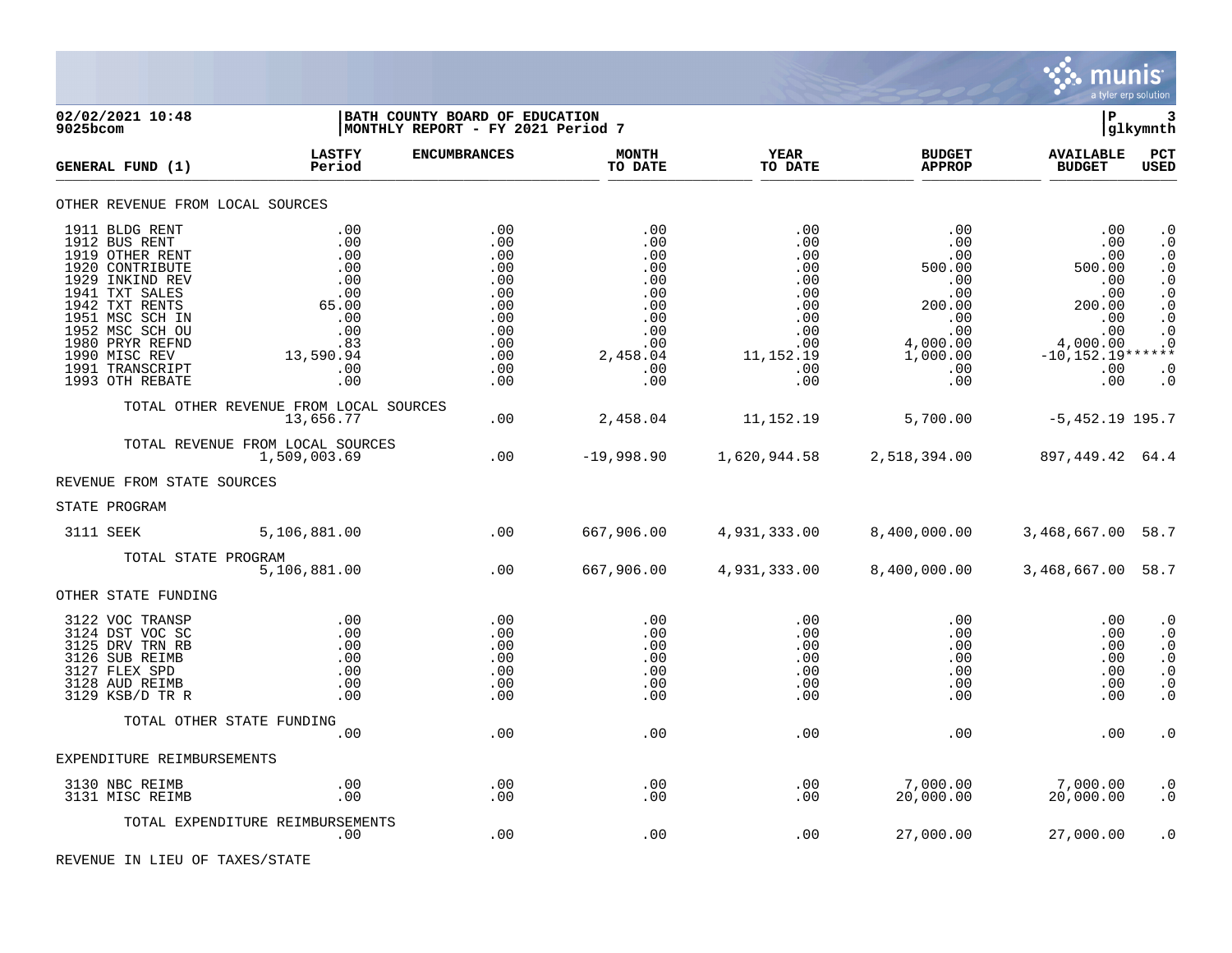

**02/02/2021 10:48 |BATH COUNTY BOARD OF EDUCATION |P 4** MONTHLY REPORT - FY 2021 Period 7 **LASTFY ENCUMBRANCES MONTH YEAR BUDGET AVAILABLE PCT GENERAL FUND (1) Period TO DATE TO DATE APPROP BUDGET USED** TO DATE THE RELIGION CONDUCT TO DATE THE RELIGION CONDUCT TO DATE THE RELIGION OF THE RELIGION OF THE RELIGION OF THE RELIGION OF THE RELIGION OF THE RELIGION OF THE RELIGION OF THE RELIGION OF THE RELIGION OF THE RELIGION 3800 TAXES 16,954.98 .00 .00 14,629.12 25,000.00 10,370.88 58.5 TOTAL REVENUE IN LIEU OF TAXES/STATE<br>16.954.98 16,954.98 .00 .00 14,629.12 25,000.00 10,370.88 58.5 REVENUE ON BEHALF PAYMENTS 3900 ON-BEHALF .00 .00 .00 .00 .00 .00 .0 TOTAL REVENUE ON BEHALF PAYMENTS .00 .00 .00 .00 .00 .00 .0 TOTAL REVENUE FROM STATE SOURCES 5,123,835.98 .00 667,906.00 4,945,962.12 8,452,000.00 3,506,037.88 58.5 REVENUE FROM FEDERAL SOURCES RESTRICTED DIRECT 4300 RES DIR FE .00 .00 .00 .00 .00 .00 .0 TOTAL RESTRICTED DIRECT .00 .00 .00 .00 .00 .00 .0 RESTRICTED THROUGH THE STATE 4500 RES FED/ST .00 .00 .00 .00 .00 .00 .0 TOTAL RESTRICTED THROUGH THE STATE .00 .00 .00 .00 .00 .00 .0 THROUGH INTERMEDIATE AGENCIES 4700 FED INTERM .00 .00 .00 .00 .00 .00 .0 TOTAL THROUGH INTERMEDIATE AGENCIES .00 .00 .00 .00 .00 .00 .0 FEDERAL REIMBURSEMENT 4810 MED REIMB 39,210.95 .00 .00 44,779.71 25,000.00 -19,779.71 179.1 4810 MED REIMB 16,696.26 .00 .00 30,000.00 30,000.00 .00 100.0 TOTAL FEDERAL REIMBURSEMENT 55,907.21 .00 .00 74,779.71 55,000.00 -19,779.71 136.0 TOTAL REVENUE FROM FEDERAL SOURCES 55,907.21 .00 .00 74,779.71 55,000.00 -19,779.71 136.0

OTHER RECEIPTS

INTERFUND TRANSFERS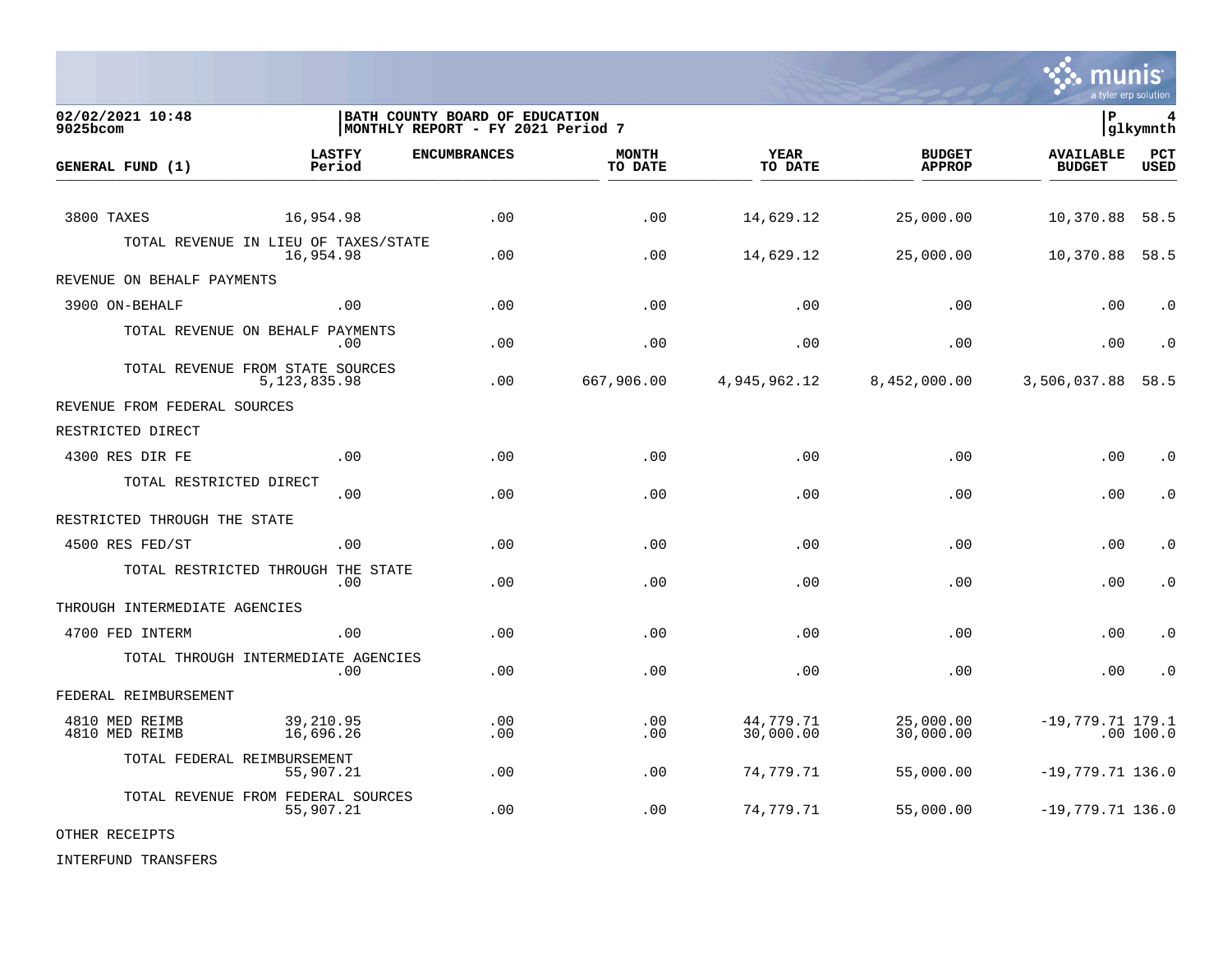

**02/02/2021 10:48 |BATH COUNTY BOARD OF EDUCATION |P 5**  $|MONTHLY REPORT - FY 2021 Period 7$ **LASTFY ENCUMBRANCES MONTH YEAR BUDGET AVAILABLE PCT GENERAL FUND (1)** TO DATE THE RELIGION CONDUCT TO DATE THE RELIGION CONDUCT TO DATE THE RELIGION OF THE RELIGION OF THE RELIGION OF THE RELIGION OF THE RELIGION OF THE RELIGION OF THE RELIGION OF THE RELIGION OF THE RELIGION OF THE RELIGION 5210 FND XFER .00 .00 .00 .00 .00 .00 .0 5220 INDCST XFE 33,178.62 .00 11,417.43 36,379.54 43,436.00 7,056.46 83.8 TOTAL INTERFUND TRANSFERS 33,178.62 .00 11,417.43 36,379.54 43,436.00 7,056.46 83.8 SALE OR COMP FOR LOSS OF ASSETS 5311 SALE LAND .00 .00 .00 .00 .00 .00 .0 5312 LOSS LAND .00 .00 .00 .00 .00 .00 .0 5331 SALE BLDG .00 .00 .00 .00 .00 .00 .0 5332 LOSS BLDG .00 .00 .00 .00 .00 .00 .0 5341 SALE EQUIP .00 .00 .00 .00 5,000.00 5,000.00 .0 5342 LOSS EQUIP .00 .00 .00 .00 .00 .00 .0 TOTAL SALE OR COMP FOR LOSS OF ASSETS<br>.00 .00 .00 .00 .00 5,000.00 5,000.00 .0 CAPITAL LEASE PROCEEDS 5500 LEASE PROC .00 .00 .00 .00 .00 .00 .0 TOTAL CAPITAL LEASE PROCEEDS .00 .00 .00 .00 .00 .00 .0 TOTAL OTHER RECEIPTS<br>33,178.62 33,178.62 .00 11,417.43 36,379.54 48,436.00 12,056.46 75.1 TOTAL RECEIPTS 6,721,925.50 .00 659,324.53 6,678,065.95 11,073,830.00 4,395,764.05 60.3 TOTAL REVENUE 10,958,722.42 .00 659,324.53 10,927,269.04 15,323,033.09 4,395,764.05 71.3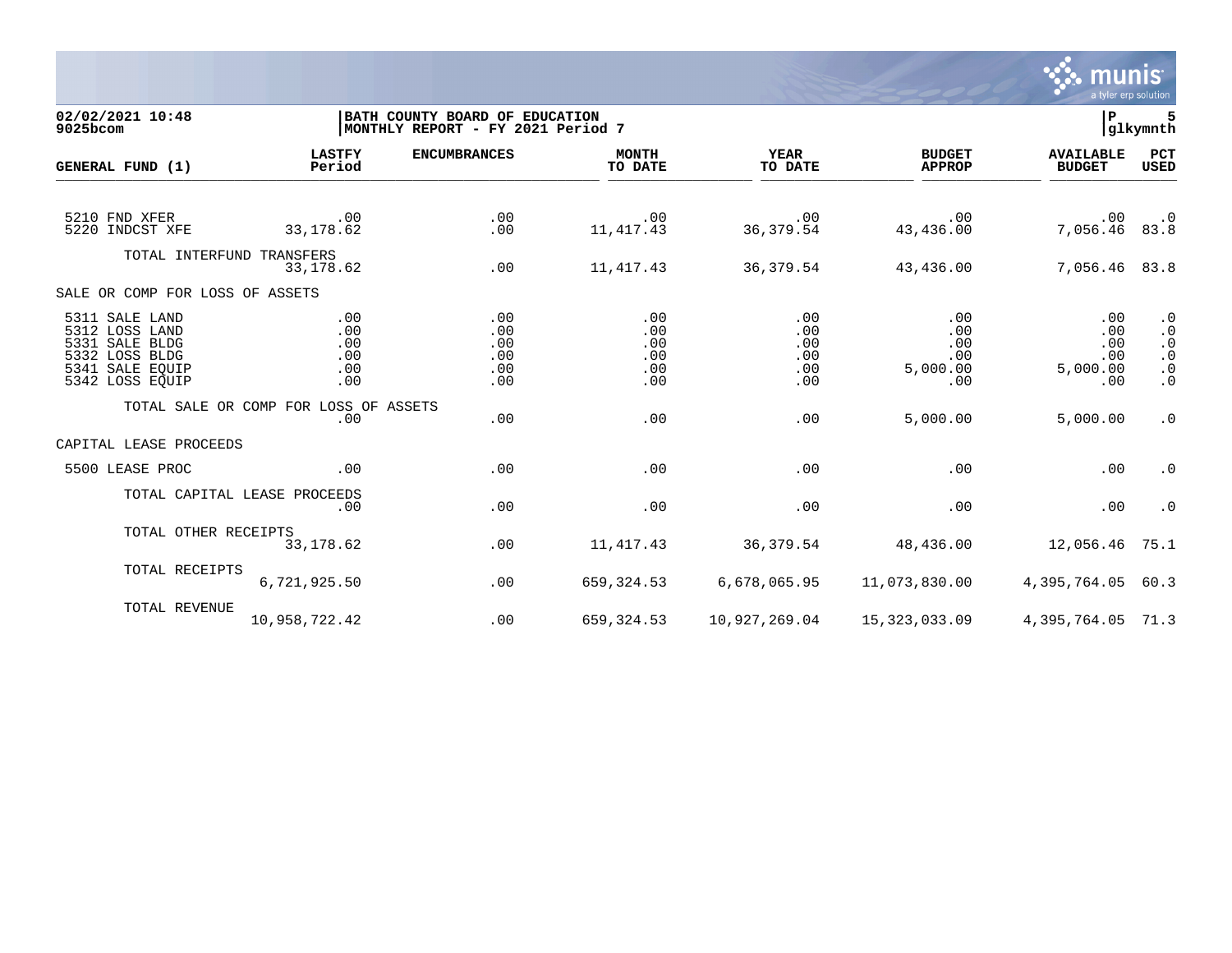|                                                                              |                               |                                                                                                                                     |                                                                                                             |                                                                                                          |                                                                                                                                    |                                                                                                                                 | munis<br>a tyler erp solution                                                                                                  |                                                                                                     |
|------------------------------------------------------------------------------|-------------------------------|-------------------------------------------------------------------------------------------------------------------------------------|-------------------------------------------------------------------------------------------------------------|----------------------------------------------------------------------------------------------------------|------------------------------------------------------------------------------------------------------------------------------------|---------------------------------------------------------------------------------------------------------------------------------|--------------------------------------------------------------------------------------------------------------------------------|-----------------------------------------------------------------------------------------------------|
| 9025bcom                                                                     | 02/02/2021 10:48              |                                                                                                                                     | BATH COUNTY BOARD OF EDUCATION<br>MONTHLY REPORT - FY 2021 Period 7                                         |                                                                                                          |                                                                                                                                    |                                                                                                                                 | l P                                                                                                                            | 6<br> glkymnth                                                                                      |
|                                                                              | GENERAL FUND (1)              | <b>LASTFY</b><br>Period                                                                                                             | <b>ENCUMBRANCES</b>                                                                                         | <b>MONTH</b><br>TO DATE                                                                                  | <b>YEAR</b><br>TO DATE                                                                                                             | <b>BUDGET</b><br><b>APPROP</b>                                                                                                  | <b>AVAILABLE</b><br><b>BUDGET</b>                                                                                              | PCT<br><b>USED</b>                                                                                  |
| <b>EXPENDITURES</b>                                                          |                               |                                                                                                                                     |                                                                                                             |                                                                                                          |                                                                                                                                    |                                                                                                                                 |                                                                                                                                |                                                                                                     |
|                                                                              |                               | 0000 RESTRICT TO REV & BAL SHT ONLY                                                                                                 |                                                                                                             |                                                                                                          |                                                                                                                                    |                                                                                                                                 |                                                                                                                                |                                                                                                     |
| 0200                                                                         |                               | .00                                                                                                                                 | .00                                                                                                         | .00                                                                                                      | .00                                                                                                                                | .00                                                                                                                             | .00                                                                                                                            | . 0                                                                                                 |
|                                                                              | TOTAL 0000                    | RESTRICT TO REV & BAL SHT ONLY<br>.00                                                                                               | .00                                                                                                         | .00                                                                                                      | .00                                                                                                                                | .00                                                                                                                             | .00                                                                                                                            |                                                                                                     |
|                                                                              | 1000 INSTRUCTION              |                                                                                                                                     |                                                                                                             |                                                                                                          |                                                                                                                                    |                                                                                                                                 |                                                                                                                                |                                                                                                     |
| 0100<br>0200<br>0280<br>0300<br>0400<br>0500<br>0600<br>0700<br>0800<br>0840 |                               | 2,768,268.50<br>162,983.50<br>$\overline{00}$<br>107,307.30<br>40,769.05<br>7,609.02<br>117,003.72<br>25,010.15<br>19,704.37<br>.00 | .00<br>.00<br>.00<br>13,200.00<br>$\frac{100}{200}$ .<br>700.00<br>30,290.62<br>1,411.92<br>6,033.33<br>.00 | 462,091.34<br>26,590.10<br>.00<br>7,900.00<br>5,950.44<br>1,985.98<br>7,409.58<br>4,878.36<br>.00<br>.00 | 2,195,752.51<br>134,496.49<br>$\overline{00}$<br>49,828.10<br>39, 224.03<br>5,069.68<br>70,921.82<br>43,725.02<br>10,292.43<br>.00 | 6,111,970.00<br>437,156.00<br>.00<br>192,031.61<br>83,825.00<br>24,385.00<br>280, 379.45<br>605,140.09<br>30,765.00<br>5,779.34 | 3,916,217.49<br>302,659.51<br>.00<br>129,003.51<br>44,600.97<br>18,615.32<br>179,167.01<br>560,003.15<br>14,439.24<br>5,779.34 | 35.9<br>30.8<br>$\cdot$ 0<br>32.8<br>46.8<br>23.7<br>36.1<br>7.5<br>53.1<br>$\cdot$ 0               |
|                                                                              |                               | TOTAL 1000 INSTRUCTION<br>3,248,655.61                                                                                              | 51,635.87                                                                                                   | 516,805.80                                                                                               | 2,549,310.08                                                                                                                       | 7,771,431.49                                                                                                                    | 5, 170, 485. 54 33. 5                                                                                                          |                                                                                                     |
|                                                                              | 2100 STUDENT SUPPORT SERVICES |                                                                                                                                     |                                                                                                             |                                                                                                          |                                                                                                                                    |                                                                                                                                 |                                                                                                                                |                                                                                                     |
| 0100<br>0200<br>0280<br>0300<br>0400<br>0500<br>0600<br>0700                 |                               | 291,536.05<br>42,689.85<br>.00<br>817.41<br>37.50<br>2,320.99<br>3,018.81<br>553.00                                                 | .00<br>.00<br>.00<br>.00<br>.00<br>.00<br>551.13<br>.00                                                     | 47,476.06<br>6,965.73<br>.00<br>.00<br>.00<br>.00<br>378.94<br>.00                                       | 284,874.94<br>38,948.99<br>.00<br>1,589.89<br>.00<br>56.91<br>3,846.60<br>.00                                                      | 609,413.00<br>109,223.00<br>$\sim$ 00<br>8,540.00<br>.00<br>2,720.00<br>11,832.00<br>400.00                                     | 324,538.06<br>70,274.01 35.7<br>.00<br>6,950.11<br>.00<br>2,663.09<br>7,434.27<br>400.00                                       | 46.8<br>$\cdot$ 0<br>18.6<br>$\cdot$ 0<br>2.1<br>37.2<br>$\cdot$ 0                                  |
|                                                                              | TOTAL 2100                    | STUDENT SUPPORT SERVICES<br>340,973.61                                                                                              | 551.13                                                                                                      | 54,820.73                                                                                                | 329, 317.33                                                                                                                        | 742,128.00                                                                                                                      | 412, 259.54 44.5                                                                                                               |                                                                                                     |
|                                                                              |                               | 2200 INSTRUCTIONAL STAFF SUPP SERV                                                                                                  |                                                                                                             |                                                                                                          |                                                                                                                                    |                                                                                                                                 |                                                                                                                                |                                                                                                     |
| 0100<br>0200<br>0280<br>0300<br>0400<br>0500<br>0600<br>0700<br>0800<br>0840 |                               | 59,564.11<br>3,210.95<br>.00<br>3,576.00<br>.00<br>1,107.58<br>.00<br>.00<br>.00<br>.00                                             | .00<br>.00<br>.00<br>1,500.00<br>.00<br>.00<br>.00<br>.00<br>.00<br>.00                                     | 10,745.74<br>490.20<br>.00<br>.00<br>.00<br>.00<br>539.20<br>.00<br>.00<br>.00                           | 65,281.06<br>4,306.32<br>.00<br>489.00<br>.00<br>144.72<br>539.20<br>.00<br>.00<br>.00                                             | 168,355.51<br>11,178.24<br>.00<br>8,309.00<br>4,940.00<br>8,950.56<br>6,673.00<br>.00<br>.00<br>.00                             | 103,074.45<br>6,871.92<br>$.0\overline{0}$<br>6,320.00<br>4,940.00<br>8,805.84<br>6,133.80<br>.00<br>.00<br>.00                | 38.8<br>38.5<br>$\cdot$ 0<br>23.9<br>$\cdot$ 0<br>1.6<br>8.1<br>$\cdot$ 0<br>$\cdot$ 0<br>$\cdot$ 0 |

TOTAL 2200 INSTRUCTIONAL STAFF SUPP SERV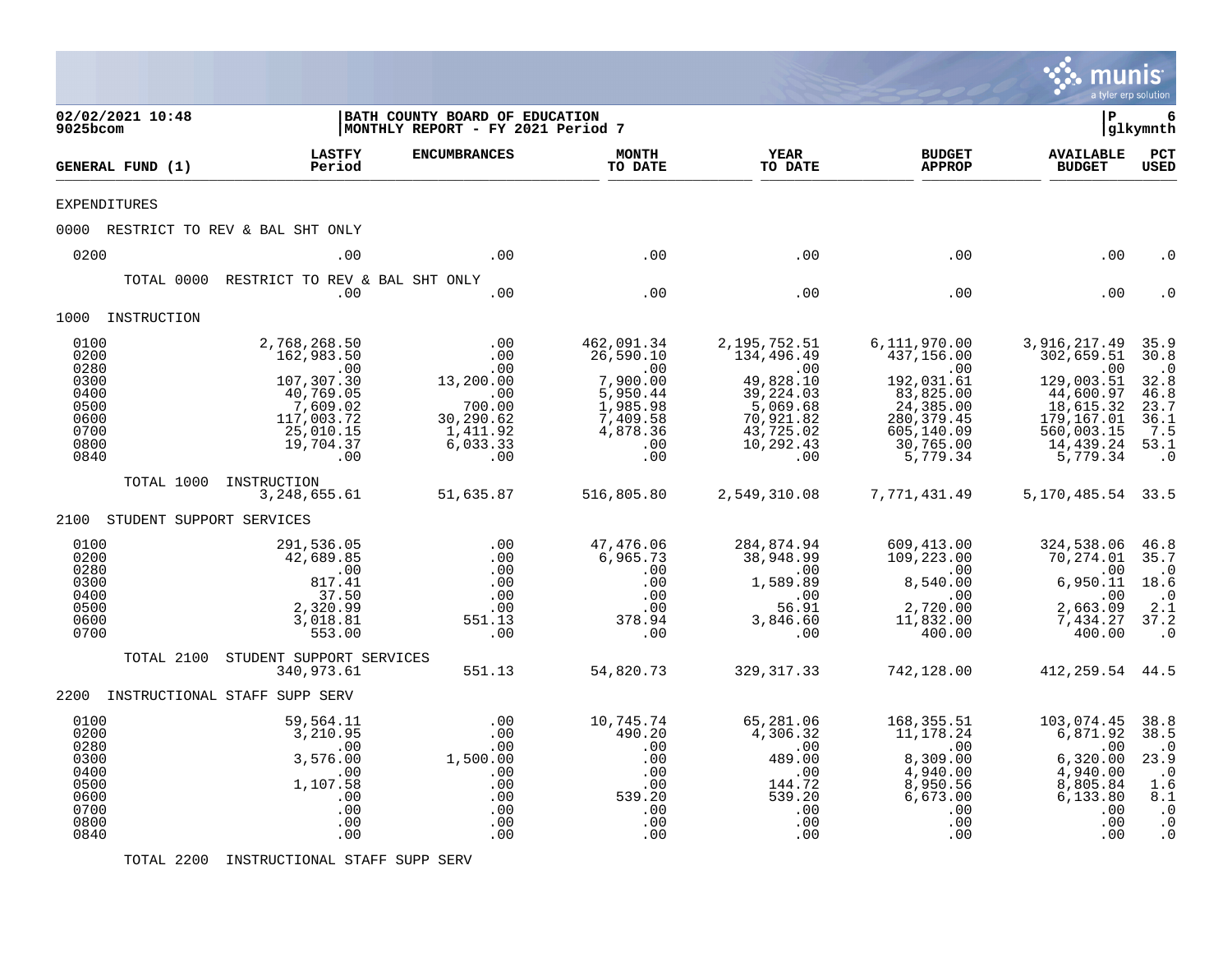

| 02/02/2021 10:48<br>9025bcom                                 |                                                                                                             | BATH COUNTY BOARD OF EDUCATION<br>MONTHLY REPORT - FY 2021 Period 7              |                                                              |                                                                                                                                                                  |                                                                                                                                                     | l P                                                                             | 7<br> glkymnth                                                                          |
|--------------------------------------------------------------|-------------------------------------------------------------------------------------------------------------|----------------------------------------------------------------------------------|--------------------------------------------------------------|------------------------------------------------------------------------------------------------------------------------------------------------------------------|-----------------------------------------------------------------------------------------------------------------------------------------------------|---------------------------------------------------------------------------------|-----------------------------------------------------------------------------------------|
| GENERAL FUND (1)                                             | <b>LASTFY</b><br>Period                                                                                     | <b>ENCUMBRANCES</b>                                                              | <b>MONTH</b><br>TO DATE                                      | <b>YEAR</b><br>TO DATE                                                                                                                                           | <b>BUDGET</b><br><b>APPROP</b>                                                                                                                      | <b>AVAILABLE</b><br><b>BUDGET</b>                                               | PCT<br><b>USED</b>                                                                      |
|                                                              |                                                                                                             | 67,458.64 1,500.00                                                               | 11,775.14                                                    | 70,760.30                                                                                                                                                        | 208,406.31                                                                                                                                          | 136, 146.01 34.7                                                                |                                                                                         |
| 2300 DISTRICT ADMIN SUPPORT                                  |                                                                                                             |                                                                                  |                                                              |                                                                                                                                                                  |                                                                                                                                                     |                                                                                 |                                                                                         |
| 0100<br>0200<br>0280<br>0300<br>0400                         | 140,878.72<br>78,420.55<br>.00<br>$\begin{array}{c} .00 \\ 76,146.65 \\ 10,813.57 \\ 40,992.67 \end{array}$ | .00<br>.00<br>.00<br>20,819.00                                                   | 19,973.26<br>25,307.84<br>.00<br>13, 319.48                  | 149,169.69<br>73,339.70<br>.00<br>83,040.36<br>12,604.55                                                                                                         | 280,901.00<br>355,386.00<br>.00<br>181,750.00<br>33,240.00                                                                                          | 131,731.31<br>282,046.30<br>.00<br>77,890.64<br>20,635.45                       | 53.1<br>20.6<br>$\cdot$ 0<br>57.1<br>37.9                                               |
| 0500<br>0600<br>0700<br>0800<br>0840                         | 33,361.20<br>16,462.48<br>6,347.86<br>.00                                                                   | .00<br>6,404.82<br>1,297.70<br>.00<br>.00<br>.00                                 | 2,042.06<br>1,445.15<br>1,006.18<br>1,643.22<br>13.32<br>.00 | 44,942.11<br>9,492.98<br>12,895.41<br>10,793.81<br>.00                                                                                                           | 119,000.00<br>97,450.00<br>40, 200.00<br>28,800.00<br>.00                                                                                           | 67,653.07<br>86,659.32<br>27,304.59<br>18,006.19<br>.00                         | 43.2<br>11.1<br>32.1<br>37.5<br>$\ddotsc 0$                                             |
|                                                              | TOTAL 2300 DISTRICT ADMIN SUPPORT<br>403,423.70                                                             | 28,521.52                                                                        | 64,750.51                                                    | 396,278.61                                                                                                                                                       | 1,136,727.00                                                                                                                                        | 711,926.87 37.4                                                                 |                                                                                         |
| 2400<br>SCHOOL ADMIN SUPPORT                                 |                                                                                                             |                                                                                  |                                                              |                                                                                                                                                                  |                                                                                                                                                     |                                                                                 |                                                                                         |
| 0100<br>0200<br>0280<br>0300<br>0500                         | 442,833.62<br>45,886.92<br>.00<br>.00<br>436.20                                                             | .00<br>.00<br>.00<br>.00<br>.00                                                  | 64,413.12<br>6,829.98<br>.00<br>.00<br>.00                   | 442,932.99<br>45,758.72<br>$\begin{array}{c} .00 \\ .00 \\ .00 \\ 223.47 \end{array}$                                                                            | 778,323.00<br>96,019.00<br>.00<br>$\begin{smallmatrix} . & 0 & 0 \ 1 & 0 & 0 & 0 \ 0 & 0 & 0 & 0 \ 0 & 0 & 0 & 0 \ 0 & 0 & 0 & 0 \end{smallmatrix}$ | 335,390.01<br>50,260.28<br>.00<br>.00<br>976.53                                 | 56.9<br>47.7<br>$\cdot$ 0<br>$\cdot$ 0<br>18.6                                          |
| 0600<br>0700                                                 | .00<br>.00                                                                                                  | .00<br>.00                                                                       | .00<br>.00                                                   | .00<br>.00                                                                                                                                                       |                                                                                                                                                     | .00<br>.00                                                                      | $\cdot$ 0<br>$\cdot$ 0                                                                  |
| TOTAL 2400                                                   | SCHOOL ADMIN SUPPORT<br>489,156.74                                                                          | .00                                                                              | 71,243.10                                                    | 488,915.18                                                                                                                                                       | 875,542.00                                                                                                                                          | 386,626.82 55.8                                                                 |                                                                                         |
| 2500 BUSINESS SUPPORT SERVICES                               |                                                                                                             |                                                                                  |                                                              |                                                                                                                                                                  |                                                                                                                                                     |                                                                                 |                                                                                         |
| 0100<br>0200<br>0280<br>0300<br>0500<br>0600<br>0700<br>0800 | 123,073.86<br>24,347.04<br>.00<br>.00<br>.00<br>.00<br>3,206.28<br>.00                                      | $\, \, . \, 00$<br>$\, . \, 00$<br>.00<br>.00<br>.00<br>.00<br>.00<br>.00<br>.00 | 17,701.96<br>3,515.24<br>.00                                 | 123,638.92<br>24,621.52<br>$\begin{array}{cc} 24,021.22 \ 0.00 & .00 \ .00 & .00 \ .00 & .00 \ .00 & .00 \ .00 & .00 \ .00 & 1,643.22 \ .00 & .00 \ \end{array}$ | 215,135.00<br>49,912.00<br>.00<br>300.00<br>300.00<br>500.00<br>8,000.00<br>.00                                                                     | 91,496.08<br>25, 290.48<br>.00<br>300.00<br>300.00<br>500.00<br>6,356.78<br>.00 | 57.5<br>49.3<br>$\cdot$ 0<br>$\cdot$ 0<br>$\cdot$ 0<br>$\cdot$ 0<br>20.5<br>$\ddotsc 0$ |
|                                                              | TOTAL 2500 BUSINESS SUPPORT SERVICES<br>150,627.18                                                          | $JICES$ .00                                                                      |                                                              | 21, 217. 20 149, 903. 66                                                                                                                                         | 274,147.00                                                                                                                                          | 124, 243. 34 54. 7                                                              |                                                                                         |
| 2600                                                         | PLANT OPERATIONS AND MAINTENANCE                                                                            |                                                                                  |                                                              |                                                                                                                                                                  |                                                                                                                                                     |                                                                                 |                                                                                         |
| 0100<br>0200                                                 | 286,662.72<br>84,129.44                                                                                     | .00<br>.00                                                                       | 41,368.82<br>12,328.62                                       | 293,619.33<br>84,734.14                                                                                                                                          | 565,141.00<br>183,693.00                                                                                                                            | 271,521.67<br>98,958.86                                                         | 52.0<br>46.1                                                                            |
| 0280<br>0300<br>0400<br>0500                                 | .00<br>86,726.99<br>102,200.25<br>101,566.94                                                                | .00<br>5,700.00<br>6,930.12<br>.00                                               | .00<br>8,695.00<br>5,829.47<br>5,294.96                      | .00<br>36,810.21<br>72,172.07<br>83,869.26                                                                                                                       | .00<br>172,600.00<br>286,650.00<br>177,900.00                                                                                                       | .00<br>130,089.79<br>207,547.81<br>94,030.74                                    | $\cdot$ 0<br>24.6<br>27.6<br>47.1                                                       |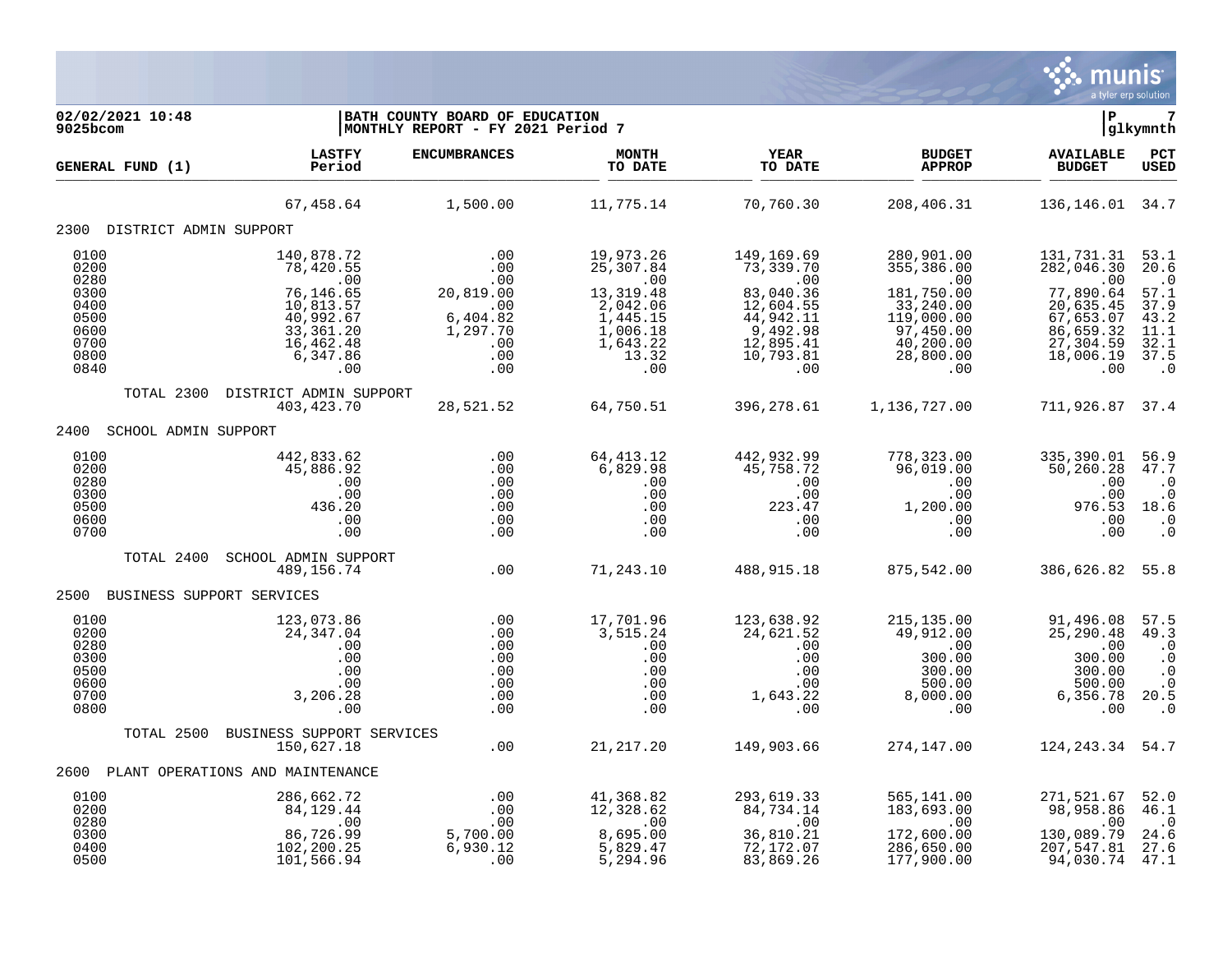

| 02/02/2021 10:48<br>9025bcom                                         |                                                                                                    | BATH COUNTY BOARD OF EDUCATION<br>MONTHLY REPORT - FY 2021 Period 7             |                                                                                         |                                                                                                         |                                                                                                                     | ΙP                                                                                                                      | 8<br>glkymnth                                                                     |
|----------------------------------------------------------------------|----------------------------------------------------------------------------------------------------|---------------------------------------------------------------------------------|-----------------------------------------------------------------------------------------|---------------------------------------------------------------------------------------------------------|---------------------------------------------------------------------------------------------------------------------|-------------------------------------------------------------------------------------------------------------------------|-----------------------------------------------------------------------------------|
| GENERAL FUND (1)                                                     | <b>LASTFY</b><br>Period                                                                            | <b>ENCUMBRANCES</b>                                                             | <b>MONTH</b><br>TO DATE                                                                 | YEAR<br>TO DATE                                                                                         | <b>BUDGET</b><br><b>APPROP</b>                                                                                      | <b>AVAILABLE</b><br><b>BUDGET</b>                                                                                       | PCT<br><b>USED</b>                                                                |
| 0600<br>0700<br>0800                                                 | 295,446.96<br>38,981.48<br>11,858.48                                                               | 9,053.02<br>9,619.03<br>.00                                                     | 35,470.17<br>1,450.37<br>2,210.44                                                       | 232, 251.85<br>12,417.85<br>13,262.24                                                                   | 721,400.00<br>99,500.00<br>29,100.00                                                                                | 480,095.13<br>77,463.12<br>15,837.76                                                                                    | 33.5<br>22.2<br>45.6                                                              |
| TOTAL 2600                                                           | PLANT OPERATIONS AND MAINTENANCE<br>1,007,573.26                                                   | 31,302.17                                                                       | 112,647.85                                                                              | 829, 136.95                                                                                             | 2,235,984.00                                                                                                        | 1,375,544.88 38.5                                                                                                       |                                                                                   |
| 2700 STUDENT TRANSPORTATION                                          |                                                                                                    |                                                                                 |                                                                                         |                                                                                                         |                                                                                                                     |                                                                                                                         |                                                                                   |
| 0100<br>0200<br>0280<br>0300<br>0400<br>0500<br>0600<br>0700<br>0800 | 273, 215.46<br>80,464.44<br>.00<br>2,567.64<br>4,788.09<br>42,535.79<br>127,523.21<br>.00<br>75.00 | .00<br>.00<br>.00<br>850.00<br>.00<br>1,037.70<br>2,040.73<br>222,107.00<br>.00 | 36,911.80<br>10,872.27<br>.00<br>$-187.50$<br>339.46<br>72.22<br>2,616.49<br>.00<br>.00 | 219,736.08<br>63,845.71<br>.00<br>1,162.50<br>2,038.34<br>44,805.91<br>51, 163.95<br>1,399.50<br>375.00 | 612,907.87<br>199, 277.62<br>$\sim 00$<br>34,150.00<br>21,700.00<br>62,500.00<br>344,100.00<br>118,400.00<br>500.00 | 393, 171.79<br>135,431.91<br>.00<br>32,137.50<br>19,661.66<br>16,656.39<br>290,895.32<br>$-105, 106.50$ 188.8<br>125.00 | 35.9<br>32.0<br>$\overline{\phantom{0}}$ .0<br>5.9<br>9.4<br>73.4<br>15.5<br>75.0 |
| TOTAL 2700                                                           | STUDENT TRANSPORTATION<br>531,169.63                                                               | 226,035.43                                                                      | 50,624.74                                                                               | 384,526.99                                                                                              | 1,393,535.49                                                                                                        | 782,973.07 43.8                                                                                                         |                                                                                   |
| 3100 FOOD SERVICE OPERATION                                          |                                                                                                    |                                                                                 |                                                                                         |                                                                                                         |                                                                                                                     |                                                                                                                         |                                                                                   |
| 0100<br>0200<br>0280<br>0600                                         | .00<br>.00<br>.00<br>.00                                                                           | .00<br>.00<br>.00<br>.00                                                        | .00<br>.00<br>.00<br>.00                                                                | .00<br>.00<br>.00<br>.00                                                                                | .00<br>.00<br>$.00 \,$<br>.00                                                                                       | .00<br>.00<br>.00<br>.00                                                                                                | $\cdot$ 0<br>$\cdot$ 0<br>$\cdot$ 0<br>$\cdot$ 0                                  |
| TOTAL 3100                                                           | FOOD SERVICE OPERATION<br>.00.                                                                     | .00                                                                             | .00                                                                                     | .00                                                                                                     | .00                                                                                                                 | .00                                                                                                                     | $\cdot$ 0                                                                         |
| 3200 DAY CARE OPERATIONS                                             |                                                                                                    |                                                                                 |                                                                                         |                                                                                                         |                                                                                                                     |                                                                                                                         |                                                                                   |
| 0280                                                                 | .00                                                                                                | .00                                                                             | .00                                                                                     | .00                                                                                                     | .00                                                                                                                 | .00                                                                                                                     | . 0                                                                               |
| TOTAL 3200                                                           | DAY CARE OPERATIONS<br>.00                                                                         | .00                                                                             | .00                                                                                     | .00                                                                                                     | .00                                                                                                                 | .00                                                                                                                     | . 0                                                                               |
| 3300<br>COMMUNITY SERVICES                                           |                                                                                                    |                                                                                 |                                                                                         |                                                                                                         |                                                                                                                     |                                                                                                                         |                                                                                   |
| 0100<br>0200<br>0280<br>0500<br>0600                                 | 25,029.74<br>7,883.63<br>.00<br>.00<br>.00                                                         | .00<br>.00<br>.00<br>.00<br>.00                                                 | 1,798.42<br>563.32<br>.00<br>.00<br>.00                                                 | 13,488.15<br>4,225.83<br>.00<br>.00<br>.00                                                              | 25,896.00<br>9,230.00<br>.00<br>.00<br>.00                                                                          | 12,407.85<br>5,004.17<br>.00<br>.00<br>.00                                                                              | 52.1<br>45.8<br>$\cdot$ 0<br>$\cdot$ 0<br>$\cdot$ 0                               |
| TOTAL 3300                                                           | COMMUNITY SERVICES<br>32,913.37                                                                    | .00                                                                             | 2,361.74                                                                                | 17,713.98                                                                                               | 35,126.00                                                                                                           | 17,412.02 50.4                                                                                                          |                                                                                   |
| 3400 ADULT EDUCATION OPERATIONS                                      |                                                                                                    |                                                                                 |                                                                                         |                                                                                                         |                                                                                                                     |                                                                                                                         |                                                                                   |
| 0280                                                                 | .00                                                                                                | .00                                                                             | .00                                                                                     | .00                                                                                                     | .00                                                                                                                 | .00                                                                                                                     | . 0                                                                               |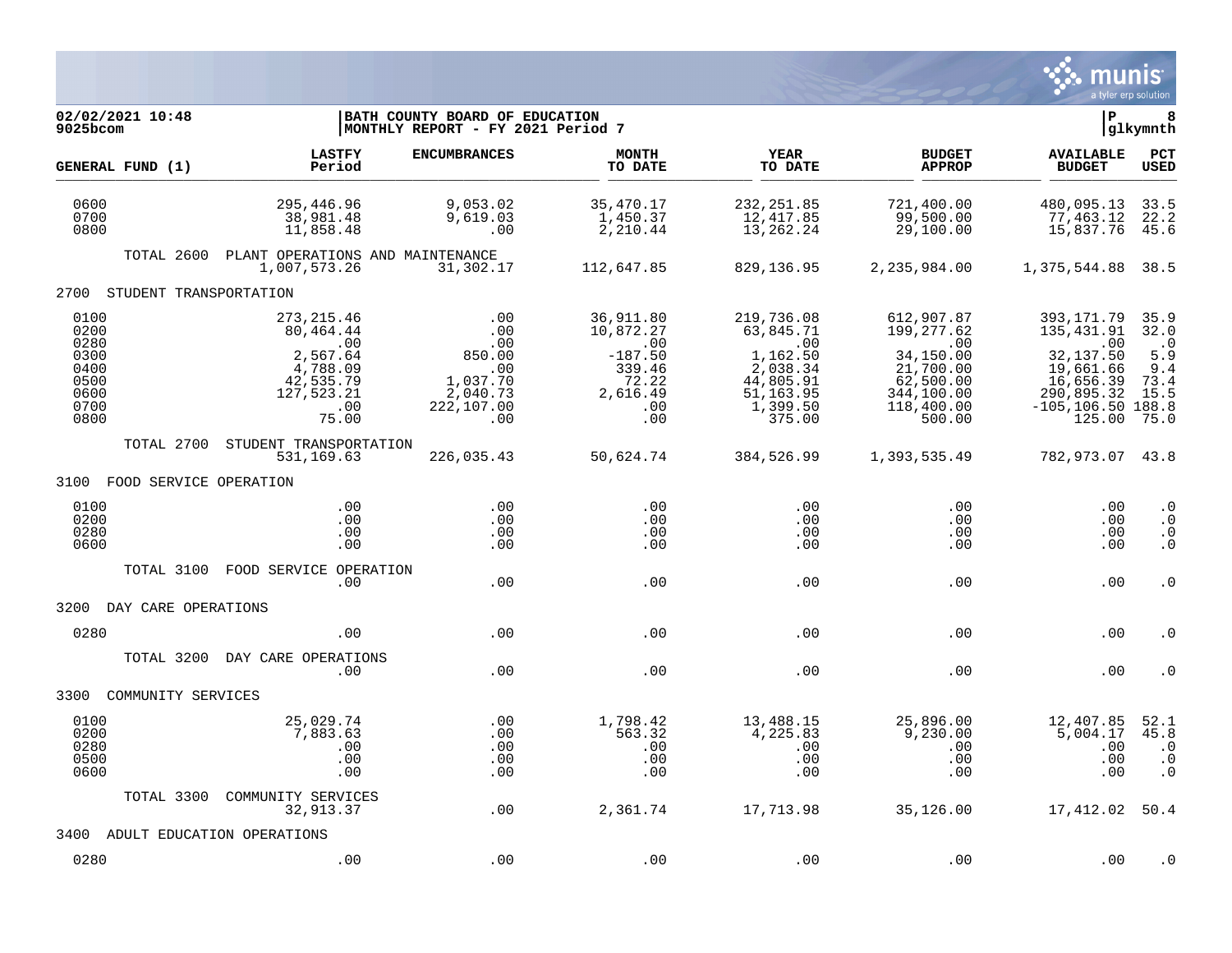

| 9025bcom | 02/02/2021 10:48   |                                              | BATH COUNTY BOARD OF EDUCATION<br>MONTHLY REPORT - FY 2021 Period 7 |                         |                        |                                | P                                 | 9<br>glkymnth      |
|----------|--------------------|----------------------------------------------|---------------------------------------------------------------------|-------------------------|------------------------|--------------------------------|-----------------------------------|--------------------|
|          | GENERAL FUND (1)   | <b>LASTFY</b><br>Period                      | <b>ENCUMBRANCES</b>                                                 | <b>MONTH</b><br>TO DATE | <b>YEAR</b><br>TO DATE | <b>BUDGET</b><br><b>APPROP</b> | <b>AVAILABLE</b><br><b>BUDGET</b> | PCT<br><b>USED</b> |
|          | TOTAL 3400         | ADULT EDUCATION OPERATIONS<br>.00            | .00                                                                 | .00                     | .00                    | .00                            | .00                               | $\cdot$ 0          |
| 5100     | DEBT SERVICE       |                                              |                                                                     |                         |                        |                                |                                   |                    |
| 0800     |                    | 181,832.31                                   | .00                                                                 | .00                     | 194,693.45             | 194,693.45                     |                                   | .00100.0           |
|          | TOTAL 5100         | DEBT SERVICE<br>181,832.31                   | .00                                                                 | .00                     | 194,693.45             | 194,693.45                     |                                   | .00 100.0          |
| 5200     | FUND TRANSFERS     |                                              |                                                                     |                         |                        |                                |                                   |                    |
| 0900     |                    | 27,554.00                                    | .00                                                                 | .00                     | 12,916.00              | 50,000.00                      | 37,084.00                         | 25.8               |
|          | TOTAL 5200         | <b>FUND TRANSFERS</b><br>27,554.00           | .00                                                                 | .00                     | 12,916.00              | 50,000.00                      | 37,084.00                         | 25.8               |
| 5300     | CONTINGENCY        |                                              |                                                                     |                         |                        |                                |                                   |                    |
| 0840     |                    | .00                                          | .00                                                                 | .00                     | .00                    | 405, 312.35                    | 405, 312.35                       | $\cdot$ 0          |
|          |                    | TOTAL 5300 CONTINGENCY<br>.00                | .00                                                                 | .00                     | .00                    | 405, 312.35                    | 405, 312.35                       | $\cdot$ 0          |
|          | TOTAL EXPENDITURES | 6,481,338.05                                 | 339,546.12                                                          | 906,246.81              | 5, 423, 472.53         | 15,323,033.09                  | 9,560,014.44                      | 37.6               |
|          |                    | TOTAL FOR GENERAL FUND (1)<br>4, 477, 384.37 | $-339,546.12$                                                       | $-246, 922.28$          | 5,503,796.51           | .00                            | $-5, 164, 250.39$                 | $\cdot$ 0          |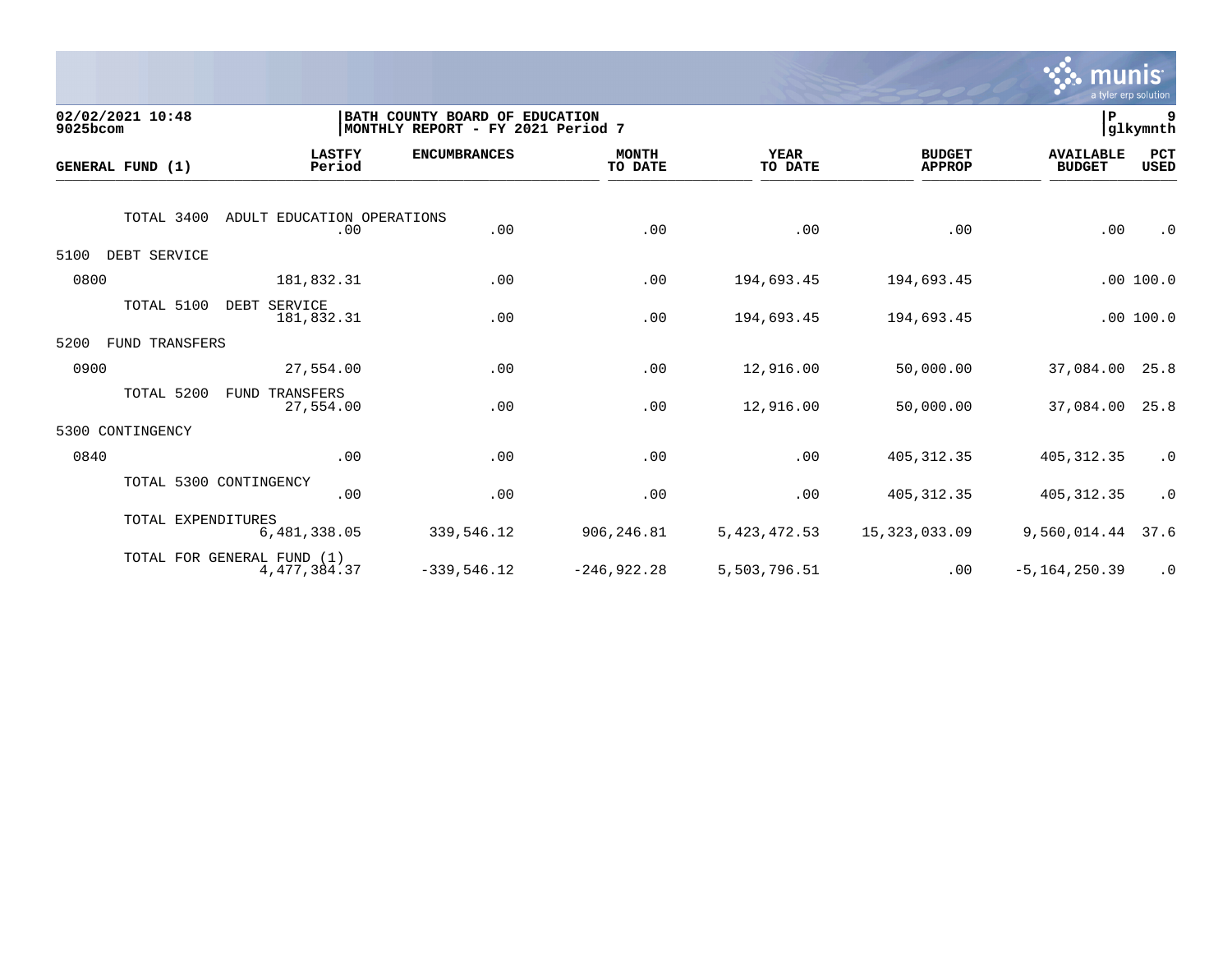|                                        |                         |                                                                     |                         |                         |                                | $\sim$ Indins<br>a tyler erp solution |                        |
|----------------------------------------|-------------------------|---------------------------------------------------------------------|-------------------------|-------------------------|--------------------------------|---------------------------------------|------------------------|
| 02/02/2021 10:48<br>9025bcom           |                         | BATH COUNTY BOARD OF EDUCATION<br>MONTHLY REPORT - FY 2021 Period 7 |                         |                         |                                | l P                                   | 10<br> glkymnth        |
| SPECIAL REVENUE (2)                    | <b>LASTFY</b><br>Period | <b>ENCUMBRANCES</b>                                                 | <b>MONTH</b><br>TO DATE | <b>YEAR</b><br>TO DATE  | <b>BUDGET</b><br><b>APPROP</b> | <b>AVAILABLE</b><br><b>BUDGET</b>     | PCT<br><b>USED</b>     |
| <b>REVENUES</b>                        |                         |                                                                     |                         |                         |                                |                                       |                        |
| 0999 BEGINNING BALANCE                 |                         |                                                                     |                         |                         |                                |                                       |                        |
| TOTAL 0999 BEGINNING BALANCE           | .00                     | .00                                                                 | .00                     | .00                     | .00                            | .00                                   | $\cdot$ 0              |
| RECEIPTS                               |                         |                                                                     |                         |                         |                                |                                       |                        |
| REVENUE FROM LOCAL SOURCES             |                         |                                                                     |                         |                         |                                |                                       |                        |
| TUITION                                |                         |                                                                     |                         |                         |                                |                                       |                        |
| 1310 TUIT IND                          | .00                     | .00                                                                 | .00                     | .00                     | .00                            | .00                                   | $\cdot$ 0              |
| TOTAL TUITION                          | .00                     | .00                                                                 | .00                     | .00                     | .00                            | .00                                   | $\cdot$ 0              |
| EARNINGS ON INVESTMENTS                |                         |                                                                     |                         |                         |                                |                                       |                        |
| 1510 INT ON INV                        | 134,198.03              | .00                                                                 | 38.46                   | 90,756.67               | 172,000.00                     | 81, 243.33                            | 52.8                   |
| TOTAL EARNINGS ON INVESTMENTS          | 134,198.03              | .00                                                                 | 38.46                   | 90,756.67               | 172,000.00                     | 81,243.33                             | 52.8                   |
| FOOD SERVICE                           |                         |                                                                     |                         |                         |                                |                                       |                        |
| 1637 VENDING                           | .00                     | .00                                                                 | .00                     | .00                     | .00                            | .00                                   | $\cdot$ 0              |
| TOTAL FOOD SERVICE                     | .00                     | .00                                                                 | .00                     | .00                     | .00                            | .00                                   | $\cdot$ 0              |
| STUDENT ACTIVITIES                     |                         |                                                                     |                         |                         |                                |                                       |                        |
| 1740 FEES<br>1790 OTHER STUD           | .00<br>.00              | .00<br>.00                                                          | .00<br>.00              | .00<br>.00              | .00<br>.00                     | .00<br>.00                            | $\cdot$ 0<br>$\cdot$ 0 |
| TOTAL STUDENT ACTIVITIES               | .00                     | .00                                                                 | .00                     | .00                     | .00                            | .00                                   | $\cdot$ 0              |
| OTHER REVENUE FROM LOCAL SOURCES       |                         |                                                                     |                         |                         |                                |                                       |                        |
| 1920 CONTRIBUTE<br>1990 MISC REV       | 96,989.51<br>15,205.06  | .00<br>.00                                                          | 2,701.00<br>.00         | 113,216.86<br>68,138.54 | .00<br>64,874.73               | $-113, 216.86$<br>$-3, 263.81$ 105.0  | $\cdot$ 0              |
| TOTAL OTHER REVENUE FROM LOCAL SOURCES | 112,194.57              | .00                                                                 | 2,701.00                | 181,355.40              | 64,874.73                      | $-116,480.67279.6$                    |                        |
| TOTAL REVENUE FROM LOCAL SOURCES       | 246,392.60              | .00                                                                 | 2,739.46                | 272,112.07              | 236,874.73                     | $-35, 237.34$ 114.9                   |                        |

 $\ddot{\cdot}$  munic

REVENUE FROM STATE SOURCES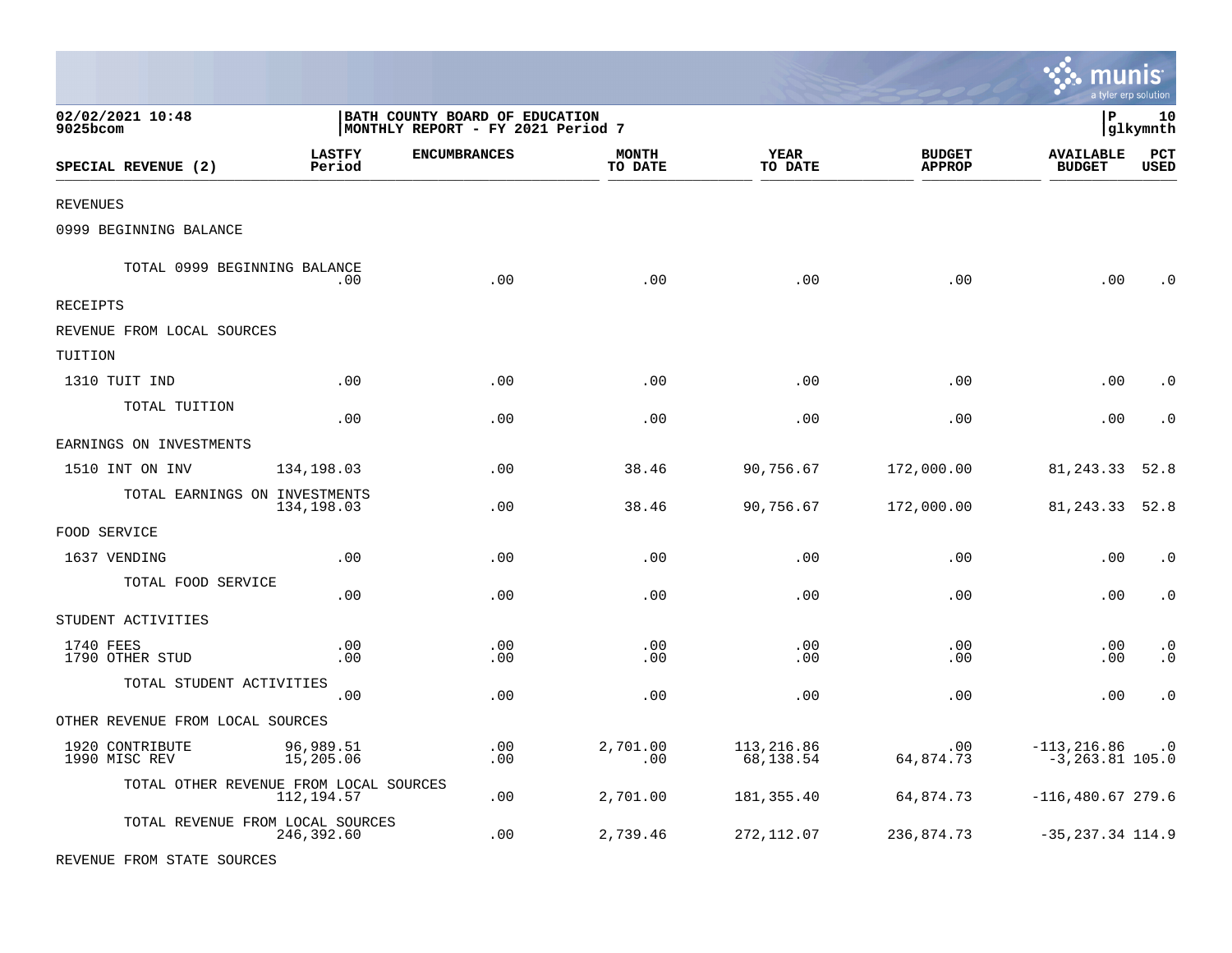

| 02/02/2021 10:48<br>9025bcom                 |                         | BATH COUNTY BOARD OF EDUCATION<br> MONTHLY REPORT - FY 2021 Period 7 |                         |                         |                                | P                                 | 11<br> glkymnth                |
|----------------------------------------------|-------------------------|----------------------------------------------------------------------|-------------------------|-------------------------|--------------------------------|-----------------------------------|--------------------------------|
| SPECIAL REVENUE (2)                          | <b>LASTFY</b><br>Period | <b>ENCUMBRANCES</b>                                                  | <b>MONTH</b><br>TO DATE | YEAR<br>TO DATE         | <b>BUDGET</b><br><b>APPROP</b> | <b>AVAILABLE</b><br><b>BUDGET</b> | PCT<br><b>USED</b>             |
|                                              |                         |                                                                      |                         |                         |                                |                                   |                                |
| STATE PROGRAM                                |                         |                                                                      |                         |                         |                                |                                   |                                |
| 3111 SEEK                                    | .00                     | .00                                                                  | .00                     | 478,720.00              | 478,720.00                     |                                   | .00100.0                       |
| TOTAL STATE PROGRAM                          | .00                     | .00                                                                  | .00                     | 478,720.00              | 478,720.00                     |                                   | .00100.0                       |
| EXPENDITURE REIMBURSEMENTS                   |                         |                                                                      |                         |                         |                                |                                   |                                |
| 3131 MISC REIMB                              | .00                     | .00                                                                  | .00                     | .00                     | .00                            | .00                               | $\cdot$ 0                      |
| TOTAL EXPENDITURE REIMBURSEMENTS             | .00                     | .00                                                                  | .00                     | .00                     | .00                            | .00                               | $\cdot$ 0                      |
| RESTRICTED                                   |                         |                                                                      |                         |                         |                                |                                   |                                |
| 3200 RES STATE                               | 580,102.98              | .00                                                                  | .00                     | 480,729.77              | 829,280.26                     | 348,550.49                        | 58.0                           |
| TOTAL RESTRICTED                             | 580,102.98              | .00                                                                  | .00                     | 480,729.77              | 829,280.26                     | 348,550.49                        | 58.0                           |
| REVENUE ON BEHALF PAYMENTS                   |                         |                                                                      |                         |                         |                                |                                   |                                |
| 3900 ON-BEHALF                               | .00                     | .00                                                                  | .00                     | .00                     | .00                            | .00                               | $\cdot$ 0                      |
| TOTAL REVENUE ON BEHALF PAYMENTS             | .00.                    | .00                                                                  | .00                     | .00                     | .00                            | .00                               | $\cdot$ 0                      |
| TOTAL REVENUE FROM STATE SOURCES             | 580,102.98              | .00                                                                  | .00                     | 959, 449. 77            | 1,308,000.26                   | 348,550.49                        | 73.4                           |
| REVENUE FROM FEDERAL SOURCES                 |                         |                                                                      |                         |                         |                                |                                   |                                |
| RESTRICTED THROUGH THE STATE                 |                         |                                                                      |                         |                         |                                |                                   |                                |
| 4500 RES FED/ST                              | 876,770.43              | .00                                                                  | 288,490.00              | 1,392,061.97            | 2,350,408.00                   | 958,346.03                        | 59.2                           |
| TOTAL RESTRICTED THROUGH THE STATE           | 876,770.43              | .00                                                                  | 288,490.00              | 1,392,061.97            | 2,350,408.00                   | 958,346.03                        | 59.2                           |
| TOTAL REVENUE FROM FEDERAL SOURCES           | 876,770.43              | .00                                                                  | 288,490.00              | 1,392,061.97            | 2,350,408.00                   | 958,346.03 59.2                   |                                |
| OTHER RECEIPTS                               |                         |                                                                      |                         |                         |                                |                                   |                                |
| <b>INTERFUND TRANSFERS</b>                   |                         |                                                                      |                         |                         |                                |                                   |                                |
| 5210 FND XFER<br>5251 FF ESS<br>5261 FF OPER | 27,554.00<br>.00<br>.00 | .00<br>.00<br>.00                                                    | 12,916.00<br>.00<br>.00 | 25,832.00<br>.00<br>.00 | 50,000.00<br>.00<br>.00        | 24,168.00<br>.00<br>.00           | 51.7<br>$\cdot$ 0<br>$\cdot$ 0 |

TOTAL INTERFUND TRANSFERS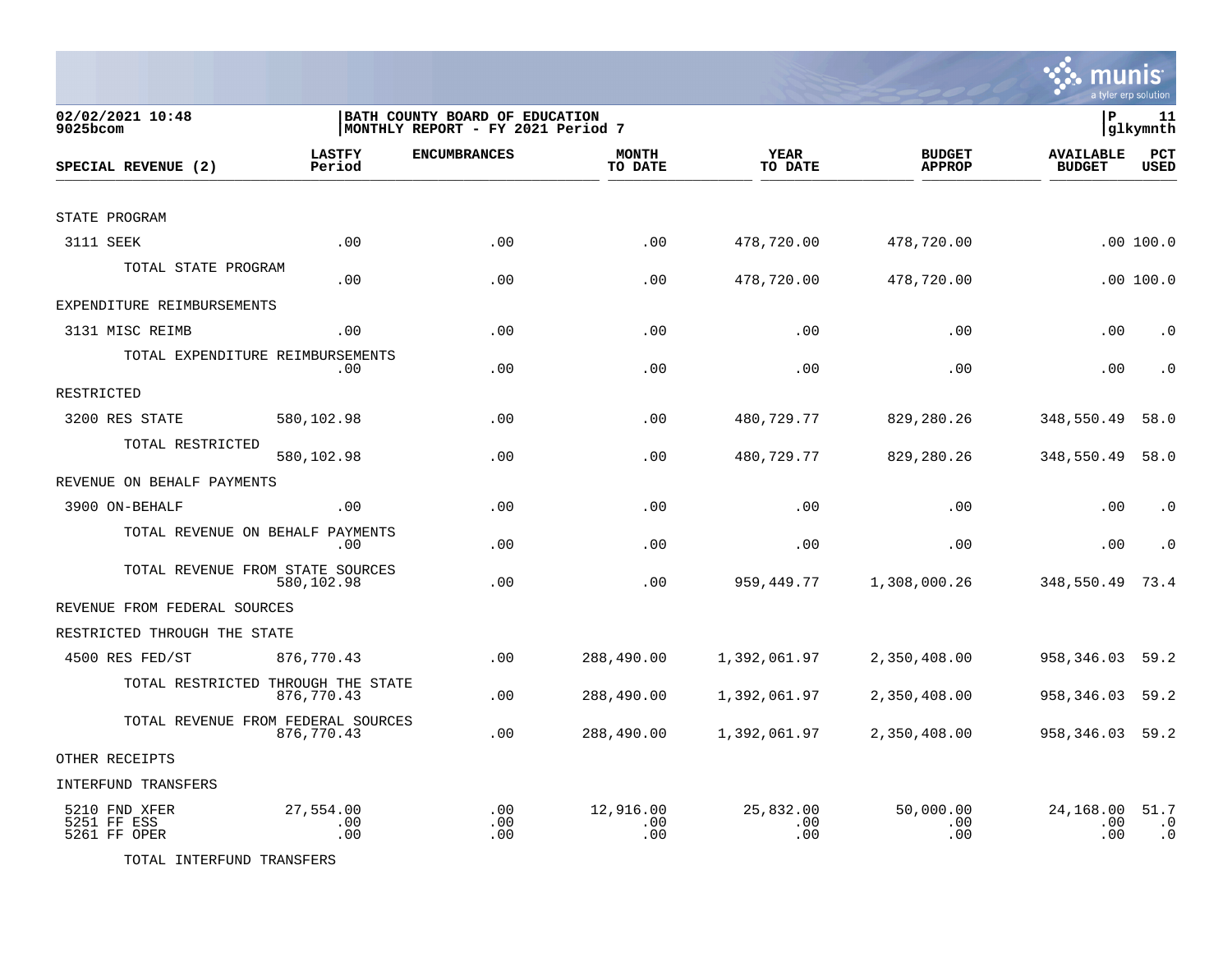

| 02/02/2021 10:48<br>9025bcom |                         | BATH COUNTY BOARD OF EDUCATION<br> MONTHLY REPORT - FY 2021 Period 7 |                         |                 |                                |                                   |                    |
|------------------------------|-------------------------|----------------------------------------------------------------------|-------------------------|-----------------|--------------------------------|-----------------------------------|--------------------|
| SPECIAL REVENUE (2)          | <b>LASTFY</b><br>Period | <b>ENCUMBRANCES</b>                                                  | <b>MONTH</b><br>TO DATE | YEAR<br>TO DATE | <b>BUDGET</b><br><b>APPROP</b> | <b>AVAILABLE</b><br><b>BUDGET</b> | <b>PCT</b><br>USED |
|                              | .00                     | .00                                                                  | 12,916.00               | 25,832.00       | 50,000.00                      | 24,168.00                         | 51.7               |
| TOTAL OTHER RECEIPTS         | 27,554.00               | .00                                                                  | 12,916.00               | 25,832.00       | 50,000.00                      | 24,168.00                         | 51.7               |
| TOTAL RECEIPTS               | 1,730,820.01            | .00                                                                  | 304, 145, 46            | 2,649,455.81    | 3,945,282.99                   | 1,295,827.18 67.2                 |                    |
| TOTAL REVENUE                | 1,730,820.01            | .00                                                                  | 304, 145, 46            | 2,649,455.81    | 3,945,282.99                   | 1,295,827.18                      | 67.2               |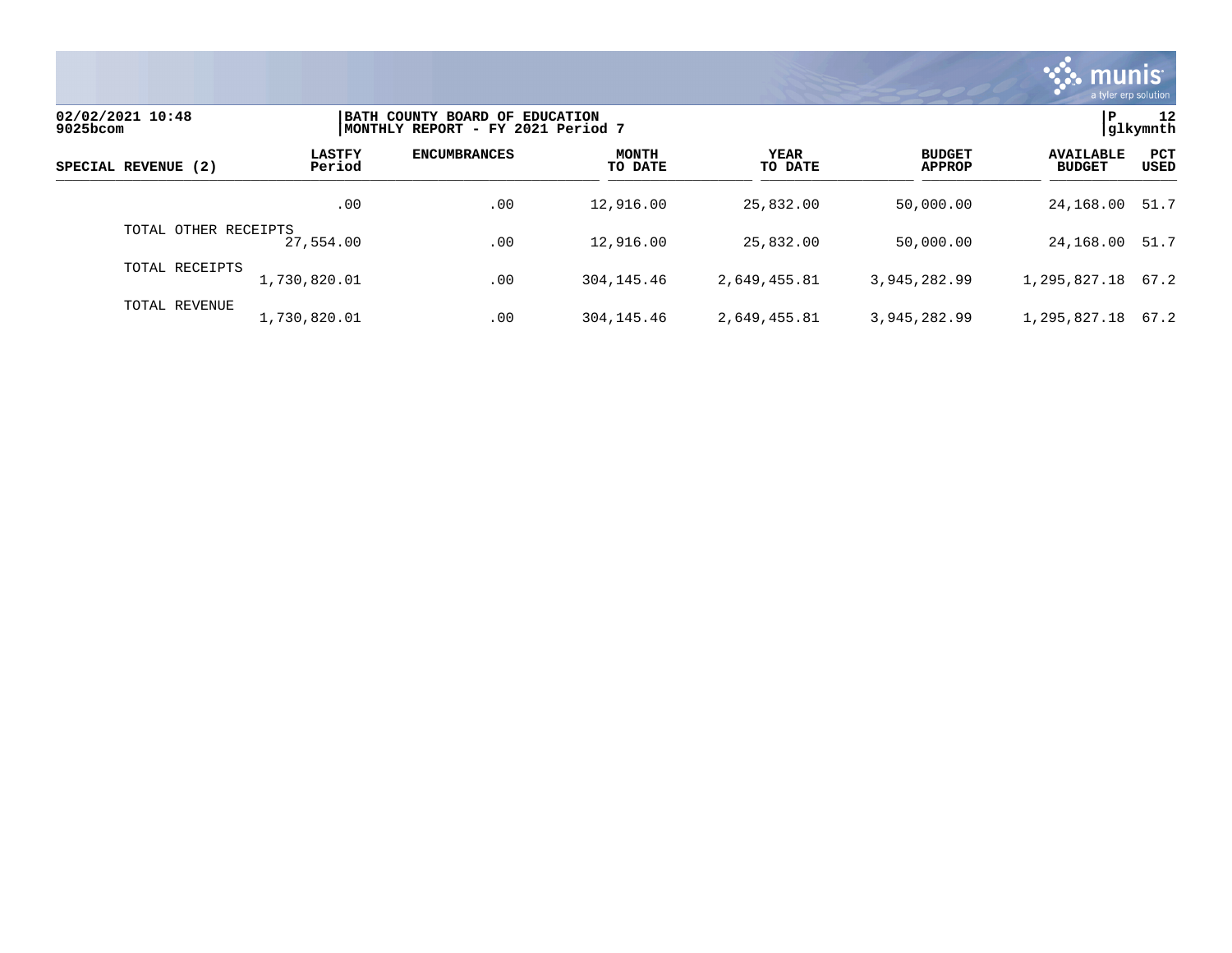

| 02/02/2021 10:48<br>$9025$ bcom                                              |                                                                                                                  | BATH COUNTY BOARD OF EDUCATION<br>MONTHLY REPORT - FY 2021 Period 7      |                                                                                         |                                                                                                                       |                                                                                                                                 | ∣P                                                                                                                                   | 13<br>glkymnth                                                                    |
|------------------------------------------------------------------------------|------------------------------------------------------------------------------------------------------------------|--------------------------------------------------------------------------|-----------------------------------------------------------------------------------------|-----------------------------------------------------------------------------------------------------------------------|---------------------------------------------------------------------------------------------------------------------------------|--------------------------------------------------------------------------------------------------------------------------------------|-----------------------------------------------------------------------------------|
| SPECIAL REVENUE (2)                                                          | <b>LASTFY</b><br>Period                                                                                          | <b>ENCUMBRANCES</b>                                                      | <b>MONTH</b><br>TO DATE                                                                 | YEAR<br>TO DATE                                                                                                       | <b>BUDGET</b><br><b>APPROP</b>                                                                                                  | <b>AVAILABLE</b><br><b>BUDGET</b>                                                                                                    | PCT<br><b>USED</b>                                                                |
| <b>EXPENDITURES</b>                                                          |                                                                                                                  |                                                                          |                                                                                         |                                                                                                                       |                                                                                                                                 |                                                                                                                                      |                                                                                   |
| 1000 INSTRUCTION                                                             |                                                                                                                  |                                                                          |                                                                                         |                                                                                                                       |                                                                                                                                 |                                                                                                                                      |                                                                                   |
| 0100<br>0200<br>0300<br>0400<br>0500<br>0600<br>0700<br>0800<br>0840<br>0900 | 556,148.71<br>157,922.44<br>8,828.31<br>1,277.82<br>1,545.53<br>86,899.00<br>44,196.95<br>4,252.56<br>.00<br>.00 | .00<br>.00<br>.00<br>.00<br>.00<br>23,828.43<br>.00<br>.00<br>.00<br>.00 | 109,858.40<br>30,242.72<br>.00<br>212.97<br>.00<br>3,610.09<br>.00<br>.00<br>.00<br>.00 | 1,086,508.83<br>203, 201.11<br>13,571.40<br>1,277.82<br>2,362.98<br>376, 771.47<br>43, 341.85<br>780.00<br>.00<br>.00 | 1,661,730.20<br>329,866.91<br>21,775.00<br>23,500.00<br>26,569.00<br>356, 270.93<br>193, 319.91<br>12,800.00<br>5,921.86<br>.00 | 575, 221.37<br>126,665.80<br>8,203.60<br>22, 222.18<br>24,206.02<br>$-44,328.97$ 112.4<br>149,978.06<br>12,020.00<br>5,921.86<br>.00 | 65.4<br>61.6<br>62.3<br>5.4<br>8.9<br>22.4<br>6.1<br>$\cdot$ 0<br>$\cdot$ 0       |
| TOTAL 1000                                                                   | INSTRUCTION<br>861,071.32                                                                                        | 23,828.43                                                                | 143,924.18                                                                              | 1,727,815.46                                                                                                          | 2,631,753.81                                                                                                                    | 880,109.92 66.6                                                                                                                      |                                                                                   |
| 2100<br>STUDENT SUPPORT SERVICES                                             |                                                                                                                  |                                                                          |                                                                                         |                                                                                                                       |                                                                                                                                 |                                                                                                                                      |                                                                                   |
| 0100<br>0200<br>0300<br>0400<br>0500<br>0600<br>0700<br>0800<br>0840         | 87,975.69<br>33, 125.21<br>.00<br>.00<br>13,159.01<br>119.09<br>.00<br>3,271.23<br>.00                           | .00<br>.00<br>.00<br>.00<br>.00<br>.00<br>.00<br>.00<br>.00              | 17,879.80<br>4,853.10<br>.00<br>.00<br>192.32<br>.00<br>.00<br>.00<br>.00               | 88,626.46<br>32,747.32<br>.00<br>.00<br>2,898.74<br>2,697.30<br>$\ldots$<br>35.00<br>.00                              | 217,409.80<br>63,932.64<br>.00<br>.00<br>7,230.74<br>6,494.96<br>.00<br>250.00<br>.00                                           | 128,783.34<br>31,185.32<br>.00<br>.00<br>4,332.00<br>3,797.66<br>.00<br>215.00 14.0<br>.00                                           | 40.8<br>51.2<br>$\cdot$ 0<br>$\cdot$ 0<br>40.1<br>41.5<br>$\cdot$ 0<br>$\cdot$ .0 |
| TOTAL 2100                                                                   | STUDENT SUPPORT SERVICES<br>137,650.23                                                                           | .00                                                                      | 22,925.22                                                                               | 127,004.82                                                                                                            | 295, 318.14                                                                                                                     | 168, 313. 32 43. 0                                                                                                                   |                                                                                   |
| 2200                                                                         | INSTRUCTIONAL STAFF SUPP SERV                                                                                    |                                                                          |                                                                                         |                                                                                                                       |                                                                                                                                 |                                                                                                                                      |                                                                                   |
| 0100<br>0200<br>0300<br>0400<br>0500<br>0600<br>0700<br>0800                 | 227,806.67<br>71,269.87<br>23, 441. 23<br>.00<br>17,242.07<br>37,894.45<br>14, 141. 17<br>.00                    | .00<br>.00<br>.00<br>.00<br>.00<br>2,403.91<br>2,500.00<br>.00           | 32,748.12<br>10, 274.26<br>.00<br>.00<br>.00<br>.00<br>.00<br>.00                       | 232,907.34<br>75,292.94<br>28, 251.70<br>.00<br>1,541.32<br>15,568.53<br>28,296.00<br>.00                             | 381,796.99<br>119,302.00<br>48,714.14<br>.00<br>18,195.50<br>14,436.54<br>$\overline{21}$ , 150.00<br>1,500.00                  | 148,889.65<br>44,009.06<br>20,462.44<br>.00<br>16,654.18<br>$-3,535.90$ 124.5<br>$-9,646.00$ 145.6<br>1,500.00                       | 61.0<br>63.1<br>58.0<br>$\cdot$ 0<br>8.5<br>$\cdot$ 0                             |
| TOTAL 2200                                                                   | INSTRUCTIONAL STAFF SUPP SERV<br>391,795.46                                                                      | 4,903.91                                                                 | 43,022.38                                                                               | 381,857.83                                                                                                            | 605,095.17                                                                                                                      | 218, 333. 43 63. 9                                                                                                                   |                                                                                   |
| 2300 DISTRICT ADMIN SUPPORT                                                  |                                                                                                                  |                                                                          |                                                                                         |                                                                                                                       |                                                                                                                                 |                                                                                                                                      |                                                                                   |
| 0100<br>0200<br>0300<br>0400                                                 | .00<br>.00<br>80.00<br>.00                                                                                       | .00<br>.00<br>.00<br>.00                                                 | .00<br>.00<br>.00<br>.00                                                                | .00<br>.00<br>.00<br>.00                                                                                              | .00<br>.00<br>$.00 \ \rm$<br>.00                                                                                                | .00<br>.00<br>.00<br>.00                                                                                                             | $\cdot$ 0<br>$\cdot$ 0<br>$\cdot$ 0<br>$\cdot$ 0                                  |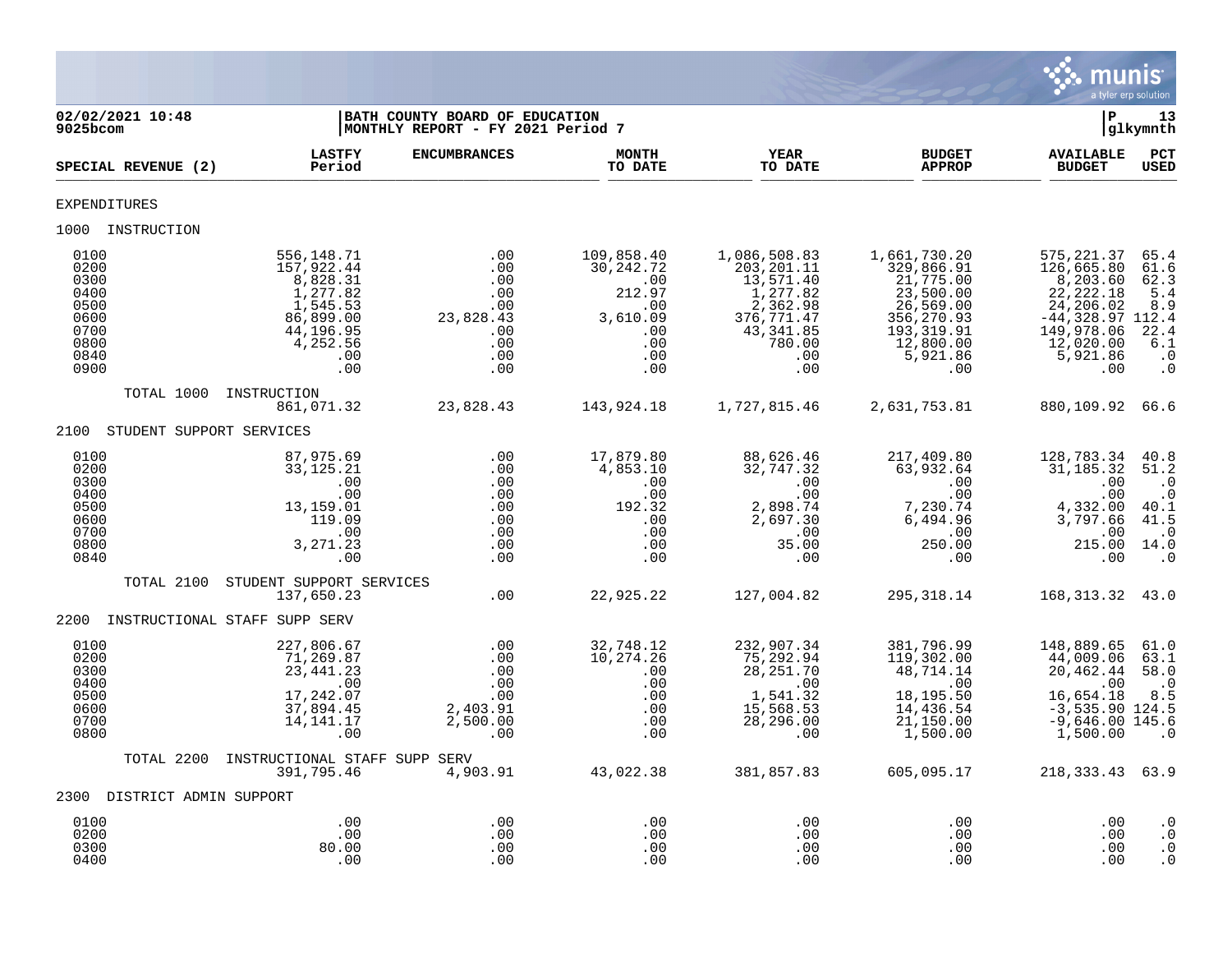

## **02/02/2021 10:48 |BATH COUNTY BOARD OF EDUCATION |P 14 9025bcom |MONTHLY REPORT - FY 2021 Period 7 |glkymnth**

| SPECIAL REVENUE (2)                                  | <b>LASTFY</b><br>Period                                                   | <b>ENCUMBRANCES</b>                                                 | <b>MONTH</b><br>TO DATE                                               | <b>YEAR</b><br>TO DATE                                                      | <b>BUDGET</b><br><b>APPROP</b>                                                        | <b>AVAILABLE</b><br><b>BUDGET</b>                                                                   | <b>PCT</b><br><b>USED</b>                                                                      |
|------------------------------------------------------|---------------------------------------------------------------------------|---------------------------------------------------------------------|-----------------------------------------------------------------------|-----------------------------------------------------------------------------|---------------------------------------------------------------------------------------|-----------------------------------------------------------------------------------------------------|------------------------------------------------------------------------------------------------|
| 0500<br>0600<br>0700<br>0800                         | .00<br>2,379.55<br>.00<br>.00                                             | .00<br>.00<br>.00<br>.00                                            | .00<br>.00<br>.00<br>.00                                              | .00<br>.00<br>.00<br>.00                                                    | .00<br>.00<br>.00<br>.00                                                              | .00<br>.00<br>.00<br>.00                                                                            | $\cdot$ 0<br>$\cdot$ 0<br>. 0<br>$\cdot$ 0                                                     |
| TOTAL 2300                                           | DISTRICT ADMIN SUPPORT<br>2,459.55                                        | .00                                                                 | .00                                                                   | .00                                                                         | .00                                                                                   | .00                                                                                                 | $\cdot$ 0                                                                                      |
| 2400<br>SCHOOL ADMIN SUPPORT                         |                                                                           |                                                                     |                                                                       |                                                                             |                                                                                       |                                                                                                     |                                                                                                |
| 0100<br>0200<br>0300<br>0600<br>0700<br>0800         | .00<br>.00<br>.00<br>.00<br>.00<br>.00                                    | .00<br>.00<br>.00<br>.00<br>.00<br>.00                              | .00<br>.00<br>.00<br>.00<br>.00<br>.00                                | .00<br>.00<br>.00<br>.00<br>.00<br>.00                                      | .00<br>.00<br>.00<br>.00<br>.00<br>.00                                                | .00<br>.00<br>.00<br>.00<br>.00<br>.00                                                              | $\cdot$ 0<br>$\cdot$ 0<br>$\cdot$ 0<br>$\cdot$ 0<br>. $\boldsymbol{0}$<br>$\cdot$ 0            |
| TOTAL 2400                                           | <b>SCHOOL ADMIN SUPPORT</b><br>.00                                        | .00                                                                 | .00                                                                   | .00                                                                         | .00                                                                                   | .00                                                                                                 | $\cdot$ 0                                                                                      |
| 2500 BUSINESS SUPPORT SERVICES                       |                                                                           |                                                                     |                                                                       |                                                                             |                                                                                       |                                                                                                     |                                                                                                |
| 0100<br>0200<br>0300<br>0400<br>0500<br>0600<br>0700 | .00<br>.00<br>.00<br>.00<br>.00<br>.00<br>.00                             | .00<br>.00<br>.00<br>.00<br>.00<br>.00<br>.00                       | .00<br>.00<br>.00<br>.00<br>.00<br>.00<br>.00                         | .00<br>.00<br>.00<br>.00<br>.00<br>.00<br>.00                               | .00<br>.00<br>.00<br>.00<br>.00<br>.00<br>.00                                         | .00<br>.00<br>.00<br>.00<br>.00<br>.00<br>.00                                                       | $\cdot$ 0<br>$\cdot$ 0<br>$\cdot$ 0<br>. 0<br>$\cdot$ 0<br>$\boldsymbol{\cdot}$ 0<br>$\cdot$ 0 |
| TOTAL 2500                                           | BUSINESS SUPPORT SERVICES<br>.00                                          | .00                                                                 | .00                                                                   | .00                                                                         | .00                                                                                   | .00                                                                                                 | . 0                                                                                            |
| 2600 PLANT OPERATIONS AND MAINTENANCE                |                                                                           |                                                                     |                                                                       |                                                                             |                                                                                       |                                                                                                     |                                                                                                |
| 0100<br>0200<br>0300<br>0400<br>0500<br>0600<br>0700 | 6,501.60<br>2,035.86<br>$6,362.18$<br>707.30<br>776.36<br>7,087.57<br>.00 | .00<br>.00<br>10,000.00<br>8,901.99<br>.00<br>5,420.00<br>12,473.24 | 937.60<br>291.92<br>5, 143. 12<br>766.20<br>131.53<br>1,335.14<br>.00 | 6,563.20<br>2,043.02<br>29,070.29<br>3,701.34<br>781.45<br>80,499.49<br>.00 | 11,251.29<br>4,628.06<br>$\sim$ 00<br>16,000.00<br>2,500.00<br>15,000.00<br>53,418.00 | 4,688.09<br>2,585.04<br>$-39,070.29$<br>3,396.67<br>1,718.55<br>$-70,919.49572.8$<br>40,944.76 23.4 | 58.3<br>44.1<br>$\cdot$ 0<br>78.8<br>31.3                                                      |
| TOTAL 2600                                           | PLANT OPERATIONS AND MAINTENANCE<br>23,470.87                             | 36,795.23                                                           | 8,605.51                                                              | 122,658.79                                                                  | 102,797.35                                                                            | $-56,656.67$ 155.1                                                                                  |                                                                                                |
| STUDENT TRANSPORTATION<br>2700                       |                                                                           |                                                                     |                                                                       |                                                                             |                                                                                       |                                                                                                     |                                                                                                |
| 0100<br>0200<br>0300<br>0600<br>0700                 | 12,606.15<br>3,131.08<br>.00<br>737.65<br>.00                             | .00<br>.00<br>.00<br>.00<br>.00                                     | 1,699.20<br>530.95<br>.00<br>.00<br>.00                               | 9,237.60<br>3,059.06<br>.00<br>.00<br>.00                                   | 9,600.00<br>3,006.00<br>.00<br>.00<br>.00                                             | 362.40 96.2<br>$-53.06$ 101.8<br>.00<br>.00<br>.00                                                  | $\cdot$ 0<br>$\cdot$ 0<br>$\cdot$ 0                                                            |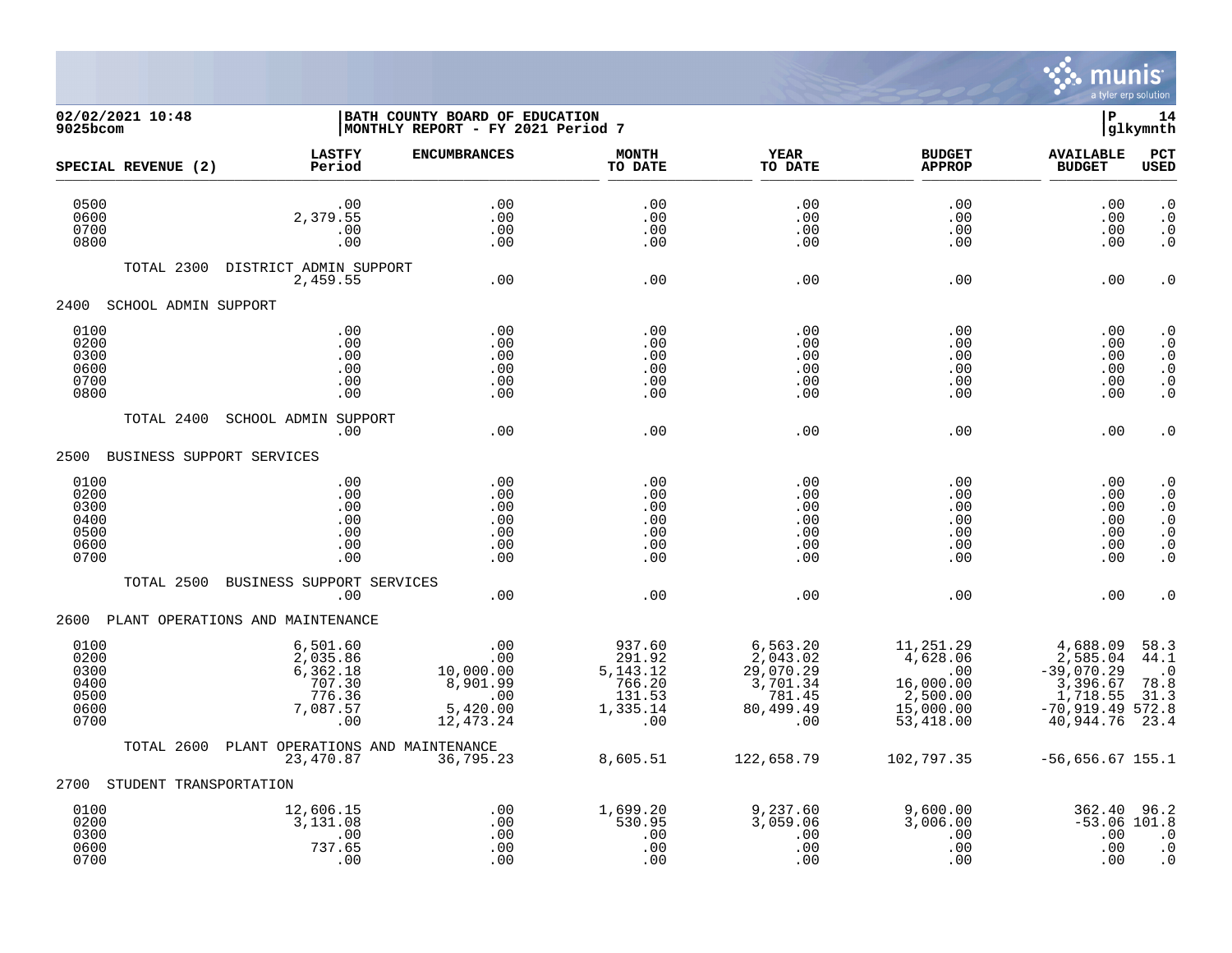

| 02/02/2021 10:48<br>9025bcom                                         |                                                                                                   | BATH COUNTY BOARD OF EDUCATION<br>MONTHLY REPORT - FY 2021 Period 7 |                                                                               |                                                                                              |                                                                                                | l P                                                                                                       | 15<br>glkymnth                                                        |
|----------------------------------------------------------------------|---------------------------------------------------------------------------------------------------|---------------------------------------------------------------------|-------------------------------------------------------------------------------|----------------------------------------------------------------------------------------------|------------------------------------------------------------------------------------------------|-----------------------------------------------------------------------------------------------------------|-----------------------------------------------------------------------|
| SPECIAL REVENUE (2)                                                  | <b>LASTFY</b><br>Period                                                                           | <b>ENCUMBRANCES</b>                                                 | <b>MONTH</b><br>TO DATE                                                       | <b>YEAR</b><br>TO DATE                                                                       | <b>BUDGET</b><br><b>APPROP</b>                                                                 | <b>AVAILABLE</b><br><b>BUDGET</b>                                                                         | PCT<br><b>USED</b>                                                    |
| 0800                                                                 | .00                                                                                               | .00                                                                 | .00                                                                           | .00                                                                                          | .00                                                                                            | .00                                                                                                       | $\cdot$ 0                                                             |
| TOTAL 2700                                                           | STUDENT TRANSPORTATION<br>16,474.88                                                               | .00                                                                 | 2,230.15                                                                      | 12,296.66                                                                                    | 12,606.00                                                                                      | 309.34                                                                                                    | 97.6                                                                  |
| 3100<br>FOOD SERVICE OPERATION                                       |                                                                                                   |                                                                     |                                                                               |                                                                                              |                                                                                                |                                                                                                           |                                                                       |
| 0500<br>0600<br>0700<br>0800                                         | .00<br>.00<br>3,865.48<br>.00                                                                     | .00<br>2,743.08<br>.00<br>.00                                       | .00<br>.00<br>.00<br>.00                                                      | $.00 \,$<br>$.00 \,$<br>$-10.00$<br>.00                                                      | .00<br>.00<br>25,900.00<br>.00                                                                 | .00<br>$-2,743.08$<br>25,910.00<br>.00                                                                    | $\cdot$ 0<br>$\cdot$ 0<br>$\cdot$ 0<br>$\cdot$ 0                      |
| TOTAL 3100                                                           | FOOD SERVICE OPERATION<br>3,865.48                                                                | 2,743.08                                                            | .00                                                                           | $-10.00$                                                                                     | 25,900.00                                                                                      | 23,166.92                                                                                                 | 10.6                                                                  |
| 3200<br>DAY CARE OPERATIONS                                          |                                                                                                   |                                                                     |                                                                               |                                                                                              |                                                                                                |                                                                                                           |                                                                       |
| 0100<br>0500<br>0600                                                 | .00<br>.00<br>.00                                                                                 | .00<br>.00<br>.00                                                   | .00<br>.00<br>.00                                                             | .00<br>.00<br>.00                                                                            | .00<br>.00<br>.00                                                                              | .00<br>.00<br>.00                                                                                         | $\cdot$ 0<br>$\cdot$ 0<br>$\cdot$ 0                                   |
| TOTAL 3200                                                           | DAY CARE OPERATIONS<br>.00                                                                        | .00                                                                 | .00                                                                           | .00                                                                                          | .00                                                                                            | .00                                                                                                       | $\cdot$ 0                                                             |
| 3300<br>COMMUNITY SERVICES                                           |                                                                                                   |                                                                     |                                                                               |                                                                                              |                                                                                                |                                                                                                           |                                                                       |
| 0100<br>0200<br>0300<br>0400<br>0500<br>0600<br>0700<br>0800<br>0900 | 135,258.63<br>13,456.07<br>180.00<br>335.28<br>1,104.47<br>32,640.11<br>1,344.84<br>700.15<br>.00 | .00<br>.00<br>.00<br>.00<br>.00<br>5,603.20<br>.00<br>.00<br>.00    | 19,188.28<br>1,845.62<br>.00<br>55.88<br>.00<br>6,999.64<br>.00<br>.00<br>.00 | 130,015.29<br>11,583.62<br>198.00<br>335.28<br>99.00<br>35,649.55<br>414.12<br>120.00<br>.00 | 231,641.62<br>19,832.69<br>720.00<br>450.00<br>3,409.50<br>12, 162. 71<br>.00<br>160.00<br>.00 | 101,626.33<br>8,249.07<br>522.00<br>114.72<br>3,310.50<br>$-29,090.04$ 339.2<br>$-414.12$<br>40.00<br>.00 | 56.1<br>58.4<br>27.5<br>74.5<br>2.9<br>$\cdot$ 0<br>75.0<br>$\cdot$ 0 |
| TOTAL 3300                                                           | COMMUNITY SERVICES<br>185,019.55                                                                  | 5,603.20                                                            | 28,089.42                                                                     | 178,414.86                                                                                   | 268,376.52                                                                                     | 84,358.46                                                                                                 | 68.6                                                                  |
| 5100<br>DEBT SERVICE                                                 |                                                                                                   |                                                                     |                                                                               |                                                                                              |                                                                                                |                                                                                                           |                                                                       |
| 0800                                                                 | .00                                                                                               | .00                                                                 | .00                                                                           | .00                                                                                          | .00                                                                                            | .00                                                                                                       | . 0                                                                   |
| TOTAL 5100                                                           | DEBT SERVICE<br>.00                                                                               | .00                                                                 | .00                                                                           | .00                                                                                          | .00                                                                                            | .00                                                                                                       | . 0                                                                   |
| 5200<br>FUND TRANSFERS                                               |                                                                                                   |                                                                     |                                                                               |                                                                                              |                                                                                                |                                                                                                           |                                                                       |
| 0900                                                                 | .00                                                                                               | .00                                                                 | .00                                                                           | .00                                                                                          | 3,436.00                                                                                       | 3,436.00                                                                                                  | $\cdot$ 0                                                             |
| TOTAL 5200                                                           | FUND TRANSFERS<br>.00                                                                             | .00                                                                 | .00                                                                           | .00                                                                                          | 3,436.00                                                                                       | 3,436.00                                                                                                  | $\boldsymbol{\cdot}$ 0                                                |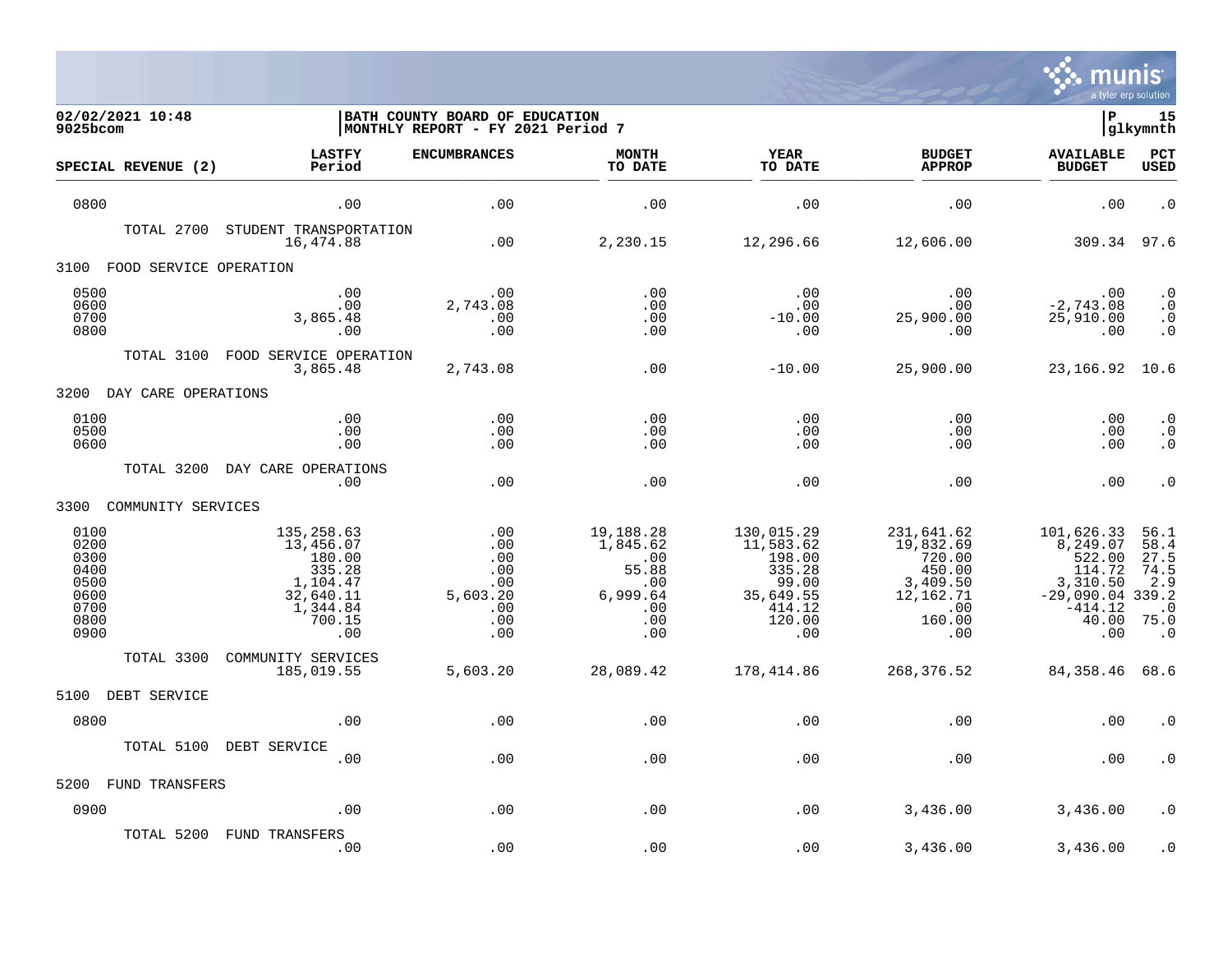|                               |                         |                                                                     |                         |                        |                                | munis<br>a tyler erp solution     |                 |
|-------------------------------|-------------------------|---------------------------------------------------------------------|-------------------------|------------------------|--------------------------------|-----------------------------------|-----------------|
| 02/02/2021 10:48<br>9025bcom  |                         | BATH COUNTY BOARD OF EDUCATION<br>MONTHLY REPORT - FY 2021 Period 7 |                         |                        |                                | l P-                              | 16<br> glkymnth |
| SPECIAL REVENUE (2)           | <b>LASTFY</b><br>Period | <b>ENCUMBRANCES</b>                                                 | <b>MONTH</b><br>TO DATE | <b>YEAR</b><br>TO DATE | <b>BUDGET</b><br><b>APPROP</b> | <b>AVAILABLE</b><br><b>BUDGET</b> | PCT<br>USED     |
| TOTAL EXPENDITURES            | 1,621,807.34            | 73,873.85                                                           | 248,796.86              | 2,550,038.42           | 3,945,282.99                   | 1,321,370.72 66.5                 |                 |
| TOTAL FOR SPECIAL REVENUE (2) | 109,012.67              | $-73,873.85$                                                        | 55,348.60               | 99,417.39              | .00                            | $-25, 543.54$                     | $\cdot$ 0       |

the contract of the contract of

a sa mga magaalang na mga magaalang ng mga magaalang ng mga magaalang ng magaalang ng magaalang ng magaalang n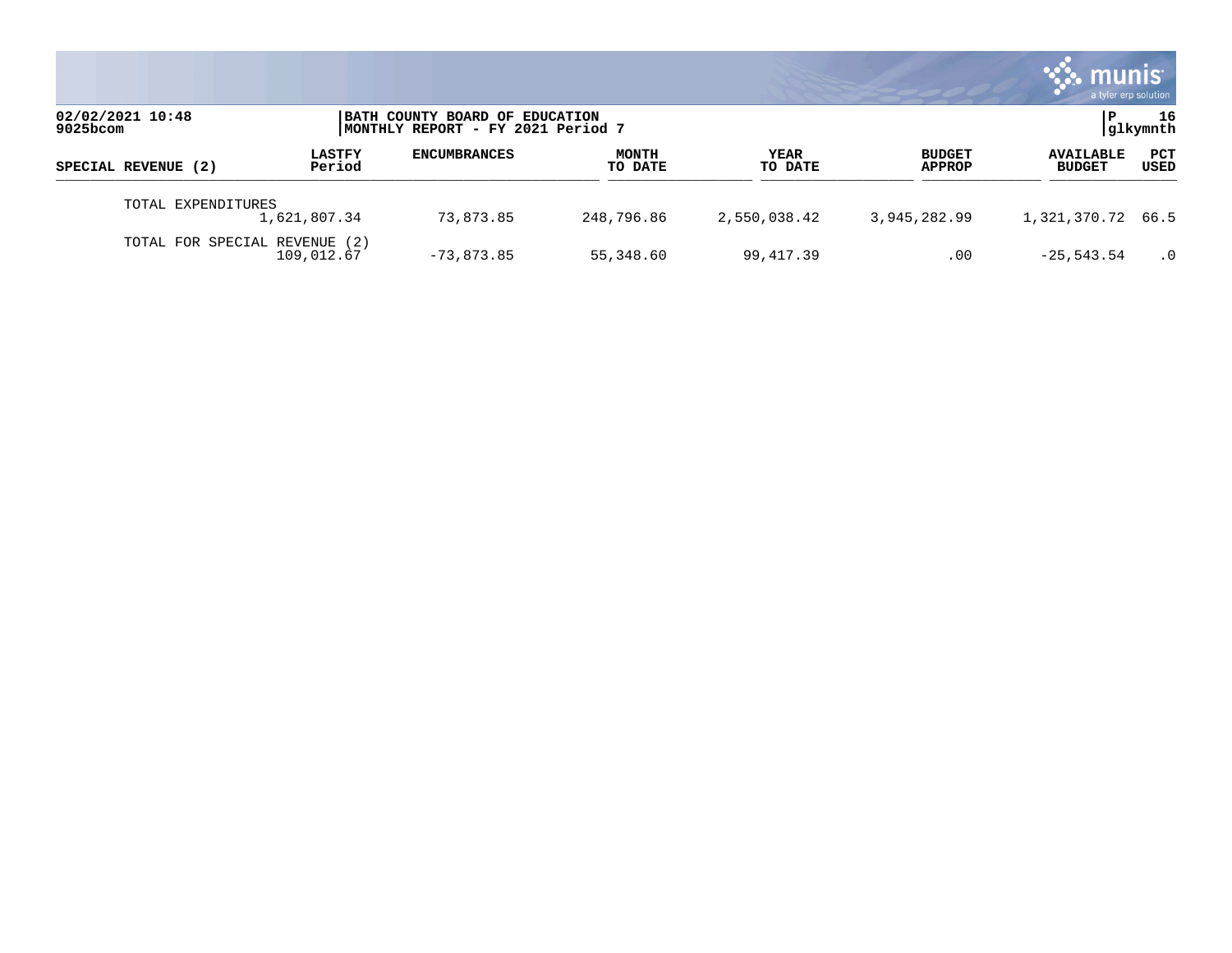|                                                |                                                     |                                                                     |                         |                        |                                | munis<br>a tyler erp solution     |                               |
|------------------------------------------------|-----------------------------------------------------|---------------------------------------------------------------------|-------------------------|------------------------|--------------------------------|-----------------------------------|-------------------------------|
| 02/02/2021 10:48<br>9025bcom                   |                                                     | BATH COUNTY BOARD OF EDUCATION<br>MONTHLY REPORT - FY 2021 Period 7 |                         |                        |                                | lР                                | 17<br> glkymnth               |
| DISTRICT ACTIVITY FD (ANNUAL) Period           | <b>LASTFY</b>                                       | <b>ENCUMBRANCES</b>                                                 | <b>MONTH</b><br>TO DATE | YEAR<br>TO DATE        | <b>BUDGET</b><br><b>APPROP</b> | <b>AVAILABLE</b><br><b>BUDGET</b> | PCT<br><b>USED</b>            |
| <b>REVENUES</b>                                |                                                     |                                                                     |                         |                        |                                |                                   |                               |
| 0999 BEGINNING BALANCE                         |                                                     |                                                                     |                         |                        |                                |                                   |                               |
| TOTAL 0999 BEGINNING BALANCE                   | 94,621.51                                           | .00                                                                 | .00                     | 96,410.11              | 96,410.11                      |                                   | .00 100.0                     |
| <b>RECEIPTS</b>                                |                                                     |                                                                     |                         |                        |                                |                                   |                               |
| REVENUE FROM LOCAL SOURCES                     |                                                     |                                                                     |                         |                        |                                |                                   |                               |
| STUDENT ACTIVITIES                             |                                                     |                                                                     |                         |                        |                                |                                   |                               |
| 1740 FEES<br>1750 DONATIONS<br>1790 OTHER STUD | 1,405.00<br>.00<br>22,588.27                        | .00<br>.00<br>.00                                                   | .00<br>.00<br>.00       | .00<br>.00<br>1,751.63 | 5,706.14<br>.00<br>31,287.85   | 5,706.14<br>.00<br>29,536.22      | $\cdot$ 0<br>$\cdot$ 0<br>5.6 |
| TOTAL STUDENT ACTIVITIES                       | 23,993.27                                           | .00                                                                 | .00                     | 1,751.63               | 36,993.99                      | 35, 242.36                        | 4.7                           |
| OTHER REVENUE FROM LOCAL SOURCES               |                                                     |                                                                     |                         |                        |                                |                                   |                               |
| 1920 CONTRIBUTE<br>1990 MISC REV               | 15,073.00<br>12,695.40                              | .00<br>.00                                                          | .00<br>.00              | 6,550.00<br>.00        | 17,175.00<br>15,010.00         | 10,625.00<br>15,010.00            | 38.1<br>$\cdot$ 0             |
|                                                | TOTAL OTHER REVENUE FROM LOCAL SOURCES<br>27,768.40 | .00                                                                 | .00                     | 6,550.00               | 32,185.00                      | 25,635.00                         | 20.4                          |
|                                                | TOTAL REVENUE FROM LOCAL SOURCES<br>51,761.67       | .00                                                                 | .00                     | 8,301.63               | 69,178.99                      | 60,877.36 12.0                    |                               |
| REVENUE FROM FEDERAL SOURCES                   |                                                     |                                                                     |                         |                        |                                |                                   |                               |
| FEDERAL REIMBURSEMENT                          |                                                     |                                                                     |                         |                        |                                |                                   |                               |
| 4810 MED REIMB                                 | .00                                                 | .00                                                                 | .00                     | .00                    | .00                            | .00                               | $\cdot$ 0                     |
| TOTAL FEDERAL REIMBURSEMENT                    | .00                                                 | .00                                                                 | .00                     | .00                    | .00                            | .00                               | $\cdot$ 0                     |
|                                                | TOTAL REVENUE FROM FEDERAL SOURCES<br>.00           | .00                                                                 | .00                     | .00                    | .00                            | .00                               | $\cdot$ 0                     |
| OTHER RECEIPTS                                 |                                                     |                                                                     |                         |                        |                                |                                   |                               |
| INTERFUND TRANSFERS                            |                                                     |                                                                     |                         |                        |                                |                                   |                               |
| 5210 FND XFER                                  | .00                                                 | .00                                                                 | 4,561.71                | 6,061.71               | .00                            | $-6,061.71$                       | . 0                           |
| TOTAL INTERFUND TRANSFERS                      | .00                                                 | .00                                                                 | 4,561.71                | 6,061.71               | .00                            | $-6,061.71$                       | $\cdot$ 0                     |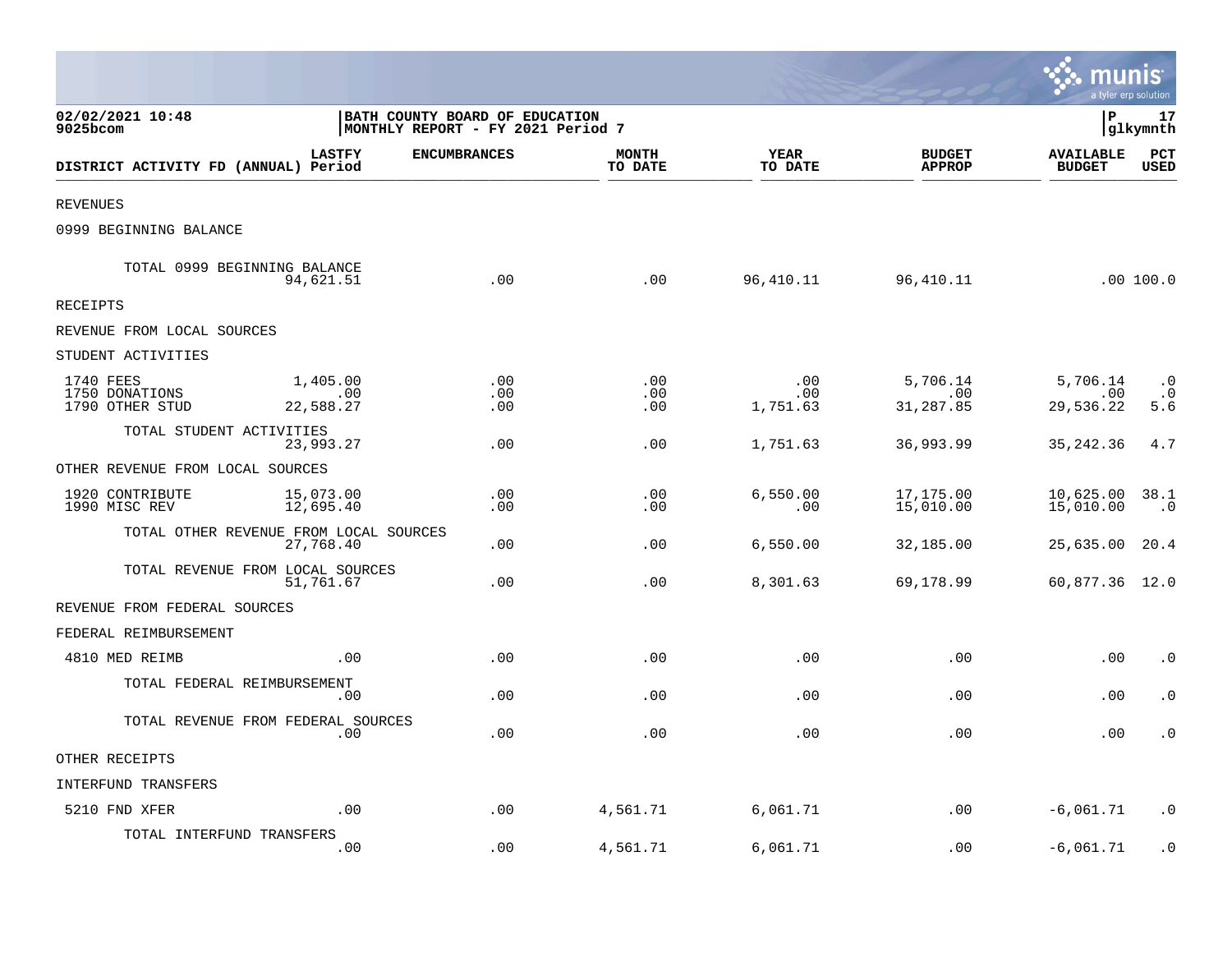

| 02/02/2021 10:48<br>$9025$ bcom      |               | BATH COUNTY BOARD OF EDUCATION<br> MONTHLY REPORT - FY 2021 Period 7 |                         |                 |                                |                                   |                           |  |
|--------------------------------------|---------------|----------------------------------------------------------------------|-------------------------|-----------------|--------------------------------|-----------------------------------|---------------------------|--|
| DISTRICT ACTIVITY FD (ANNUAL) Period | <b>LASTFY</b> | <b>ENCUMBRANCES</b>                                                  | <b>MONTH</b><br>TO DATE | YEAR<br>TO DATE | <b>BUDGET</b><br><b>APPROP</b> | <b>AVAILABLE</b><br><b>BUDGET</b> | <b>PCT</b><br><b>USED</b> |  |
| TOTAL OTHER RECEIPTS                 | .00           | .00                                                                  | 4,561.71                | 6,061.71        | .00                            | $-6.061.71$                       | $\cdot$ 0                 |  |
| TOTAL RECEIPTS                       | 51,761.67     | .00                                                                  | 4,561.71                | 14,363.34       | 69,178.99                      | 54,815.65                         | 20.8                      |  |
| TOTAL REVENUE                        | 146,383.18    | .00                                                                  | 4,561.71                | 110,773.45      | 165,589.10                     | 54,815.65                         | 66.9                      |  |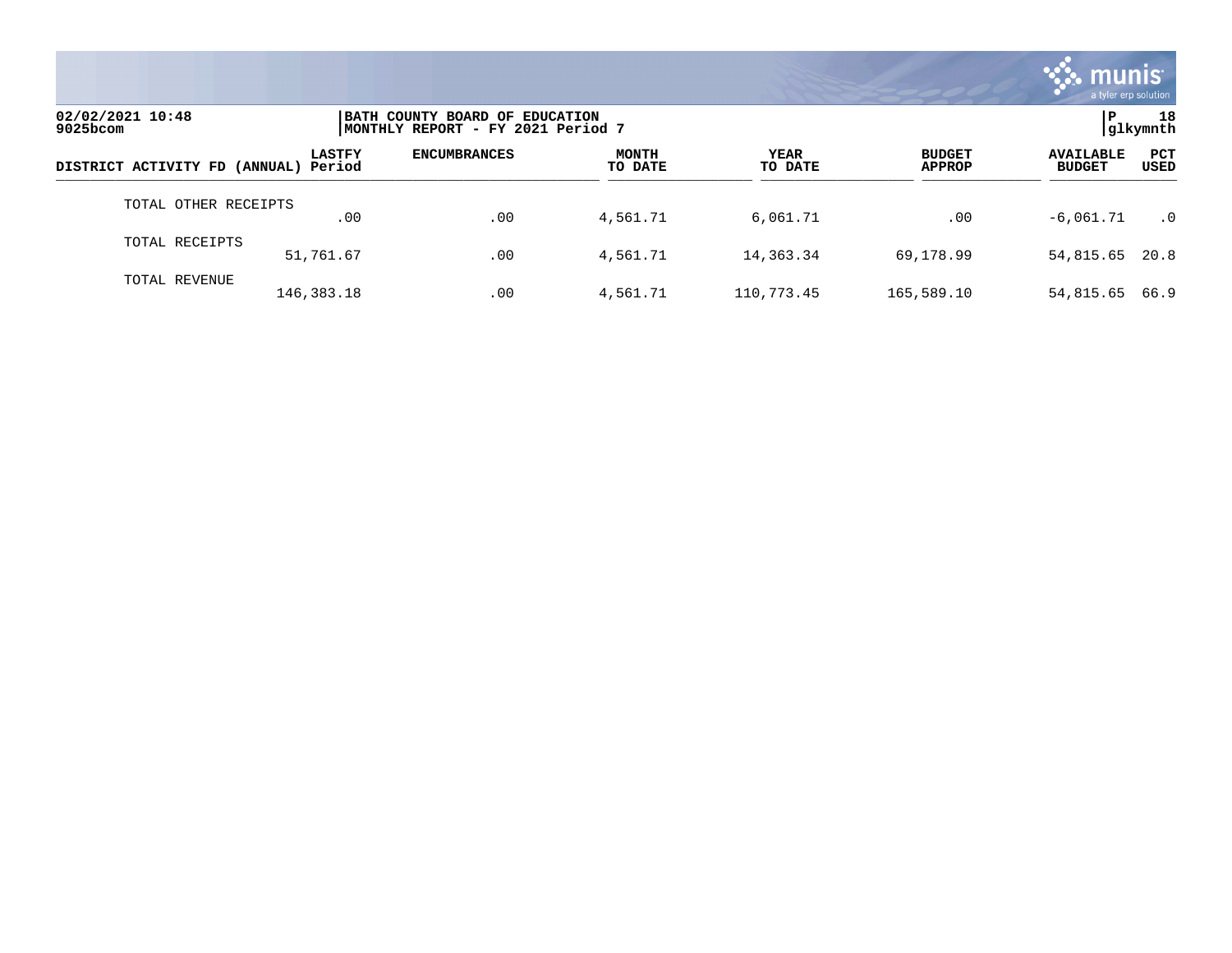

| 02/02/2021 10:48<br>$9025$ bcom                              |                                                                                         | BATH COUNTY BOARD OF EDUCATION<br>MONTHLY REPORT - FY 2021 Period 7 |                                                      |                                                                      |                                                                                           | ΙP                                                                                                | 19<br>glkymnth                                                                       |
|--------------------------------------------------------------|-----------------------------------------------------------------------------------------|---------------------------------------------------------------------|------------------------------------------------------|----------------------------------------------------------------------|-------------------------------------------------------------------------------------------|---------------------------------------------------------------------------------------------------|--------------------------------------------------------------------------------------|
| DISTRICT ACTIVITY FD (ANNUAL) Period                         | <b>LASTFY</b>                                                                           | <b>ENCUMBRANCES</b>                                                 | <b>MONTH</b><br>TO DATE                              | <b>YEAR</b><br>TO DATE                                               | <b>BUDGET</b><br><b>APPROP</b>                                                            | <b>AVAILABLE</b><br><b>BUDGET</b>                                                                 | <b>PCT</b><br><b>USED</b>                                                            |
| <b>EXPENDITURES</b>                                          |                                                                                         |                                                                     |                                                      |                                                                      |                                                                                           |                                                                                                   |                                                                                      |
| 1000 INSTRUCTION                                             |                                                                                         |                                                                     |                                                      |                                                                      |                                                                                           |                                                                                                   |                                                                                      |
| 0100<br>0200<br>0300<br>0400<br>0500<br>0600<br>0700<br>0800 | 1,820.35<br>384.49<br>1,155.00<br>480.00<br>7,576.71<br>28,957.19<br>971.03<br>1,774.28 | .00<br>.00<br>.00<br>.00<br>.00<br>12,445.15<br>.00<br>.00          | .00<br>.00<br>.00<br>.00<br>.00<br>.00<br>.00<br>.00 | .00<br>.00<br>1,581.55<br>600.00<br>201.24<br>4,438.03<br>.00<br>.00 | 4,643.51<br>868.00<br>980.00<br>992.07<br>4,991.81<br>122, 711.77<br>7,611.14<br>8,069.53 | 4,643.51<br>868.00<br>$-601.55$ 161.4<br>392.07<br>4,790.57<br>105,828.59<br>7,611.14<br>8,069.53 | $\cdot$ 0<br>$\cdot$ 0<br>60.5<br>4.0<br>13.8<br>$\cdot$ 0<br>$\boldsymbol{\cdot}$ 0 |
| TOTAL 1000                                                   | INSTRUCTION<br>43,119.05                                                                | 12,445.15                                                           | .00                                                  | 6,820.82                                                             | 150,867.83                                                                                | 131,601.86 12.8                                                                                   |                                                                                      |
| STUDENT SUPPORT SERVICES<br>2100                             |                                                                                         |                                                                     |                                                      |                                                                      |                                                                                           |                                                                                                   |                                                                                      |
| 0600                                                         | 663.62                                                                                  | .00                                                                 | .00                                                  | 33.95                                                                | 1,775.85                                                                                  | 1,741.90                                                                                          | 1.9                                                                                  |
| TOTAL 2100                                                   | STUDENT SUPPORT SERVICES<br>663.62                                                      | .00                                                                 | .00                                                  | 33.95                                                                | 1,775.85                                                                                  | 1,741.90                                                                                          | 1.9                                                                                  |
| 2200                                                         | INSTRUCTIONAL STAFF SUPP SERV                                                           |                                                                     |                                                      |                                                                      |                                                                                           |                                                                                                   |                                                                                      |
| 0600<br>0700                                                 | 5,197.02<br>.00                                                                         | .00<br>.00                                                          | .00<br>.00                                           | .00<br>.00                                                           | 11,086.07<br>.00                                                                          | 11,086.07<br>.00                                                                                  | $\cdot$ 0<br>$\cdot$ 0                                                               |
| TOTAL 2200                                                   | INSTRUCTIONAL STAFF SUPP SERV<br>5,197.02                                               | .00                                                                 | .00                                                  | .00                                                                  | 11,086.07                                                                                 | 11,086.07                                                                                         | $\cdot$ 0                                                                            |
| 2600                                                         | PLANT OPERATIONS AND MAINTENANCE                                                        |                                                                     |                                                      |                                                                      |                                                                                           |                                                                                                   |                                                                                      |
| 0600                                                         | .00                                                                                     | .00.                                                                | 102.28                                               | 102.28                                                               | .00                                                                                       | $-102.28$                                                                                         | $\cdot$ 0                                                                            |
|                                                              | TOTAL 2600 PLANT OPERATIONS AND MAINTENANCE<br>.00                                      | .00                                                                 | 102.28                                               | 102.28                                                               | .00                                                                                       | $-102.28$                                                                                         | $\cdot$ 0                                                                            |
| STUDENT TRANSPORTATION<br>2700                               |                                                                                         |                                                                     |                                                      |                                                                      |                                                                                           |                                                                                                   |                                                                                      |
| 0100<br>0200<br>0800                                         | .00<br>.00<br>1,279.56                                                                  | .00<br>.00<br>.00                                                   | .00<br>.00<br>.00                                    | .00<br>.00<br>.00                                                    | .00<br>.00<br>1,859.35                                                                    | .00<br>.00<br>1,859.35                                                                            | $\cdot$ 0<br>$\cdot$ 0<br>$\cdot$ 0                                                  |
|                                                              | TOTAL 2700 STUDENT TRANSPORTATION<br>1,279.56                                           | .00                                                                 | .00                                                  | .00                                                                  | 1,859.35                                                                                  | 1,859.35                                                                                          | $\cdot$ 0                                                                            |
| TOTAL EXPENDITURES                                           | 50,259.25                                                                               | 12,445.15                                                           | 102.28                                               | 6,957.05                                                             | 165,589.10                                                                                | 146, 186. 90 11. 7                                                                                |                                                                                      |
|                                                              | TOTAL FOR DISTRICT ACTIVITY FD (ANNUAL) (21)<br>96,123.93                               | $-12, 445.15$                                                       | 4,459.43                                             | 103,816.40                                                           | .00                                                                                       | $-91, 371.25$                                                                                     | $\cdot$ 0                                                                            |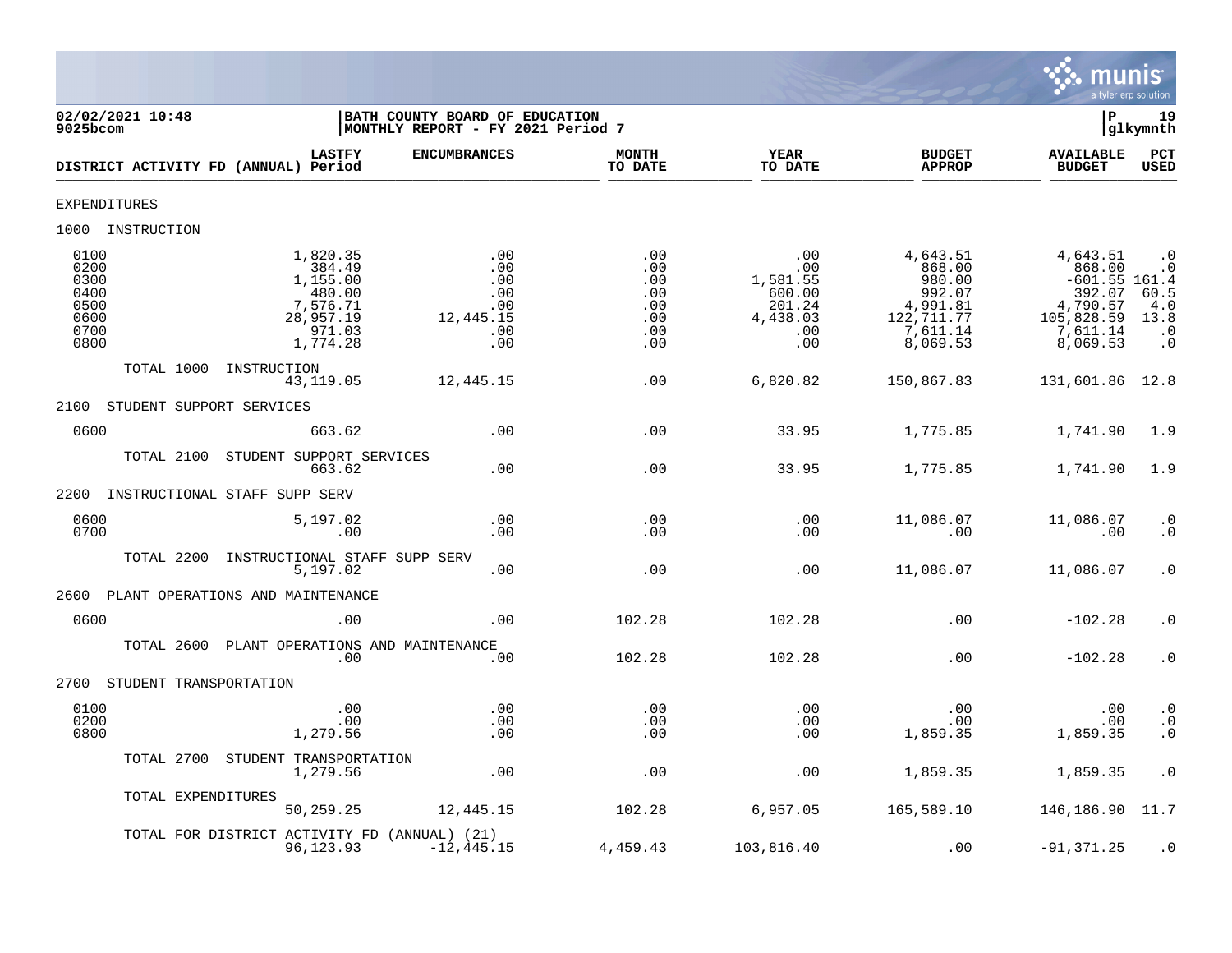|                                                              |                                                                     |                          |                          |                          |                                | munis<br>a tyler erp solution     |                                                               |
|--------------------------------------------------------------|---------------------------------------------------------------------|--------------------------|--------------------------|--------------------------|--------------------------------|-----------------------------------|---------------------------------------------------------------|
| 02/02/2021 10:48<br>9025bcom                                 | BATH COUNTY BOARD OF EDUCATION<br>MONTHLY REPORT - FY 2021 Period 7 |                          |                          |                          |                                | P                                 | 20<br> glkymnth                                               |
| SPEC REV - STUDENT ACTIVITY (2Period                         | <b>LASTFY</b>                                                       | <b>ENCUMBRANCES</b>      | <b>MONTH</b><br>TO DATE  | <b>YEAR</b><br>TO DATE   | <b>BUDGET</b><br><b>APPROP</b> | <b>AVAILABLE</b><br><b>BUDGET</b> | <b>PCT</b><br>USED                                            |
| <b>REVENUES</b>                                              |                                                                     |                          |                          |                          |                                |                                   |                                                               |
| <b>RECEIPTS</b>                                              |                                                                     |                          |                          |                          |                                |                                   |                                                               |
| REVENUE FROM LOCAL SOURCES                                   |                                                                     |                          |                          |                          |                                |                                   |                                                               |
| STUDENT ACTIVITIES                                           |                                                                     |                          |                          |                          |                                |                                   |                                                               |
| 1710 ADMISSIONS<br>1730 DUES<br>1740 FEES<br>1790 OTHER STUD | .00<br>.00<br>.00<br>.00                                            | .00<br>.00<br>.00<br>.00 | .00<br>.00<br>.00<br>.00 | .00<br>.00<br>.00<br>.00 | .00<br>.00<br>.00<br>.00       | .00<br>.00<br>.00<br>.00          | $\cdot$ 0<br>$\boldsymbol{\cdot}$ 0<br>$\cdot$ 0<br>$\cdot$ 0 |
| TOTAL STUDENT ACTIVITIES                                     | .00                                                                 | .00                      | .00                      | .00                      | .00                            | .00                               | $\cdot$ 0                                                     |
| OTHER REVENUE FROM LOCAL SOURCES                             |                                                                     |                          |                          |                          |                                |                                   |                                                               |
| 1920 CONTRIBUTE                                              | .00                                                                 | .00                      | .00                      | .00                      | .00                            | .00                               | $\cdot$ 0                                                     |
| TOTAL OTHER REVENUE FROM LOCAL SOURCES                       | .00                                                                 | .00                      | .00                      | .00                      | .00                            | .00                               | $\cdot$ 0                                                     |
| TOTAL REVENUE FROM LOCAL SOURCES                             | .00                                                                 | .00                      | .00                      | .00                      | .00                            | .00                               | $\cdot$ 0                                                     |
| TOTAL RECEIPTS                                               | .00                                                                 | .00                      | .00                      | .00                      | .00                            | .00                               | $\cdot$ 0                                                     |
| TOTAL REVENUE                                                | .00                                                                 | .00                      | .00                      | .00                      | .00                            | .00                               | $\cdot$ 0                                                     |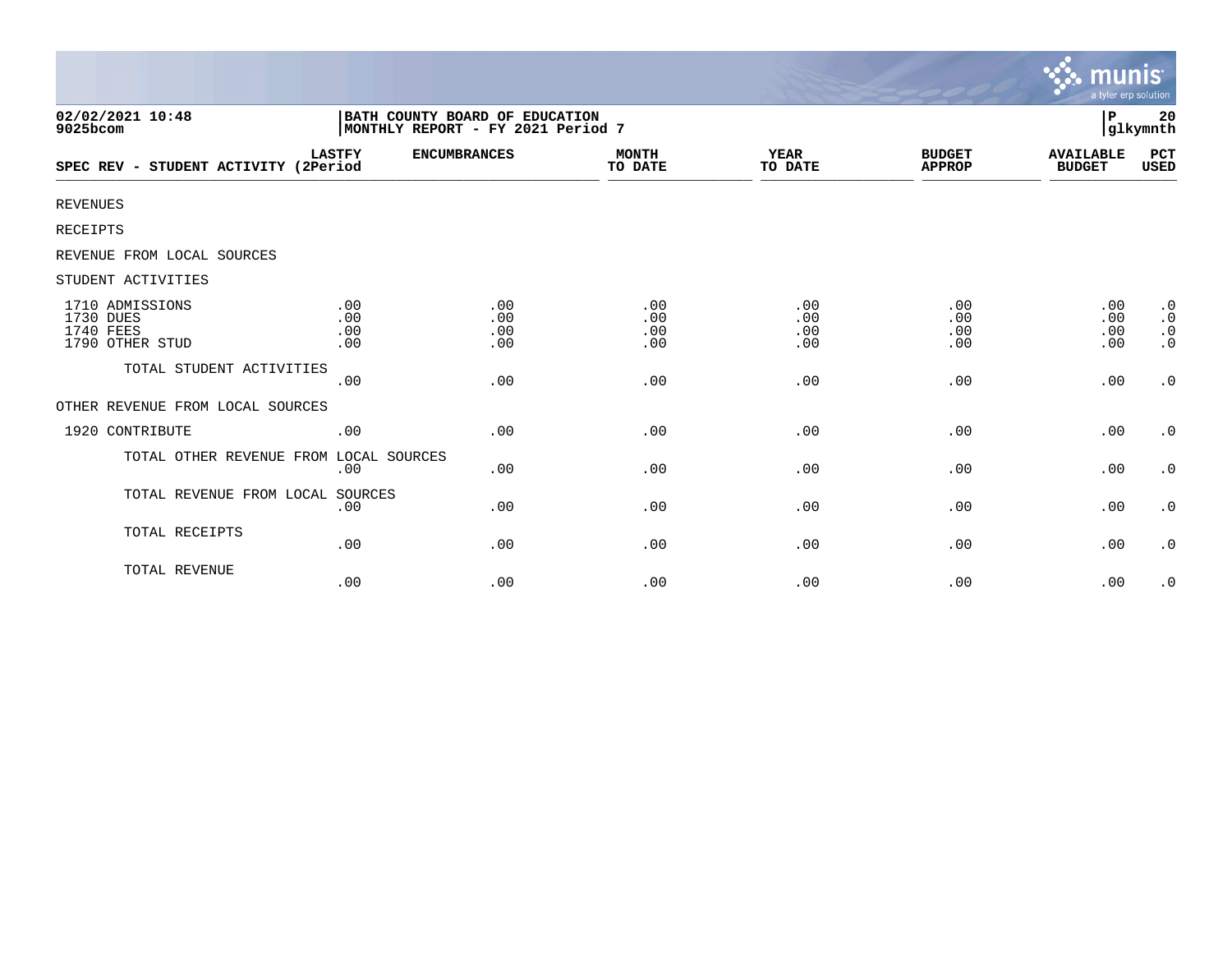

| 02/02/2021 10:48<br>$9025$ bcom                      |                                                 | BATH COUNTY BOARD OF EDUCATION<br>$\mathbf P$<br>MONTHLY REPORT - FY 2021 Period 7<br>glkymnth |                                               |                                               |                                               |                                               |                                                                                                                                                   |  |
|------------------------------------------------------|-------------------------------------------------|------------------------------------------------------------------------------------------------|-----------------------------------------------|-----------------------------------------------|-----------------------------------------------|-----------------------------------------------|---------------------------------------------------------------------------------------------------------------------------------------------------|--|
| SPEC REV - STUDENT ACTIVITY (2Period                 | <b>LASTFY</b>                                   | <b>ENCUMBRANCES</b>                                                                            | <b>MONTH</b><br>TO DATE                       | <b>YEAR</b><br>TO DATE                        | <b>BUDGET</b><br><b>APPROP</b>                | <b>AVAILABLE</b><br><b>BUDGET</b>             | PCT<br><b>USED</b>                                                                                                                                |  |
| <b>EXPENDITURES</b>                                  |                                                 |                                                                                                |                                               |                                               |                                               |                                               |                                                                                                                                                   |  |
| 1000<br>INSTRUCTION                                  |                                                 |                                                                                                |                                               |                                               |                                               |                                               |                                                                                                                                                   |  |
| 0100<br>0300<br>0400<br>0500<br>0600<br>0700<br>0800 | .00<br>.00<br>.00<br>$.00$<br>.00<br>.00<br>.00 | .00<br>.00<br>.00<br>.00<br>.00<br>.00<br>.00                                                  | .00<br>.00<br>.00<br>.00<br>.00<br>.00<br>.00 | .00<br>.00<br>.00<br>.00<br>.00<br>.00<br>.00 | .00<br>.00<br>.00<br>.00<br>.00<br>.00<br>.00 | .00<br>.00<br>.00<br>.00<br>.00<br>.00<br>.00 | $\cdot$ 0<br>$\boldsymbol{\cdot}$ 0<br>$\cdot$ 0<br>$\begin{smallmatrix} . & 0 \\ . & 0 \end{smallmatrix}$<br>$\boldsymbol{\cdot}$ 0<br>$\cdot$ 0 |  |
| TOTAL 1000                                           | INSTRUCTION<br>.00                              | .00                                                                                            | .00                                           | .00                                           | .00                                           | .00                                           | $\cdot$ 0                                                                                                                                         |  |
| STUDENT SUPPORT SERVICES<br>2100                     |                                                 |                                                                                                |                                               |                                               |                                               |                                               |                                                                                                                                                   |  |
| 0100<br>0300<br>0400<br>0500<br>0600<br>0700<br>0800 | .00<br>.00<br>.00<br>.00<br>.00<br>.00<br>.00   | .00<br>.00<br>.00<br>.00<br>.00<br>.00<br>.00                                                  | .00<br>.00<br>.00<br>.00<br>.00<br>.00<br>.00 | .00<br>.00<br>.00<br>.00<br>.00<br>.00<br>.00 | .00<br>.00<br>.00<br>.00<br>.00<br>.00<br>.00 | .00<br>.00<br>.00<br>.00<br>.00<br>.00<br>.00 | $\cdot$ 0<br>$\cdot$ 0<br>$\cdot$ 0<br>$\begin{array}{c} 0 \\ 0 \\ 0 \\ 0 \end{array}$<br>$\cdot$ 0                                               |  |
| TOTAL 2100                                           | STUDENT SUPPORT SERVICES                        |                                                                                                |                                               |                                               |                                               |                                               |                                                                                                                                                   |  |
| 2200<br>INSTRUCTIONAL STAFF SUPP SERV                | .00                                             | .00                                                                                            | .00                                           | .00                                           | .00                                           | .00                                           | $\cdot$ 0                                                                                                                                         |  |
| 0100<br>0300<br>0400<br>0500<br>0600<br>0700<br>0800 | .00<br>.00<br>.00<br>.00<br>.00<br>.00<br>.00   | .00<br>.00<br>.00<br>.00<br>.00<br>.00<br>.00                                                  | .00<br>.00<br>.00<br>.00<br>.00<br>.00<br>.00 | .00<br>.00<br>.00<br>.00<br>.00<br>.00<br>.00 | .00<br>.00<br>.00<br>.00<br>.00<br>.00<br>.00 | .00<br>.00<br>.00<br>.00<br>.00<br>.00<br>.00 | $\cdot$ 0<br>$\cdot$ 0<br>$\begin{smallmatrix} 0.1 \\ 0.1 \end{smallmatrix}$<br>$\ddot{0}$<br>$\boldsymbol{\cdot}$ 0<br>$\overline{0}$            |  |
| TOTAL 2200                                           | INSTRUCTIONAL STAFF SUPP SERV<br>.00            | .00                                                                                            | .00                                           | .00                                           | .00                                           | .00                                           | $\cdot$ 0                                                                                                                                         |  |
| PLANT OPERATIONS AND MAINTENANCE<br>2600             |                                                 |                                                                                                |                                               |                                               |                                               |                                               |                                                                                                                                                   |  |
| 0100<br>0300<br>0400<br>0500<br>0600<br>0700<br>0800 | .00<br>.00<br>.00<br>.00<br>$.00$<br>.00<br>.00 | .00<br>.00<br>.00<br>.00<br>.00<br>.00<br>.00                                                  | .00<br>.00<br>.00<br>.00<br>.00<br>.00<br>.00 | .00<br>.00<br>.00<br>.00<br>.00<br>.00<br>.00 | .00<br>.00<br>.00<br>.00<br>.00<br>.00<br>.00 | .00<br>.00<br>.00<br>.00<br>.00<br>.00<br>.00 | $\cdot$ 0<br>$\cdot$ 0<br>$\boldsymbol{\cdot}$ 0<br>$\ddot{0}$<br>$\boldsymbol{\cdot}$ 0<br>$\boldsymbol{\cdot}$ 0<br>$\cdot$ 0                   |  |
| TOTAL 2600                                           | PLANT OPERATIONS AND MAINTENANCE<br>.00         | .00                                                                                            | .00                                           | .00                                           | .00                                           | .00                                           | $\cdot$ 0                                                                                                                                         |  |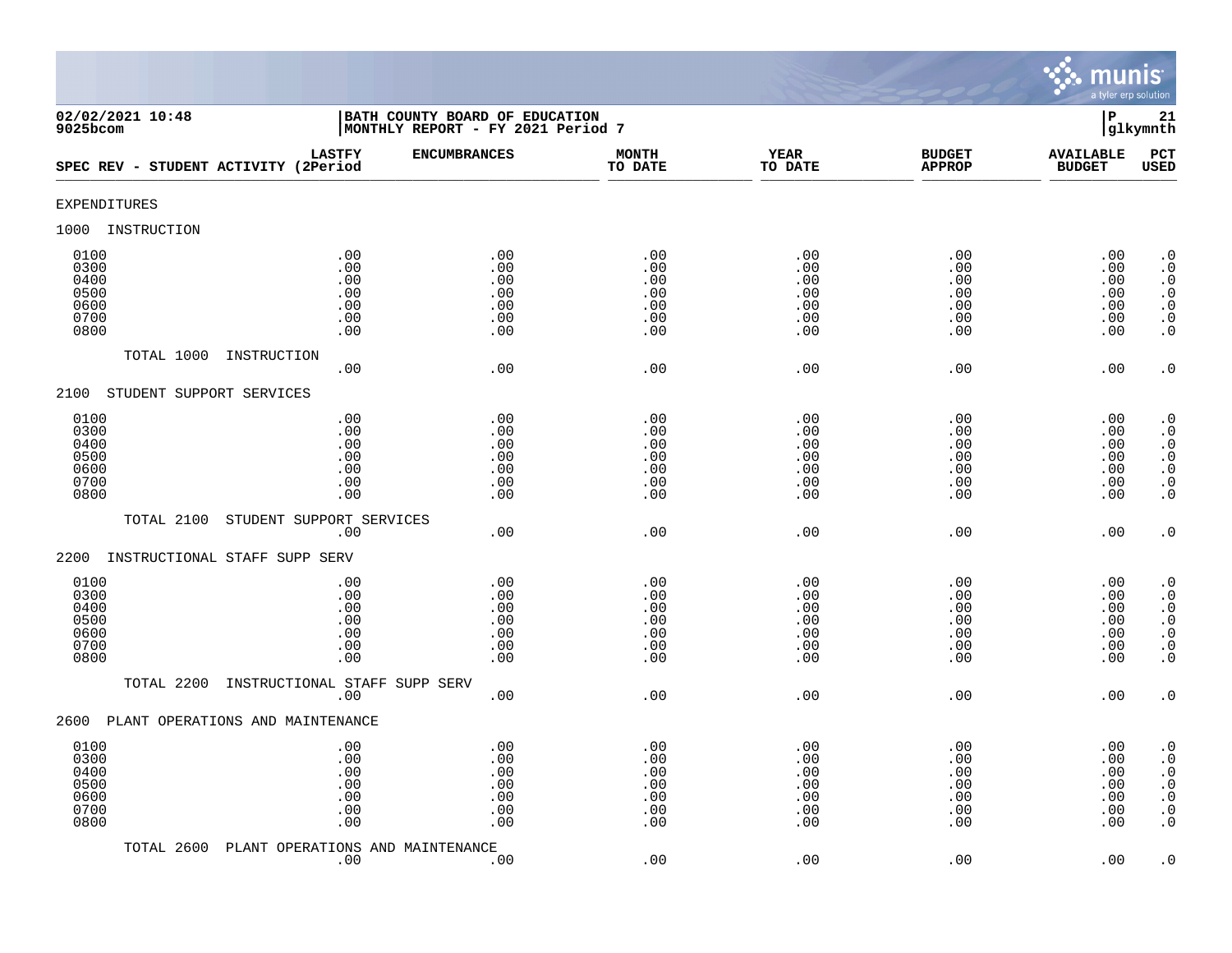

|                                                      | 02/02/2021 10:48<br>BATH COUNTY BOARD OF EDUCATION<br>MONTHLY REPORT - FY 2021 Period 7<br>9025bcom |                                               |                                               |                                               |                                               |                                               |                                               |                                                                                         |
|------------------------------------------------------|-----------------------------------------------------------------------------------------------------|-----------------------------------------------|-----------------------------------------------|-----------------------------------------------|-----------------------------------------------|-----------------------------------------------|-----------------------------------------------|-----------------------------------------------------------------------------------------|
| SPEC REV                                             | STUDENT ACTIVITY<br>$\overline{\phantom{0}}$                                                        | <b>LASTFY</b><br>(2Period                     | <b>ENCUMBRANCES</b>                           | <b>MONTH</b><br>TO DATE                       | <b>YEAR</b><br>TO DATE                        | <b>BUDGET</b><br><b>APPROP</b>                | <b>AVAILABLE</b><br><b>BUDGET</b>             | PCT<br>USED                                                                             |
| 2700                                                 | STUDENT TRANSPORTATION                                                                              |                                               |                                               |                                               |                                               |                                               |                                               |                                                                                         |
| 0100<br>0300<br>0400<br>0500<br>0600<br>0700<br>0800 |                                                                                                     | .00<br>.00<br>.00<br>.00<br>.00<br>.00<br>.00 | .00<br>.00<br>.00<br>.00<br>.00<br>.00<br>.00 | .00<br>.00<br>.00<br>.00<br>.00<br>.00<br>.00 | .00<br>.00<br>.00<br>.00<br>.00<br>.00<br>.00 | .00<br>.00<br>.00<br>.00<br>.00<br>.00<br>.00 | .00<br>.00<br>.00<br>.00<br>.00<br>.00<br>.00 | $\cdot$ 0<br>$\cdot$ 0<br>$\cdot$ 0<br>$\cdot$ 0<br>$\cdot$ 0<br>$\cdot$ 0<br>$\cdot$ 0 |
|                                                      | TOTAL 2700                                                                                          | STUDENT TRANSPORTATION<br>.00                 | .00                                           | .00                                           | .00                                           | .00                                           | .00                                           | $\cdot$ 0                                                                               |
|                                                      | TOTAL EXPENDITURES                                                                                  | .00                                           | .00                                           | .00                                           | .00                                           | .00                                           | .00                                           | $\cdot$ 0                                                                               |
|                                                      | SPEC REV -<br>TOTAL FOR                                                                             | STUDENT ACTIVITY (25)<br>.00                  | .00                                           | .00                                           | .00                                           | .00                                           | .00                                           | $\cdot$ 0                                                                               |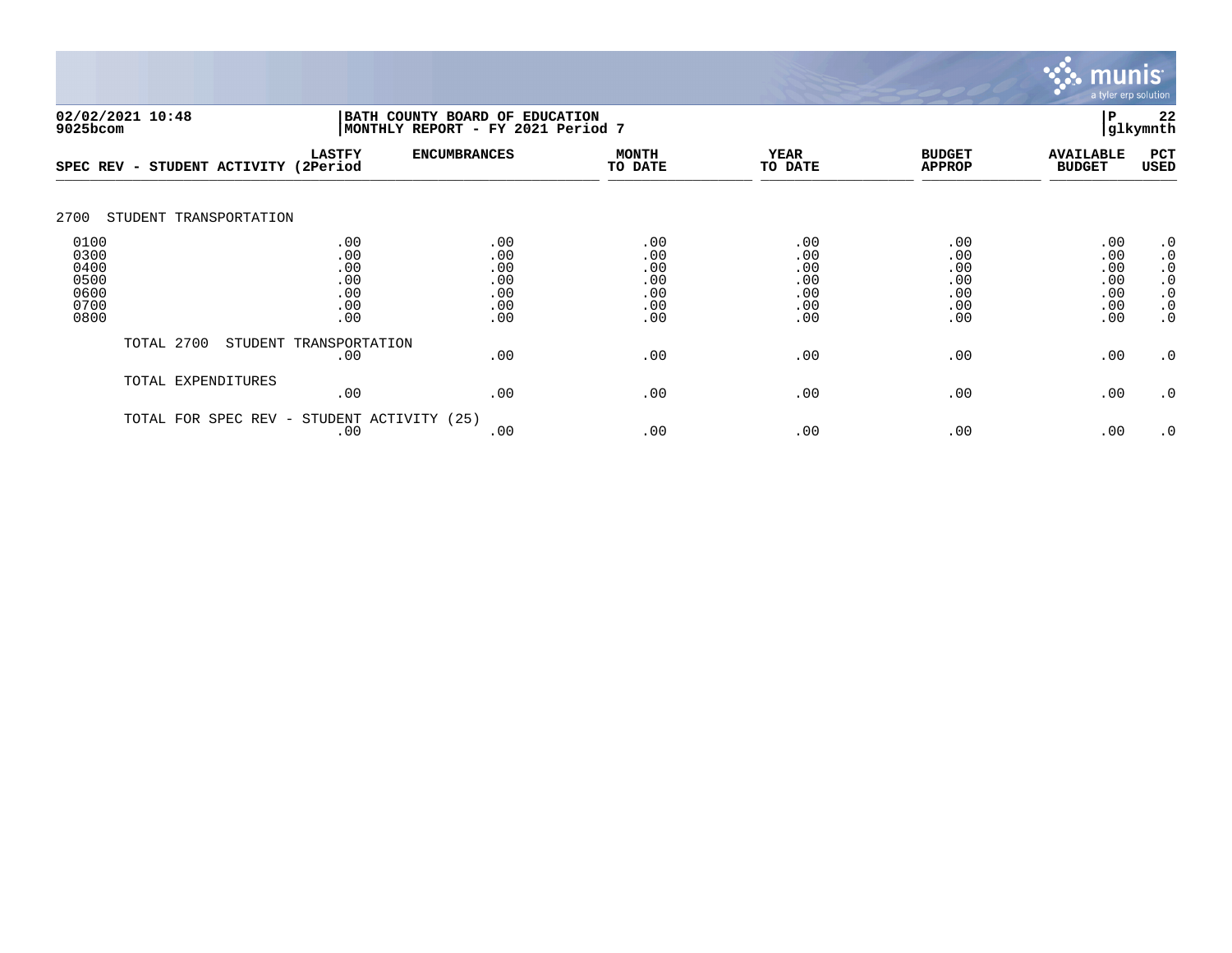|                                  |                         |                                                                     |                         |                        |                                | a tyler erp solution              |                |
|----------------------------------|-------------------------|---------------------------------------------------------------------|-------------------------|------------------------|--------------------------------|-----------------------------------|----------------|
| 02/02/2021 10:48<br>9025bcom     |                         | BATH COUNTY BOARD OF EDUCATION<br>MONTHLY REPORT - FY 2021 Period 7 |                         |                        |                                | ΙP                                | 23<br>glkymnth |
| CAPITAL OUTLAY FUND (310)        | <b>LASTFY</b><br>Period | <b>ENCUMBRANCES</b>                                                 | <b>MONTH</b><br>TO DATE | <b>YEAR</b><br>TO DATE | <b>BUDGET</b><br><b>APPROP</b> | <b>AVAILABLE</b><br><b>BUDGET</b> | PCT<br>USED    |
| <b>REVENUES</b>                  |                         |                                                                     |                         |                        |                                |                                   |                |
| 0999 BEGINNING BALANCE           |                         |                                                                     |                         |                        |                                |                                   |                |
| TOTAL 0999 BEGINNING BALANCE     | .00                     | .00                                                                 | .00                     | .00                    | .00                            | .00                               | $\cdot$ 0      |
| <b>RECEIPTS</b>                  |                         |                                                                     |                         |                        |                                |                                   |                |
| REVENUE FROM STATE SOURCES       |                         |                                                                     |                         |                        |                                |                                   |                |
| RESTRICTED                       |                         |                                                                     |                         |                        |                                |                                   |                |
| 3200 RES STATE                   | 87,000.00               | .00                                                                 | .00                     | 86,105.00              | 172,209.00                     | 86,104.00                         | 50.0           |
| TOTAL RESTRICTED                 | 87,000.00               | .00                                                                 | .00                     | 86,105.00              | 172,209.00                     | 86,104.00                         | 50.0           |
| TOTAL REVENUE FROM STATE SOURCES | 87,000.00               | .00                                                                 | .00                     | 86,105.00              | 172,209.00                     | 86,104.00                         | 50.0           |
| OTHER RECEIPTS                   |                         |                                                                     |                         |                        |                                |                                   |                |
| INTERFUND TRANSFERS              |                         |                                                                     |                         |                        |                                |                                   |                |
| 5210 FND XFER                    | .00                     | .00                                                                 | .00                     | .00                    | .00                            | .00                               | $\cdot$ 0      |
| TOTAL INTERFUND TRANSFERS        | .00                     | .00                                                                 | .00                     | .00                    | .00                            | .00                               | $\cdot$ 0      |
| TOTAL OTHER RECEIPTS             | .00                     | .00                                                                 | .00                     | .00                    | .00                            | .00                               | $\cdot$ 0      |
| TOTAL RECEIPTS                   | 87,000.00               | .00                                                                 | .00                     | 86,105.00              | 172,209.00                     | 86,104.00                         | 50.0           |
| TOTAL REVENUE                    | 87,000.00               | .00                                                                 | .00                     | 86,105.00              | 172,209.00                     | 86,104.00                         | 50.0           |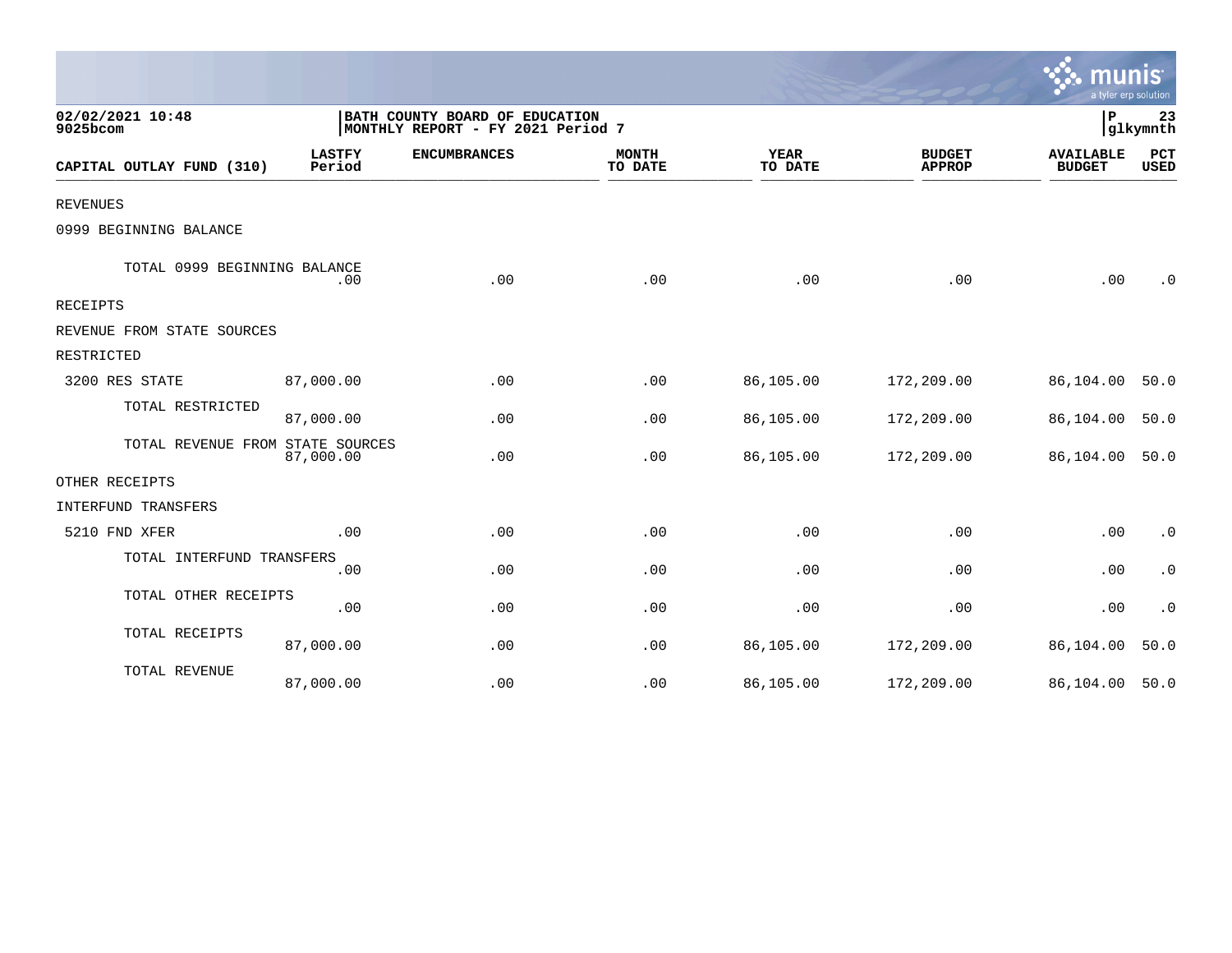

| 02/02/2021 10:48<br>9025bcom |                                  |                                         | BATH COUNTY BOARD OF EDUCATION<br>MONTHLY REPORT - FY 2021 Period 7 |                         |                        |                                | P                                 | 24<br>glkymnth         |
|------------------------------|----------------------------------|-----------------------------------------|---------------------------------------------------------------------|-------------------------|------------------------|--------------------------------|-----------------------------------|------------------------|
|                              | CAPITAL OUTLAY FUND (310)        | <b>LASTFY</b><br>Period                 | <b>ENCUMBRANCES</b>                                                 | <b>MONTH</b><br>TO DATE | <b>YEAR</b><br>TO DATE | <b>BUDGET</b><br><b>APPROP</b> | <b>AVAILABLE</b><br><b>BUDGET</b> | PCT<br><b>USED</b>     |
| <b>EXPENDITURES</b>          |                                  |                                         |                                                                     |                         |                        |                                |                                   |                        |
| 2600                         | PLANT OPERATIONS AND MAINTENANCE |                                         |                                                                     |                         |                        |                                |                                   |                        |
| 0400<br>0500                 |                                  | .00<br>.00                              | .00<br>.00                                                          | .00<br>.00              | .00<br>.00             | .00<br>.00                     | .00<br>.00                        | $\cdot$ 0<br>$\cdot$ 0 |
|                              | TOTAL 2600                       | PLANT OPERATIONS AND MAINTENANCE<br>.00 | .00                                                                 | .00                     | .00                    | .00                            | .00                               | $\cdot$ 0              |
| 5100                         | DEBT SERVICE                     |                                         |                                                                     |                         |                        |                                |                                   |                        |
| 0800<br>0840                 |                                  | .00<br>.00                              | .00<br>.00                                                          | .00<br>.00              | .00<br>.00             | .00<br>172,209.00              | .00<br>172,209.00                 | $\cdot$ 0<br>$\cdot$ 0 |
|                              | TOTAL 5100<br>DEBT SERVICE       | .00                                     | .00                                                                 | .00                     | .00                    | 172,209.00                     | 172,209.00                        | $\cdot$ 0              |
| 5200                         | FUND TRANSFERS                   |                                         |                                                                     |                         |                        |                                |                                   |                        |
| 0900                         |                                  | 26,010.00                               | .00                                                                 | .00                     | .00                    | .00                            | .00                               | $\cdot$ 0              |
|                              | TOTAL 5200<br>FUND               | TRANSFERS<br>26,010.00                  | .00                                                                 | .00                     | .00                    | .00                            | .00                               | $\cdot$ 0              |
|                              | TOTAL EXPENDITURES               | 26,010.00                               | .00                                                                 | .00                     | .00                    | 172,209.00                     | 172,209.00                        | $\cdot$ 0              |
|                              | TOTAL FOR CAPITAL OUTLAY FUND    | 60,990.00                               | (310)<br>.00                                                        | .00                     | 86,105.00              | .00                            | $-86, 105.00$                     | $\cdot$ 0              |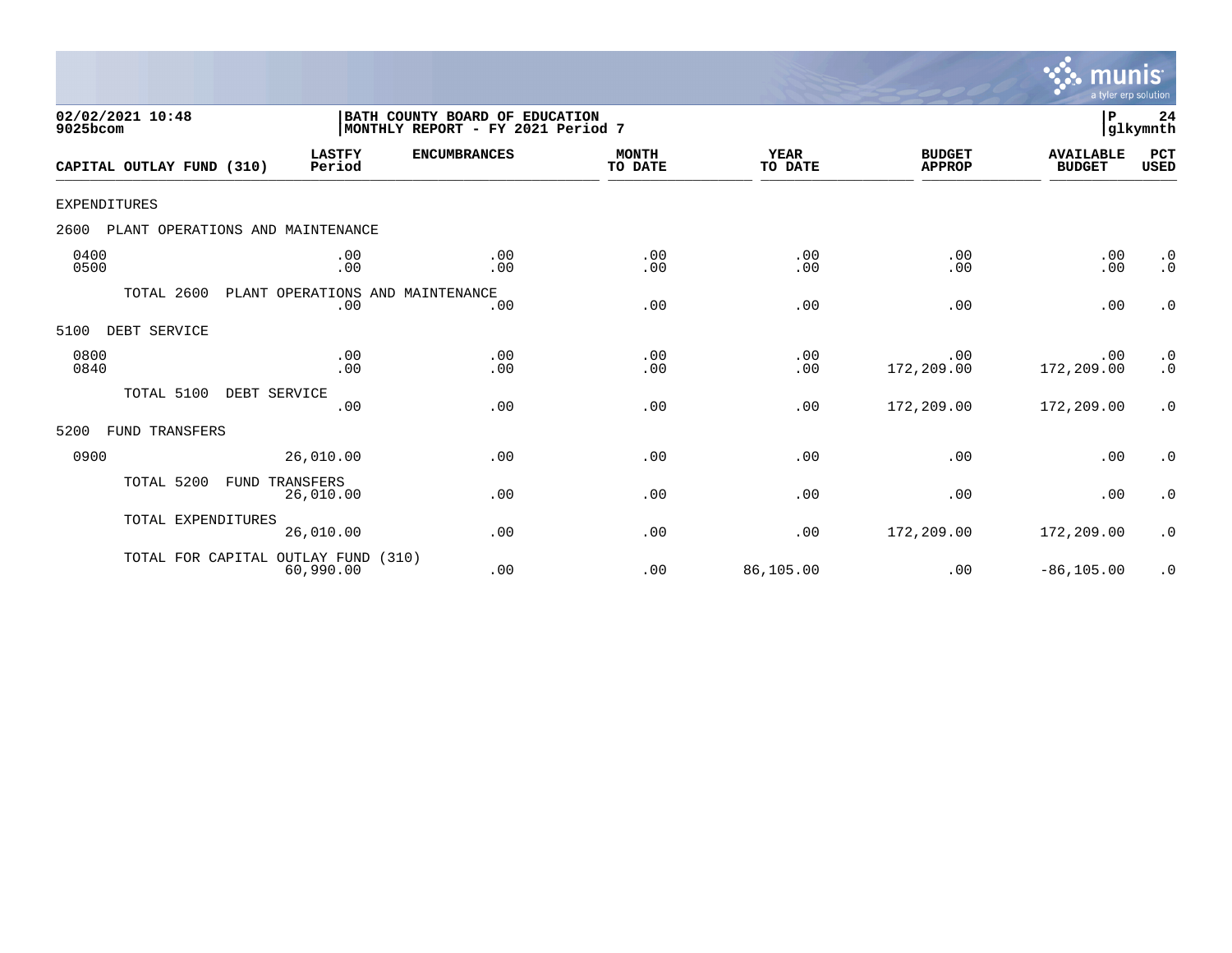|                                                                                                   |                                               |                                                                     |                                               |                                               |                                               | munis                                                  | a tyler erp solution                                                        |
|---------------------------------------------------------------------------------------------------|-----------------------------------------------|---------------------------------------------------------------------|-----------------------------------------------|-----------------------------------------------|-----------------------------------------------|--------------------------------------------------------|-----------------------------------------------------------------------------|
| 02/02/2021 10:48<br>9025bcom                                                                      |                                               | BATH COUNTY BOARD OF EDUCATION<br>MONTHLY REPORT - FY 2021 Period 7 |                                               |                                               |                                               | $\mathbf{P}$                                           | 25<br>glkymnth                                                              |
| BUILDING FUND (5 CENT LEVY) (3Period                                                              | <b>LASTFY</b>                                 | <b>ENCUMBRANCES</b>                                                 | <b>MONTH</b><br>TO DATE                       | <b>YEAR</b><br>TO DATE                        | <b>BUDGET</b><br><b>APPROP</b>                | <b>AVAILABLE</b><br><b>BUDGET</b>                      | PCT<br><b>USED</b>                                                          |
| <b>REVENUES</b>                                                                                   |                                               |                                                                     |                                               |                                               |                                               |                                                        |                                                                             |
| 0999 BEGINNING BALANCE                                                                            |                                               |                                                                     |                                               |                                               |                                               |                                                        |                                                                             |
| TOTAL 0999 BEGINNING BALANCE                                                                      | .00                                           | .00                                                                 | .00                                           | .00                                           | .00                                           | .00                                                    | $\cdot$ 0                                                                   |
| <b>RECEIPTS</b>                                                                                   |                                               |                                                                     |                                               |                                               |                                               |                                                        |                                                                             |
| REVENUE FROM LOCAL SOURCES                                                                        |                                               |                                                                     |                                               |                                               |                                               |                                                        |                                                                             |
| AD VALOREM TAXES                                                                                  |                                               |                                                                     |                                               |                                               |                                               |                                                        |                                                                             |
| 1111 GRP TAX<br>1113 PSCRP TAX<br>1115 DLQ TAX<br>1116 DISTL TAX<br>1117 MV TAX<br>1118 UNMND TAX | 545,000.00<br>.00<br>.00<br>.00<br>.00<br>.00 | .00<br>.00<br>.00<br>.00<br>.00<br>.00                              | 621,784.00<br>.00<br>.00<br>.00<br>.00<br>.00 | 621,784.00<br>.00<br>.00<br>.00<br>.00<br>.00 | 565,000.00<br>.00<br>.00<br>.00<br>.00<br>.00 | $-56, 784.00$ 110.1<br>.00<br>.00<br>.00<br>.00<br>.00 | $\cdot$ 0<br>$\boldsymbol{\cdot}$ 0<br>$\cdot$ 0<br>$\ddot{0}$<br>$\cdot$ 0 |
| TOTAL AD VALOREM TAXES                                                                            | 545,000.00                                    | .00                                                                 | 621,784.00                                    | 621,784.00                                    | 565,000.00                                    | $-56,784.00$ 110.1                                     |                                                                             |
| PENALTIES & INTEREST ON TAXES                                                                     |                                               |                                                                     |                                               |                                               |                                               |                                                        |                                                                             |
| 1140 PEN & INT                                                                                    | .00                                           | .00                                                                 | .00                                           | .00                                           | .00                                           | .00                                                    | $\cdot$ 0                                                                   |
| TOTAL PENALTIES & INTEREST ON TAXES                                                               | .00                                           | .00                                                                 | .00                                           | .00                                           | .00                                           | .00                                                    | $\cdot$ 0                                                                   |
| OTHER TAXES                                                                                       |                                               |                                                                     |                                               |                                               |                                               |                                                        |                                                                             |
| 1191 OMIT TAX<br>1192 EXCISE TAX                                                                  | .00<br>.00                                    | .00<br>.00                                                          | .00<br>.00                                    | .00<br>.00                                    | .00<br>.00                                    | $.00 \,$<br>$.00 \,$                                   | $\cdot$ 0<br>$\cdot$ 0                                                      |
| TOTAL OTHER TAXES                                                                                 | .00                                           | .00                                                                 | .00                                           | .00                                           | .00                                           | .00                                                    | $\cdot$ 0                                                                   |
| EARNINGS ON INVESTMENTS                                                                           |                                               |                                                                     |                                               |                                               |                                               |                                                        |                                                                             |
| 1510 INT ON INV                                                                                   | .00                                           | .00                                                                 | .00                                           | .00                                           | .00                                           | .00                                                    | $\cdot$ 0                                                                   |
| TOTAL EARNINGS ON INVESTMENTS                                                                     | .00                                           | .00                                                                 | .00                                           | .00                                           | .00                                           | .00                                                    | $\cdot$ 0                                                                   |
| TOTAL REVENUE FROM LOCAL SOURCES                                                                  | 545,000.00                                    | .00                                                                 | 621,784.00                                    | 621,784.00                                    | 565,000.00                                    | $-56,784.00$ 110.1                                     |                                                                             |

 $\bullet$ 

REVENUE FROM STATE SOURCES

RESTRICTED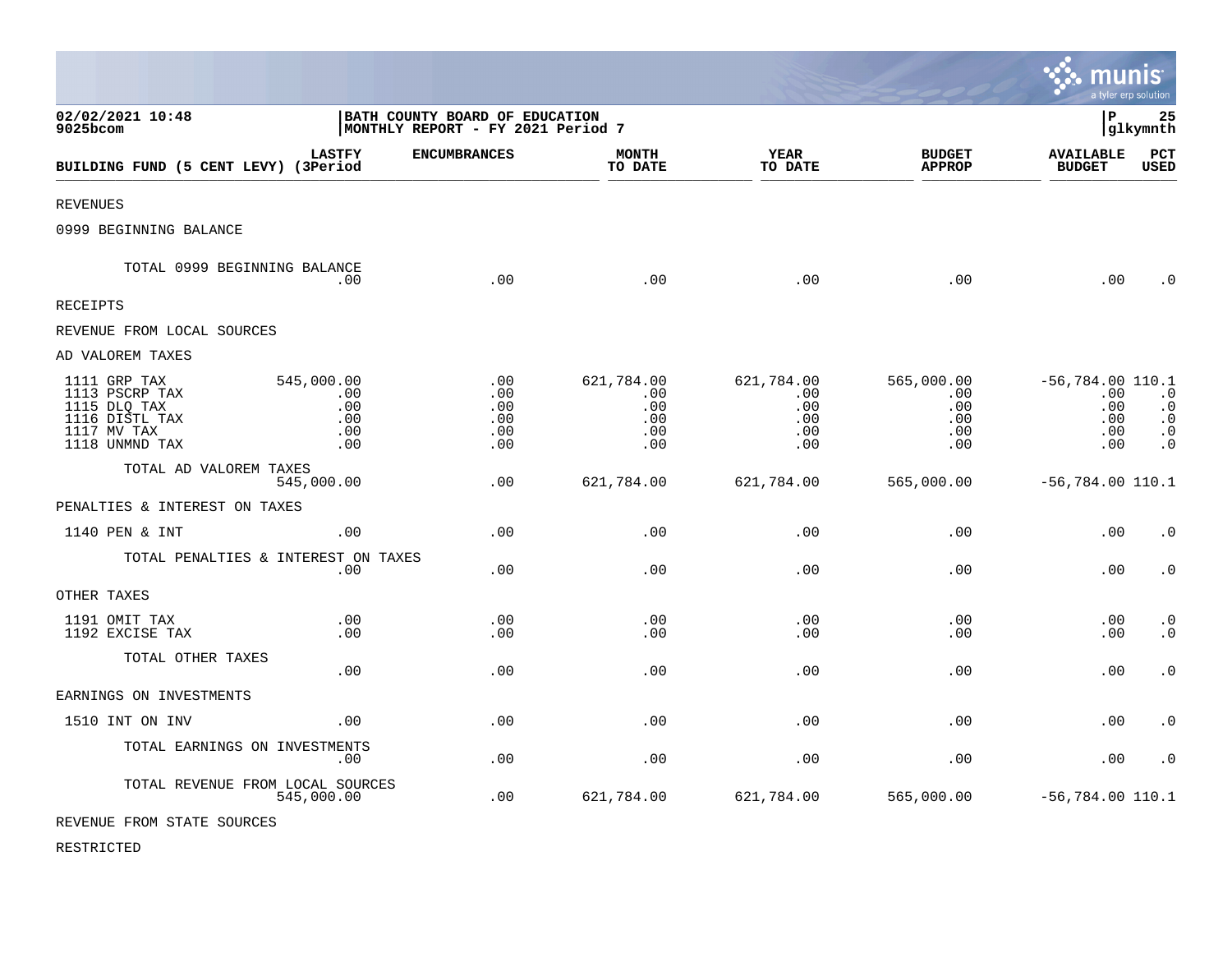

| 02/02/2021 10:48<br>9025bcom                                                                                  |                                        | ∣₽<br>BATH COUNTY BOARD OF EDUCATION<br>glkymnth<br>MONTHLY REPORT - FY 2021 Period 7 |                                        |                                        |                                        |                                        |                                                                            |  |  |
|---------------------------------------------------------------------------------------------------------------|----------------------------------------|---------------------------------------------------------------------------------------|----------------------------------------|----------------------------------------|----------------------------------------|----------------------------------------|----------------------------------------------------------------------------|--|--|
| BUILDING FUND (5 CENT LEVY) (3Period                                                                          | <b>LASTFY</b>                          | <b>ENCUMBRANCES</b>                                                                   | <b>MONTH</b><br>TO DATE                | <b>YEAR</b><br>TO DATE                 | <b>BUDGET</b><br><b>APPROP</b>         | <b>AVAILABLE</b><br><b>BUDGET</b>      | <b>PCT</b><br><b>USED</b>                                                  |  |  |
| 3200 RES STATE                                                                                                | 453,080.00                             | .00                                                                                   | .00                                    | 506,216.00                             | 1,012,432.00                           | 506,216.00                             | 50.0                                                                       |  |  |
| TOTAL RESTRICTED                                                                                              | 453,080.00                             | .00                                                                                   | .00                                    | 506,216.00                             | 1,012,432.00                           | 506,216.00                             | 50.0                                                                       |  |  |
| TOTAL REVENUE FROM STATE SOURCES                                                                              | 453,080.00                             | .00                                                                                   | .00                                    | 506,216.00                             | 1,012,432.00                           | 506,216.00                             | 50.0                                                                       |  |  |
| OTHER RECEIPTS                                                                                                |                                        |                                                                                       |                                        |                                        |                                        |                                        |                                                                            |  |  |
| INTERFUND TRANSFERS                                                                                           |                                        |                                                                                       |                                        |                                        |                                        |                                        |                                                                            |  |  |
| 5210 FND XFER                                                                                                 | .00                                    | .00                                                                                   | .00                                    | .00                                    | .00                                    | .00                                    | $\cdot$ 0                                                                  |  |  |
| TOTAL INTERFUND TRANSFERS                                                                                     | .00                                    | .00                                                                                   | .00                                    | .00                                    | .00                                    | .00                                    | $\cdot$ 0                                                                  |  |  |
| SALE OR COMP FOR LOSS OF ASSETS                                                                               |                                        |                                                                                       |                                        |                                        |                                        |                                        |                                                                            |  |  |
| 5311 SALE LAND<br>5312 LOSS LAND<br>5331 SALE BLDG<br>5332 LOSS BLDG<br>5341<br>SALE EOUIP<br>5342 LOSS EQUIP | .00<br>.00<br>.00<br>.00<br>.00<br>.00 | .00<br>.00<br>.00<br>.00<br>.00<br>.00                                                | .00<br>.00<br>.00<br>.00<br>.00<br>.00 | .00<br>.00<br>.00<br>.00<br>.00<br>.00 | .00<br>.00<br>.00<br>.00<br>.00<br>.00 | .00<br>.00<br>.00<br>.00<br>.00<br>.00 | $\cdot$ 0<br>$\cdot$ 0<br>$\cdot$ 0<br>$\cdot$ 0<br>$\cdot$ 0<br>$\cdot$ 0 |  |  |
| TOTAL SALE OR COMP FOR LOSS OF ASSETS                                                                         | .00                                    | .00                                                                                   | .00                                    | .00                                    | .00                                    | .00                                    | $\cdot$ 0                                                                  |  |  |
| TOTAL OTHER RECEIPTS                                                                                          | .00                                    | .00                                                                                   | .00                                    | .00                                    | .00                                    | .00                                    | $\cdot$ 0                                                                  |  |  |
| TOTAL RECEIPTS                                                                                                | 998,080.00                             | .00                                                                                   | 621,784.00                             | 1,128,000.00                           | 1,577,432.00                           | 449,432.00                             | 71.5                                                                       |  |  |
| TOTAL REVENUE                                                                                                 | 998,080.00                             | .00                                                                                   | 621,784.00                             | 1,128,000.00                           | 1,577,432.00                           | 449, 432.00 71.5                       |                                                                            |  |  |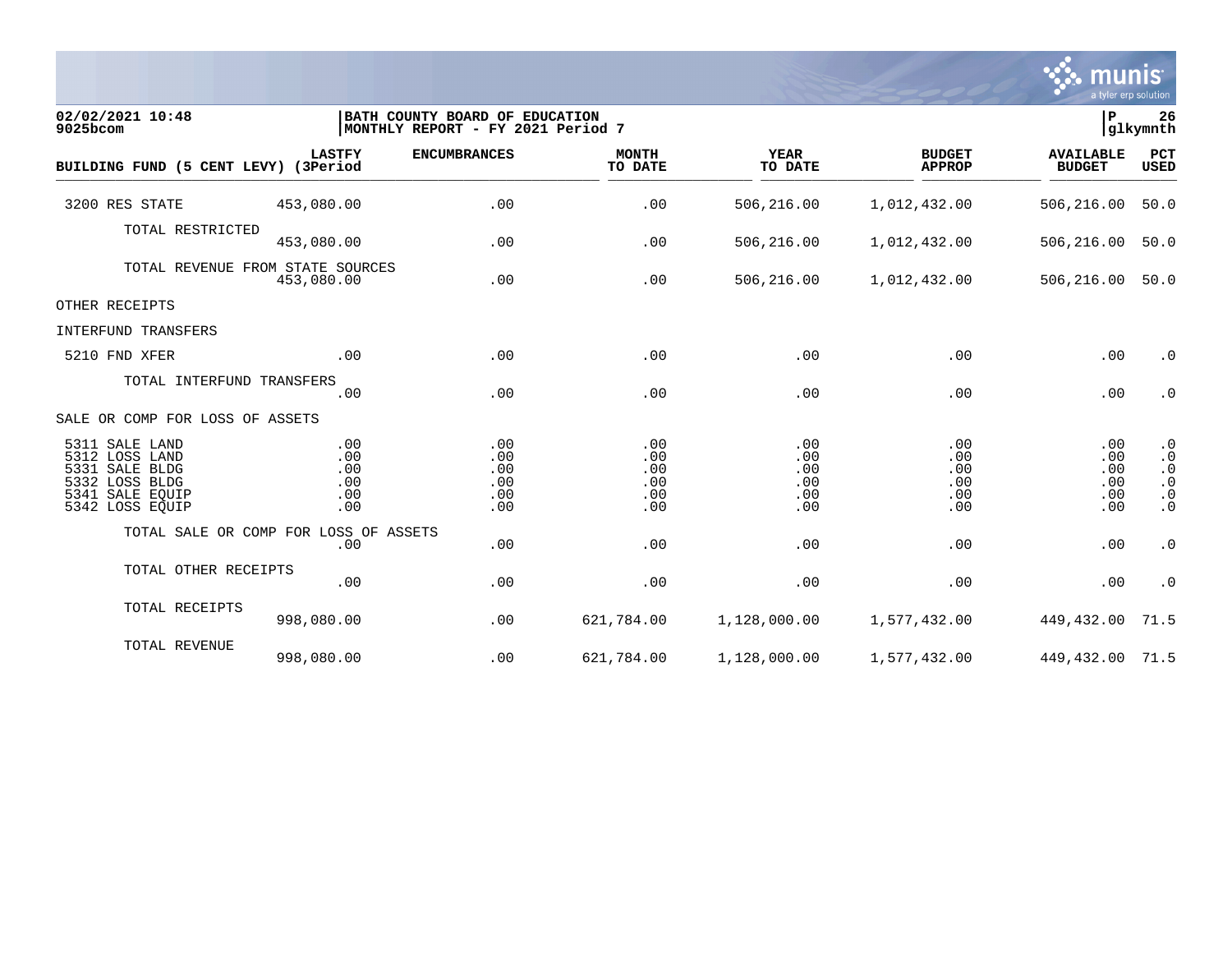

| 02/02/2021 10:48<br>9025bcom         |                                                               | BATH COUNTY BOARD OF EDUCATION<br>MONTHLY REPORT - FY 2021 Period 7 |                         |                        |                                | $\mathbf P$                       | 27<br>glkymnth         |
|--------------------------------------|---------------------------------------------------------------|---------------------------------------------------------------------|-------------------------|------------------------|--------------------------------|-----------------------------------|------------------------|
| BUILDING FUND (5 CENT LEVY) (3Period | <b>LASTFY</b>                                                 | <b>ENCUMBRANCES</b>                                                 | <b>MONTH</b><br>TO DATE | <b>YEAR</b><br>TO DATE | <b>BUDGET</b><br><b>APPROP</b> | <b>AVAILABLE</b><br><b>BUDGET</b> | PCT<br><b>USED</b>     |
| <b>EXPENDITURES</b>                  |                                                               |                                                                     |                         |                        |                                |                                   |                        |
| 4700<br>BUILDING IMPROVEMENTS        |                                                               |                                                                     |                         |                        |                                |                                   |                        |
| 0400<br>0840                         | .00<br>.00                                                    | .00<br>.00                                                          | .00<br>.00              | .00<br>.00             | .00<br>231,524.63              | .00<br>231,524.63                 | $\cdot$ 0<br>$\cdot$ 0 |
| TOTAL 4700                           | IMPROVEMENTS<br>BUILDING<br>.00                               | .00                                                                 | .00                     | .00                    | 231,524.63                     | 231,524.63                        | $\cdot$ 0              |
| 5100<br>DEBT SERVICE                 |                                                               |                                                                     |                         |                        |                                |                                   |                        |
| 0300<br>0800                         | .00<br>.00                                                    | .00<br>.00                                                          | .00<br>.00              | .00<br>.00             | .00<br>.00                     | .00<br>.00                        | $\cdot$ 0<br>$\cdot$ 0 |
| TOTAL 5100                           | DEBT SERVICE<br>.00                                           | .00                                                                 | .00                     | .00                    | .00                            | .00                               | $\cdot$ 0              |
| FUND TRANSFERS<br>5200               |                                                               |                                                                     |                         |                        |                                |                                   |                        |
| 0900                                 | 1,181,467.79                                                  | .00                                                                 | .00                     | 1, 183, 596.29         | 1,345,907.37                   | 162,311.08                        | 87.9                   |
| TOTAL 5200                           | <b>FUND TRANSFERS</b><br>1,181,467.79                         | .00                                                                 | .00                     | 1, 183, 596. 29        | 1,345,907.37                   | 162,311.08                        | 87.9                   |
| TOTAL EXPENDITURES                   | 1,181,467.79                                                  | .00                                                                 | .00                     | 1, 183, 596. 29        | 1,577,432.00                   | 393,835.71                        | 75.0                   |
|                                      | TOTAL FOR BUILDING FUND (5 CENT LEVY) (320)<br>$-183, 387.79$ | .00                                                                 | 621,784.00              | $-55, 596.29$          | .00                            | 55,596.29                         | $\cdot$ 0              |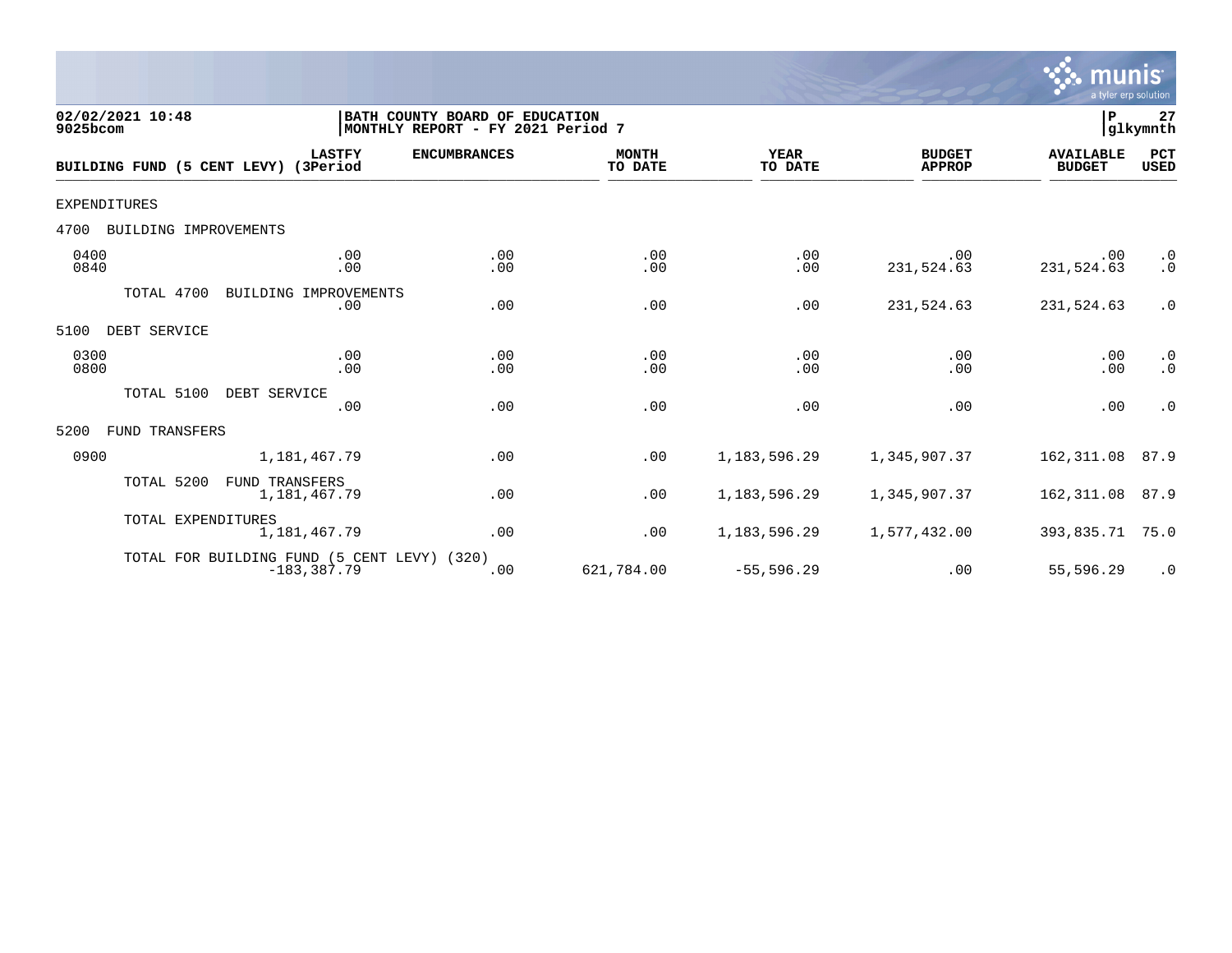|                                  |                         |                                                                     |                         |                        |                                | a tyler erp solution              |                    |
|----------------------------------|-------------------------|---------------------------------------------------------------------|-------------------------|------------------------|--------------------------------|-----------------------------------|--------------------|
| 02/02/2021 10:48<br>9025bcom     |                         | BATH COUNTY BOARD OF EDUCATION<br>MONTHLY REPORT - FY 2021 Period 7 |                         |                        |                                | lР                                | 28<br>glkymnth     |
| CONSTRUCTION FUND (360)          | <b>LASTFY</b><br>Period | <b>ENCUMBRANCES</b>                                                 | <b>MONTH</b><br>TO DATE | <b>YEAR</b><br>TO DATE | <b>BUDGET</b><br><b>APPROP</b> | <b>AVAILABLE</b><br><b>BUDGET</b> | PCT<br><b>USED</b> |
| <b>REVENUES</b>                  |                         |                                                                     |                         |                        |                                |                                   |                    |
| <b>RECEIPTS</b>                  |                         |                                                                     |                         |                        |                                |                                   |                    |
| REVENUE FROM LOCAL SOURCES       |                         |                                                                     |                         |                        |                                |                                   |                    |
| EARNINGS ON INVESTMENTS          |                         |                                                                     |                         |                        |                                |                                   |                    |
| 1510 INT ON INV                  | .00                     | .00                                                                 | .00                     | .00                    | .00                            | .00                               | $\cdot$ 0          |
| TOTAL EARNINGS ON INVESTMENTS    | $.00 \,$                | .00                                                                 | .00                     | .00                    | .00                            | .00                               | $\cdot$ 0          |
| TOTAL REVENUE FROM LOCAL SOURCES | .00                     | .00                                                                 | .00                     | .00                    | .00                            | .00                               | $\cdot$ 0          |
| OTHER RECEIPTS                   |                         |                                                                     |                         |                        |                                |                                   |                    |
| BOND ISSUANCE                    |                         |                                                                     |                         |                        |                                |                                   |                    |
| 5110 BOND PRIN                   | .00                     | .00                                                                 | .00                     | .00                    | .00                            | .00                               | $\cdot$ 0          |
| TOTAL BOND ISSUANCE              | .00                     | .00                                                                 | .00                     | .00                    | .00                            | .00                               | $\cdot$ 0          |
| <b>INTERFUND TRANSFERS</b>       |                         |                                                                     |                         |                        |                                |                                   |                    |
| 5210 FND XFER                    | 26,010.00               | .00                                                                 | .00                     | .00                    | .00                            | .00                               | $\cdot$ 0          |
| TOTAL INTERFUND TRANSFERS        | 26,010.00               | .00                                                                 | .00                     | .00                    | .00                            | .00                               | $\cdot$ 0          |
| TOTAL OTHER RECEIPTS             | 26,010.00               | .00                                                                 | .00                     | .00                    | .00                            | .00                               | $\cdot$ 0          |
| TOTAL RECEIPTS                   | 26,010.00               | .00                                                                 | .00                     | .00                    | .00                            | .00                               | $\cdot$ 0          |
| TOTAL REVENUE                    | 26,010.00               | .00                                                                 | .00                     | .00                    | .00                            | .00                               | $\cdot$ 0          |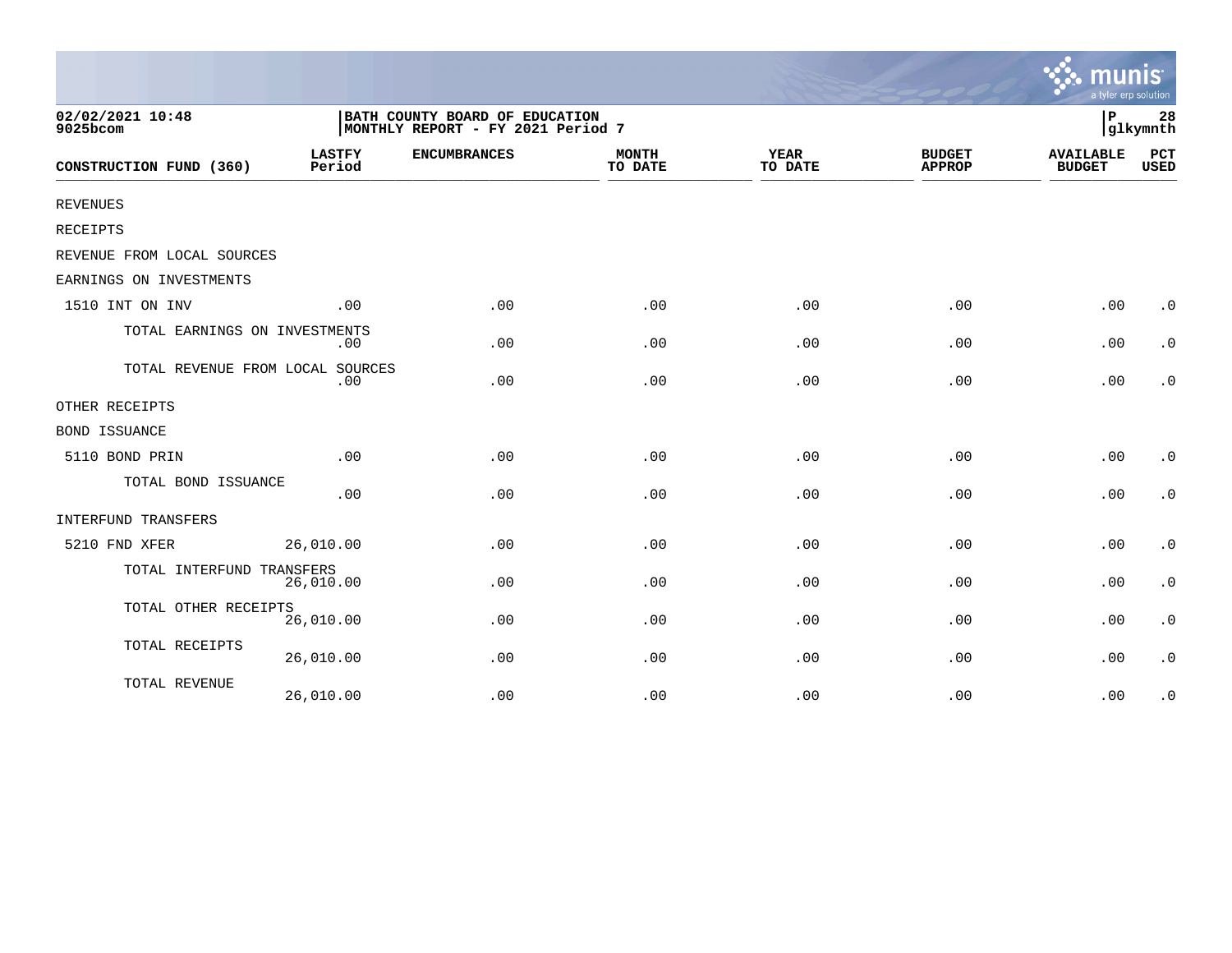|                                                              |                                                                               |                                                                     |                                                                 |                                                                 |                                                           | mu<br>a tyler erp solution                                             | <b>nis</b>                                                                                                                 |
|--------------------------------------------------------------|-------------------------------------------------------------------------------|---------------------------------------------------------------------|-----------------------------------------------------------------|-----------------------------------------------------------------|-----------------------------------------------------------|------------------------------------------------------------------------|----------------------------------------------------------------------------------------------------------------------------|
| 02/02/2021 10:48<br>9025bcom                                 |                                                                               | BATH COUNTY BOARD OF EDUCATION<br>MONTHLY REPORT - FY 2021 Period 7 |                                                                 |                                                                 |                                                           | l P                                                                    | 29<br>glkymnth                                                                                                             |
| CONSTRUCTION FUND (360)                                      | <b>LASTFY</b><br>Period                                                       | <b>ENCUMBRANCES</b>                                                 | <b>MONTH</b><br>TO DATE                                         | <b>YEAR</b><br>TO DATE                                          | <b>BUDGET</b><br><b>APPROP</b>                            | <b>AVAILABLE</b><br><b>BUDGET</b>                                      | PCT<br><b>USED</b>                                                                                                         |
| <b>EXPENDITURES</b>                                          |                                                                               |                                                                     |                                                                 |                                                                 |                                                           |                                                                        |                                                                                                                            |
| 0000 RESTRICT TO REV & BAL SHT ONLY                          |                                                                               |                                                                     |                                                                 |                                                                 |                                                           |                                                                        |                                                                                                                            |
| 0900                                                         | .00                                                                           | .00                                                                 | .00                                                             | .00                                                             | .00                                                       | .00                                                                    | . 0                                                                                                                        |
| TOTAL 0000                                                   | RESTRICT TO REV & BAL SHT ONLY<br>.00                                         | .00                                                                 | .00                                                             | .00                                                             | .00                                                       | .00                                                                    | . 0                                                                                                                        |
| 4300<br>ARCHITECTURAL/ENGIN                                  |                                                                               |                                                                     |                                                                 |                                                                 |                                                           |                                                                        |                                                                                                                            |
| 0300                                                         | .00                                                                           | .00                                                                 | .00                                                             | .00                                                             | .00                                                       | .00                                                                    | . 0                                                                                                                        |
| TOTAL 4300 ARCHITECTURAL/ENGIN                               | .00                                                                           | .00                                                                 | .00                                                             | .00                                                             | .00                                                       | .00                                                                    | . 0                                                                                                                        |
| 4500 BUILDING ACQUISTIONS & CONSTRUCTION                     |                                                                               |                                                                     |                                                                 |                                                                 |                                                           |                                                                        |                                                                                                                            |
| 0300<br>0400<br>0600<br>0700<br>0800<br>0840                 | .00<br>.00<br>.00<br>.00<br>.00<br>.00                                        | .00<br>.00<br>.00<br>.00<br>.00<br>.00                              | .00<br>.00<br>.00<br>.00<br>.00<br>.00                          | .00<br>.00<br>.00<br>.00<br>.00<br>.00                          | .00<br>.00<br>.00<br>.00<br>.00<br>.00                    | .00<br>.00<br>.00<br>.00<br>.00<br>.00                                 | $\cdot$ 0<br>$\cdot$ 0<br>$\cdot$ 0<br>$\cdot$ 0<br>$\cdot$ 0<br>$\cdot$ 0                                                 |
| TOTAL 4500                                                   | .00                                                                           | BUILDING ACQUISTIONS & CONSTRUCTION<br>.00                          | .00                                                             | .00                                                             | .00                                                       | .00                                                                    | $\cdot$ 0                                                                                                                  |
| 4700 BUILDING IMPROVEMENTS                                   |                                                                               |                                                                     |                                                                 |                                                                 |                                                           |                                                                        |                                                                                                                            |
| 0300<br>0400<br>0500<br>0600<br>0700<br>0800<br>0840<br>0900 | 433,568.06<br>1,963,343.55<br>.00<br>.00<br>$-93,757.07$<br>.00<br>.00<br>.00 | .00<br>.00<br>.00<br>.00<br>2,000.00<br>.00<br>.00<br>.00           | .00<br>33,404.00<br>.00<br>.00<br>8,094.00<br>.00<br>.00<br>.00 | .00<br>70,649.91<br>.00<br>.00<br>8,094.00<br>.00<br>.00<br>.00 | .00<br>.00<br>.00<br>.00<br>$.00 \,$<br>.00<br>.00<br>.00 | .00<br>$-70,649.91$<br>.00<br>.00<br>$-10,094.00$<br>.00<br>.00<br>.00 | $\cdot$ 0<br>$\cdot$ 0<br>$\cdot$ 0<br>$\cdot$ 0<br>. $\boldsymbol{0}$<br>$\cdot$ 0<br>$\boldsymbol{\cdot}$ 0<br>$\cdot$ 0 |
| TOTAL 4700                                                   | BUILDING IMPROVEMENTS                                                         |                                                                     |                                                                 |                                                                 |                                                           |                                                                        |                                                                                                                            |
|                                                              | 2,303,154.54                                                                  | 2,000.00                                                            | 41,498.00                                                       | 78,743.91                                                       | .00                                                       | $-80,743.91$                                                           | $\cdot$ 0                                                                                                                  |
| 5200 FUND TRANSFERS                                          |                                                                               |                                                                     |                                                                 |                                                                 |                                                           |                                                                        |                                                                                                                            |
| 0900                                                         | .00                                                                           | $\boldsymbol{\mathsf{.00}}$                                         | .00                                                             | .00                                                             | .00                                                       | .00                                                                    | $\boldsymbol{\cdot}$ 0                                                                                                     |
| TOTAL 5200 FUND TRANSFERS                                    | .00                                                                           | .00                                                                 | .00                                                             | .00                                                             | .00                                                       | .00                                                                    | $\cdot$ 0                                                                                                                  |
| TOTAL EXPENDITURES<br>TOTAL FOR CONSTRUCTION FUND (360)      | 2,303,154.54                                                                  | 2,000.00                                                            | 41,498.00                                                       | 78,743.91                                                       | .00                                                       | $-80, 743.91$                                                          | . 0                                                                                                                        |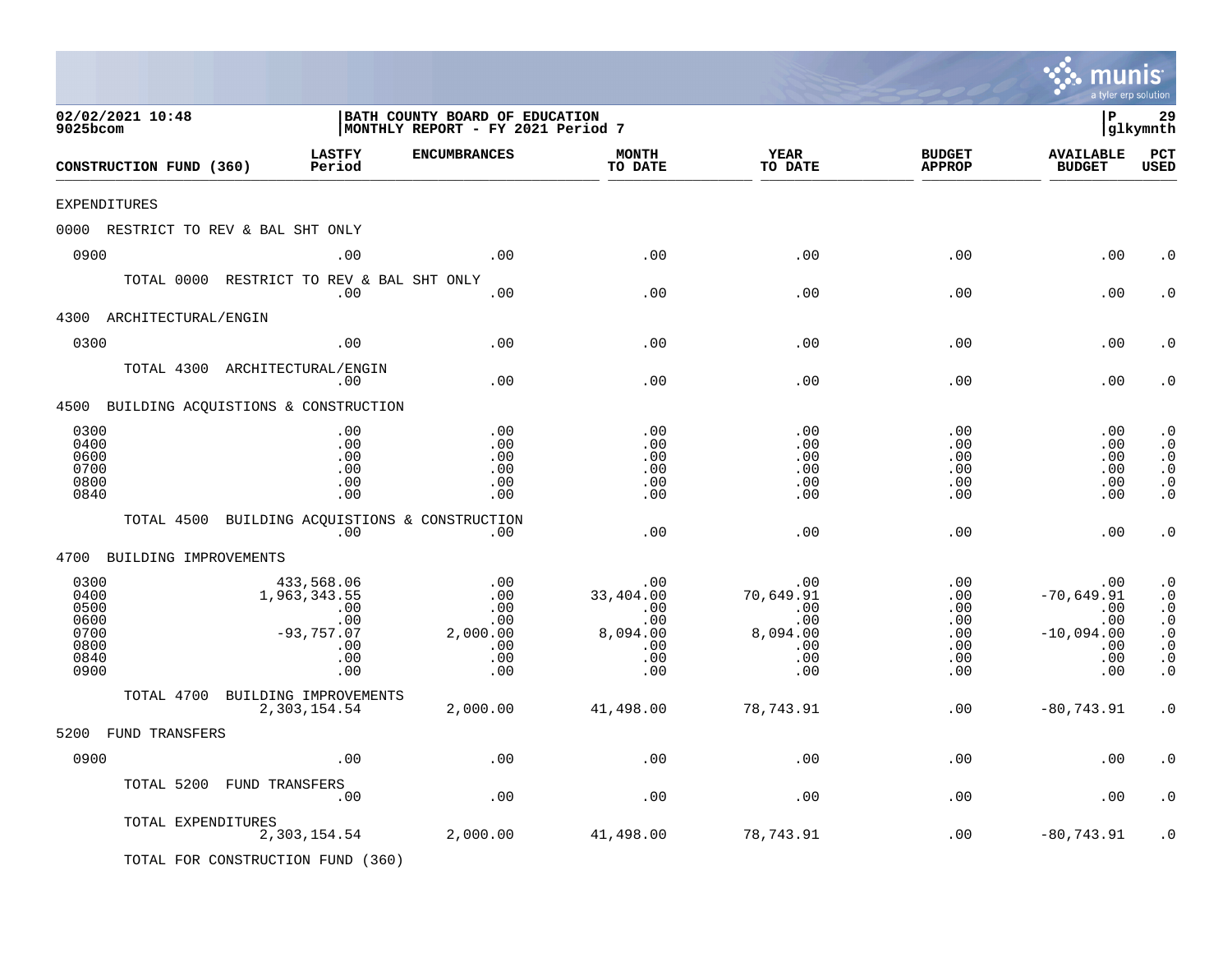|                              |                         |                                                                     |                         |                 |                         | munis<br>a tyler erp solution     |                 |
|------------------------------|-------------------------|---------------------------------------------------------------------|-------------------------|-----------------|-------------------------|-----------------------------------|-----------------|
| 02/02/2021 10:48<br>9025bcom |                         | BATH COUNTY BOARD OF EDUCATION<br>MONTHLY REPORT - FY 2021 Period 7 |                         |                 |                         |                                   | 30<br> glkymnth |
| CONSTRUCTION FUND<br>(360)   | <b>LASTFY</b><br>Period | <b>ENCUMBRANCES</b>                                                 | <b>MONTH</b><br>TO DATE | YEAR<br>TO DATE | <b>BUDGET</b><br>APPROP | <b>AVAILABLE</b><br><b>BUDGET</b> | PCT<br>USED     |
|                              | $-2, 277, 144.54$       | $-2,000.00$                                                         | $-41,498.00$            | $-78,743.91$    | .00                     | 80,743.91                         | $\cdot$ 0       |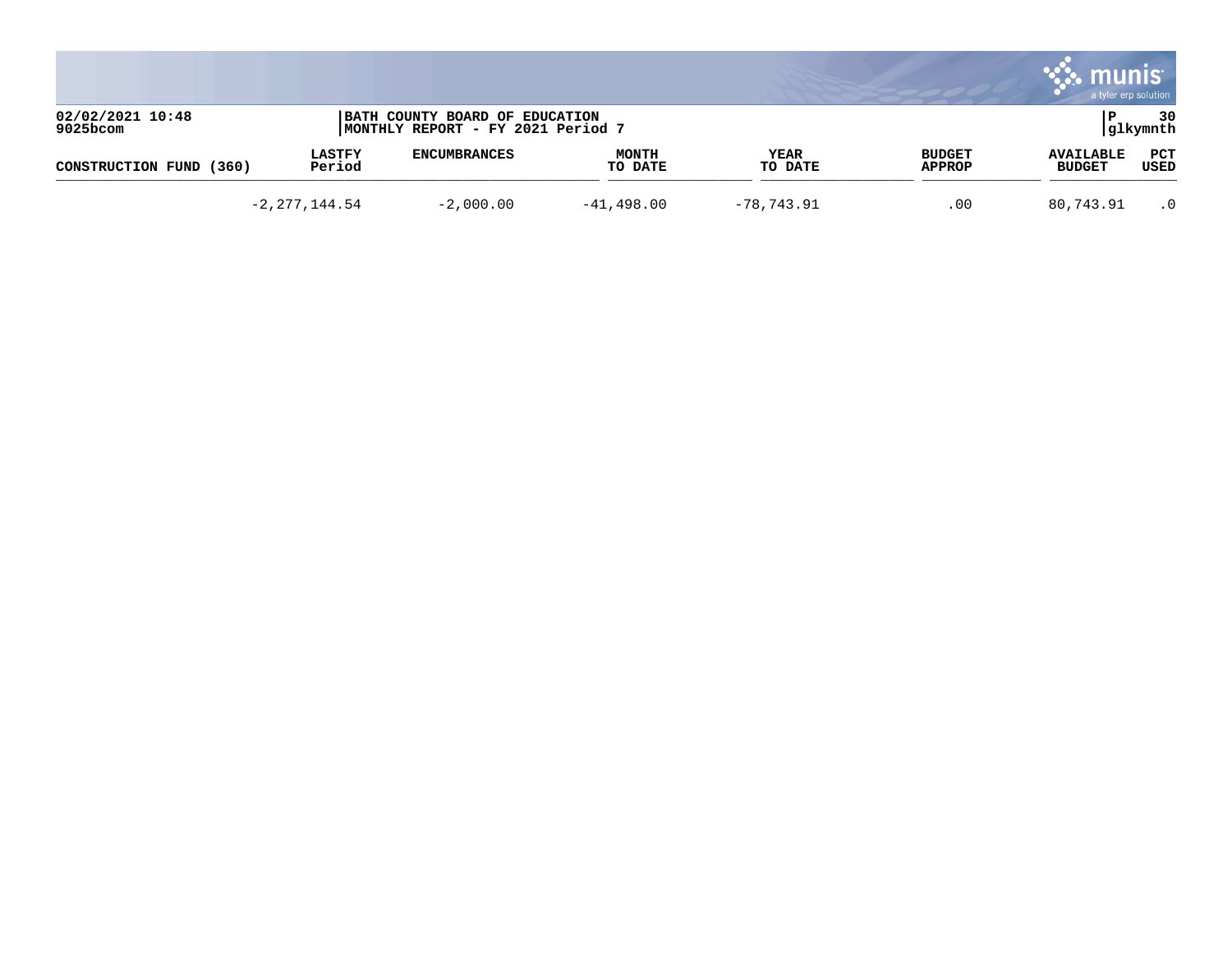|                                  |                         |                                                                     |                         |                        |                                | <b>MANIS</b><br>a tyler erp solution |                    |
|----------------------------------|-------------------------|---------------------------------------------------------------------|-------------------------|------------------------|--------------------------------|--------------------------------------|--------------------|
| 02/02/2021 10:48<br>$9025$ bcom  |                         | BATH COUNTY BOARD OF EDUCATION<br>MONTHLY REPORT - FY 2021 Period 7 |                         |                        |                                | lР                                   | 31<br>glkymnth     |
| DEBT SERVICE FUND (400)          | <b>LASTFY</b><br>Period | <b>ENCUMBRANCES</b>                                                 | <b>MONTH</b><br>TO DATE | <b>YEAR</b><br>TO DATE | <b>BUDGET</b><br><b>APPROP</b> | <b>AVAILABLE</b><br><b>BUDGET</b>    | PCT<br><b>USED</b> |
| <b>REVENUES</b>                  |                         |                                                                     |                         |                        |                                |                                      |                    |
| RECEIPTS                         |                         |                                                                     |                         |                        |                                |                                      |                    |
| REVENUE FROM LOCAL SOURCES       |                         |                                                                     |                         |                        |                                |                                      |                    |
| EARNINGS ON INVESTMENTS          |                         |                                                                     |                         |                        |                                |                                      |                    |
| 1510 INT ON INV                  | .00                     | .00                                                                 | .00                     | .00                    | .00                            | .00                                  | $\cdot$ 0          |
| TOTAL EARNINGS ON INVESTMENTS    | .00                     | .00                                                                 | .00                     | .00                    | .00                            | .00                                  | $\cdot$ 0          |
| TOTAL REVENUE FROM LOCAL SOURCES | .00                     | .00                                                                 | .00                     | .00                    | .00                            | .00                                  | $\cdot$ 0          |
| REVENUE FROM STATE SOURCES       |                         |                                                                     |                         |                        |                                |                                      |                    |
| REVENUE ON BEHALF PAYMENTS       |                         |                                                                     |                         |                        |                                |                                      |                    |
| 3900 ON-BEHALF                   | .00                     | .00                                                                 | .00                     | .00                    | .00                            | .00                                  | $\cdot$ 0          |
| TOTAL REVENUE ON BEHALF PAYMENTS | .00                     | .00                                                                 | .00                     | .00                    | .00                            | .00                                  | $\cdot$ 0          |
| TOTAL REVENUE FROM STATE SOURCES | .00.                    | .00                                                                 | .00                     | .00                    | .00                            | .00                                  | $\cdot$ 0          |
| OTHER RECEIPTS                   |                         |                                                                     |                         |                        |                                |                                      |                    |
| BOND ISSUANCE                    |                         |                                                                     |                         |                        |                                |                                      |                    |
| 5110 BOND PRIN                   | .00                     | .00                                                                 | .00                     | .00                    | .00                            | .00                                  | $\cdot$ 0          |
| TOTAL BOND ISSUANCE              | .00                     | .00                                                                 | .00                     | .00                    | .00                            | .00                                  | $\cdot$ 0          |
| INTERFUND TRANSFERS              |                         |                                                                     |                         |                        |                                |                                      |                    |
| 5210 FND XFER                    | 1,181,467.79            | .00                                                                 | .00                     | 1, 183, 596. 29        | 1,345,907.37                   | 162,311.08                           | 87.9               |
| TOTAL INTERFUND TRANSFERS        | 1,181,467.79            | .00                                                                 | .00                     | 1, 183, 596. 29        | 1,345,907.37                   | 162,311.08                           | 87.9               |
| TOTAL OTHER RECEIPTS             | 1,181,467.79            | .00                                                                 | .00                     | 1,183,596.29           | 1,345,907.37                   | 162,311.08                           | 87.9               |
| TOTAL RECEIPTS                   | 1,181,467.79            | .00                                                                 | .00                     | 1,183,596.29           | 1,345,907.37                   | 162,311.08                           | 87.9               |
| TOTAL REVENUE                    | 1,181,467.79            | .00                                                                 | .00                     | 1,183,596.29           | 1,345,907.37                   | 162,311.08                           | 87.9               |

 $\sim$   $\sim$   $\sim$   $\sim$   $\sim$   $\sim$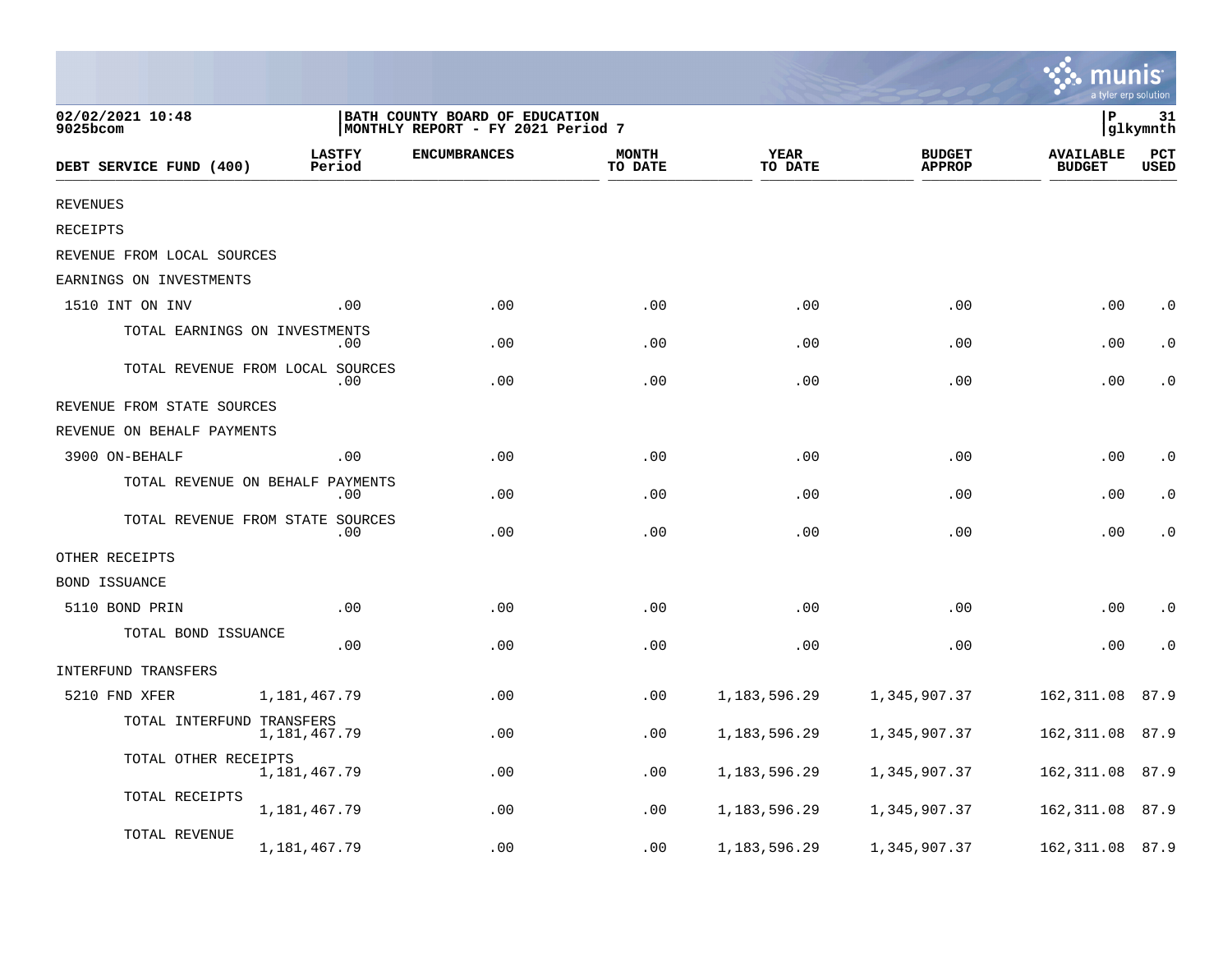

| 02/02/2021 10:48<br>9025bcom |                    |                                          | BATH COUNTY BOARD OF EDUCATION<br>MONTHLY REPORT - FY 2021 Period 7 |                         |                        |                                | P                                 | 32<br>glkymnth    |
|------------------------------|--------------------|------------------------------------------|---------------------------------------------------------------------|-------------------------|------------------------|--------------------------------|-----------------------------------|-------------------|
| DEBT SERVICE FUND (400)      |                    | <b>LASTFY</b><br>Period                  | <b>ENCUMBRANCES</b>                                                 | <b>MONTH</b><br>TO DATE | <b>YEAR</b><br>TO DATE | <b>BUDGET</b><br><b>APPROP</b> | <b>AVAILABLE</b><br><b>BUDGET</b> | PCT<br>USED       |
| EXPENDITURES                 |                    |                                          |                                                                     |                         |                        |                                |                                   |                   |
| 5100<br>DEBT SERVICE         |                    |                                          |                                                                     |                         |                        |                                |                                   |                   |
| 0800<br>0900                 |                    | 1,181,467.79<br>.00                      | .00<br>.00                                                          | .00<br>.00              | 1, 183, 596. 29<br>.00 | 1,345,907.37<br>.00            | 162,311.08<br>.00                 | 87.9<br>$\cdot$ 0 |
| TOTAL 5100                   | DEBT SERVICE       | 1,181,467.79                             | .00                                                                 | .00                     | 1, 183, 596. 29        | 1,345,907.37                   | 162,311.08                        | 87.9              |
| 5200<br>FUND                 | TRANSFERS          |                                          |                                                                     |                         |                        |                                |                                   |                   |
| 0900                         |                    | .00                                      | .00                                                                 | .00                     | .00                    | .00                            | .00                               | $\cdot$ 0         |
| TOTAL 5200                   |                    | FUND TRANSFERS<br>.00                    | .00                                                                 | .00                     | .00                    | .00                            | .00                               | $\cdot$ 0         |
|                              | TOTAL EXPENDITURES | 1,181,467.79                             | .00                                                                 | .00                     | 1, 183, 596. 29        | 1,345,907.37                   | 162,311.08                        | 87.9              |
|                              |                    | TOTAL FOR DEBT SERVICE FUND (400)<br>.00 | .00                                                                 | .00                     | .00                    | .00                            | .00                               | $\cdot$ 0         |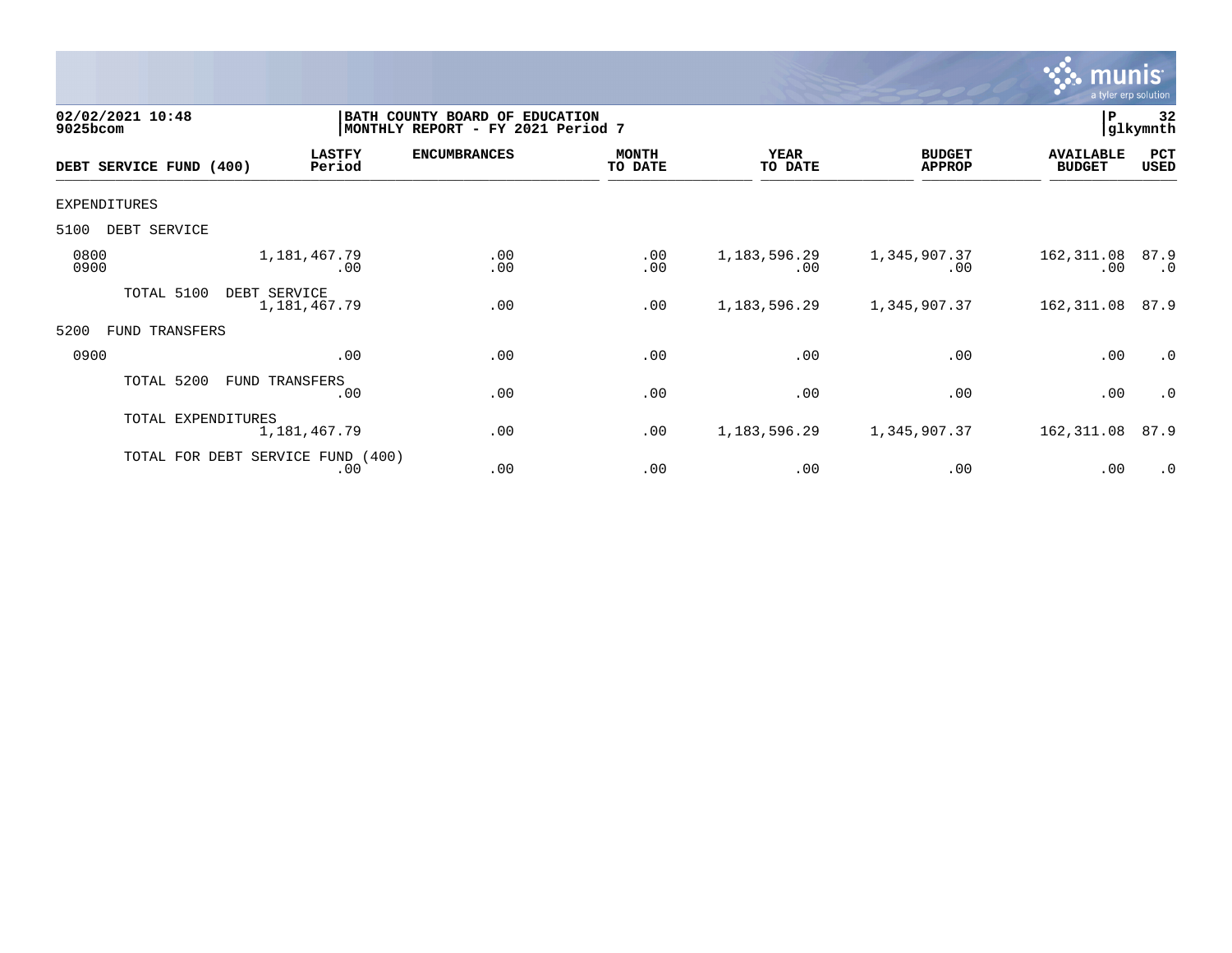|                                                                                                                                                                                                                                               |                                                                                               |                                                                                         |                                                                                         |                                                                                            |                                                                                                             | munis                                                                                                  | a tyler erp solution                                                                                                                                                         |
|-----------------------------------------------------------------------------------------------------------------------------------------------------------------------------------------------------------------------------------------------|-----------------------------------------------------------------------------------------------|-----------------------------------------------------------------------------------------|-----------------------------------------------------------------------------------------|--------------------------------------------------------------------------------------------|-------------------------------------------------------------------------------------------------------------|--------------------------------------------------------------------------------------------------------|------------------------------------------------------------------------------------------------------------------------------------------------------------------------------|
| 02/02/2021 10:48<br>9025bcom                                                                                                                                                                                                                  | BATH COUNTY BOARD OF EDUCATION<br>MONTHLY REPORT - FY 2021 Period 7                           |                                                                                         |                                                                                         |                                                                                            |                                                                                                             | l P                                                                                                    | 33<br> glkymnth                                                                                                                                                              |
| FOOD SERVICE FUND (51)                                                                                                                                                                                                                        | <b>LASTFY</b><br>Period                                                                       | <b>ENCUMBRANCES</b>                                                                     | <b>MONTH</b><br>TO DATE                                                                 | <b>YEAR</b><br>TO DATE                                                                     | <b>BUDGET</b><br><b>APPROP</b>                                                                              | <b>AVAILABLE</b><br><b>BUDGET</b>                                                                      | PCT<br>USED                                                                                                                                                                  |
| <b>REVENUES</b>                                                                                                                                                                                                                               |                                                                                               |                                                                                         |                                                                                         |                                                                                            |                                                                                                             |                                                                                                        |                                                                                                                                                                              |
| 0999 BEGINNING BALANCE                                                                                                                                                                                                                        |                                                                                               |                                                                                         |                                                                                         |                                                                                            |                                                                                                             |                                                                                                        |                                                                                                                                                                              |
| TOTAL 0999 BEGINNING BALANCE                                                                                                                                                                                                                  | 1,544,935.42                                                                                  | .00                                                                                     | .00                                                                                     |                                                                                            | 2,096,569.51 2,199,245.42                                                                                   | 102,675.91 95.3                                                                                        |                                                                                                                                                                              |
| RECEIPTS                                                                                                                                                                                                                                      |                                                                                               |                                                                                         |                                                                                         |                                                                                            |                                                                                                             |                                                                                                        |                                                                                                                                                                              |
| REVENUE FROM LOCAL SOURCES                                                                                                                                                                                                                    |                                                                                               |                                                                                         |                                                                                         |                                                                                            |                                                                                                             |                                                                                                        |                                                                                                                                                                              |
| EARNINGS ON INVESTMENTS                                                                                                                                                                                                                       |                                                                                               |                                                                                         |                                                                                         |                                                                                            |                                                                                                             |                                                                                                        |                                                                                                                                                                              |
| 1510 INT ON INV                                                                                                                                                                                                                               | 12,028.72                                                                                     | .00                                                                                     | 760.96                                                                                  | 5,779.46                                                                                   | 3,000.00                                                                                                    | $-2,779.46$ 192.7                                                                                      |                                                                                                                                                                              |
| TOTAL EARNINGS ON INVESTMENTS                                                                                                                                                                                                                 | 12,028.72                                                                                     | .00                                                                                     | 760.96                                                                                  | 5,779.46                                                                                   | 3,000.00                                                                                                    | $-2,779.46$ 192.7                                                                                      |                                                                                                                                                                              |
| FOOD SERVICE                                                                                                                                                                                                                                  |                                                                                               |                                                                                         |                                                                                         |                                                                                            |                                                                                                             |                                                                                                        |                                                                                                                                                                              |
| 1611 REIMB LNCH<br>1612 REIMB BRKF<br>1613 REIMB MILK<br>1621 NO-RMB LNH<br>1622 NO-RMB BKF<br>1623 NO-RMB MLK<br>1624 NO-RMB ALA<br>1627 NO-RM VEND<br>1628 NO-RM VEND<br>1629 NO-RM OTHR<br>1630 SPEC FUNC<br>1631 CATERING<br>1637 VENDING | 44,009.44<br>.00<br>.00<br>.00<br>.00<br>.00<br>.00<br>.00<br>.00<br>.00<br>.00<br>.00<br>.00 | .00<br>.00<br>.00<br>.00<br>.00<br>.00<br>.00<br>.00<br>.00<br>.00<br>.00<br>.00<br>.00 | .00<br>.00<br>.00<br>.00<br>.00<br>.00<br>.00<br>.00<br>.00<br>.00<br>.00<br>.00<br>.00 | 689.95<br>.00<br>.00<br>.00<br>.00<br>.00<br>.00<br>.00<br>.00<br>.00<br>.00<br>.00<br>.00 | 67,000.00<br>600.00<br>.00<br>.00<br>.00<br>.00<br>$.00 \,$<br>.00<br>.00<br>.00<br>400.00<br>500.00<br>.00 | 66,310.05<br>600.00<br>.00<br>.00<br>.00<br>.00<br>.00<br>.00<br>.00<br>.00<br>400.00<br>500.00<br>.00 | 1.0<br>$\cdot$ 0<br>$\cdot$ 0<br>$\cdot$ 0<br>$\cdot$ 0<br>$\cdot$ 0<br>$\cdot$ 0<br>$\cdot$ 0<br>$\cdot$ 0<br>$\cdot$ 0<br>$\boldsymbol{\cdot}$ 0<br>$\cdot$ 0<br>$\cdot$ 0 |
| TOTAL FOOD SERVICE                                                                                                                                                                                                                            | 44,009.44                                                                                     | .00                                                                                     | .00                                                                                     | 689.95                                                                                     | 68,500.00                                                                                                   | 67,810.05                                                                                              | 1.0                                                                                                                                                                          |
| OTHER REVENUE FROM LOCAL SOURCES                                                                                                                                                                                                              |                                                                                               |                                                                                         |                                                                                         |                                                                                            |                                                                                                             |                                                                                                        |                                                                                                                                                                              |
| 1920 CONTRIBUTE<br>1980 PRYR REFND<br>1990 MISC REV<br>1993 OTH REBATE<br>1994 RET INSUFF                                                                                                                                                     | .00<br>.00<br>.00<br>.00<br>.00                                                               | .00<br>.00<br>.00<br>.00<br>.00                                                         | .00<br>.00<br>.00<br>.00<br>.00                                                         | .00<br>.00<br>.00<br>.00<br>.00                                                            | .00<br>.00<br>2,000.00<br>.00<br>.00                                                                        | .00<br>.00<br>2,000.00<br>.00<br>.00                                                                   | $\cdot 0$<br>$\boldsymbol{\cdot}$ 0<br>$\cdot$ 0<br>$\cdot$ 0<br>$\cdot$ 0                                                                                                   |
| TOTAL OTHER REVENUE FROM LOCAL SOURCES                                                                                                                                                                                                        | $.00 \,$                                                                                      | .00                                                                                     | .00                                                                                     | .00                                                                                        | 2,000.00                                                                                                    | 2,000.00                                                                                               | $\cdot$ 0                                                                                                                                                                    |
| TOTAL REVENUE FROM LOCAL SOURCES                                                                                                                                                                                                              | 56,038.16                                                                                     | .00                                                                                     | 760.96                                                                                  | 6,469.41                                                                                   | 73,500.00                                                                                                   | 67,030.59                                                                                              | 8.8                                                                                                                                                                          |

 $\bullet$ 

REVENUE FROM STATE SOURCES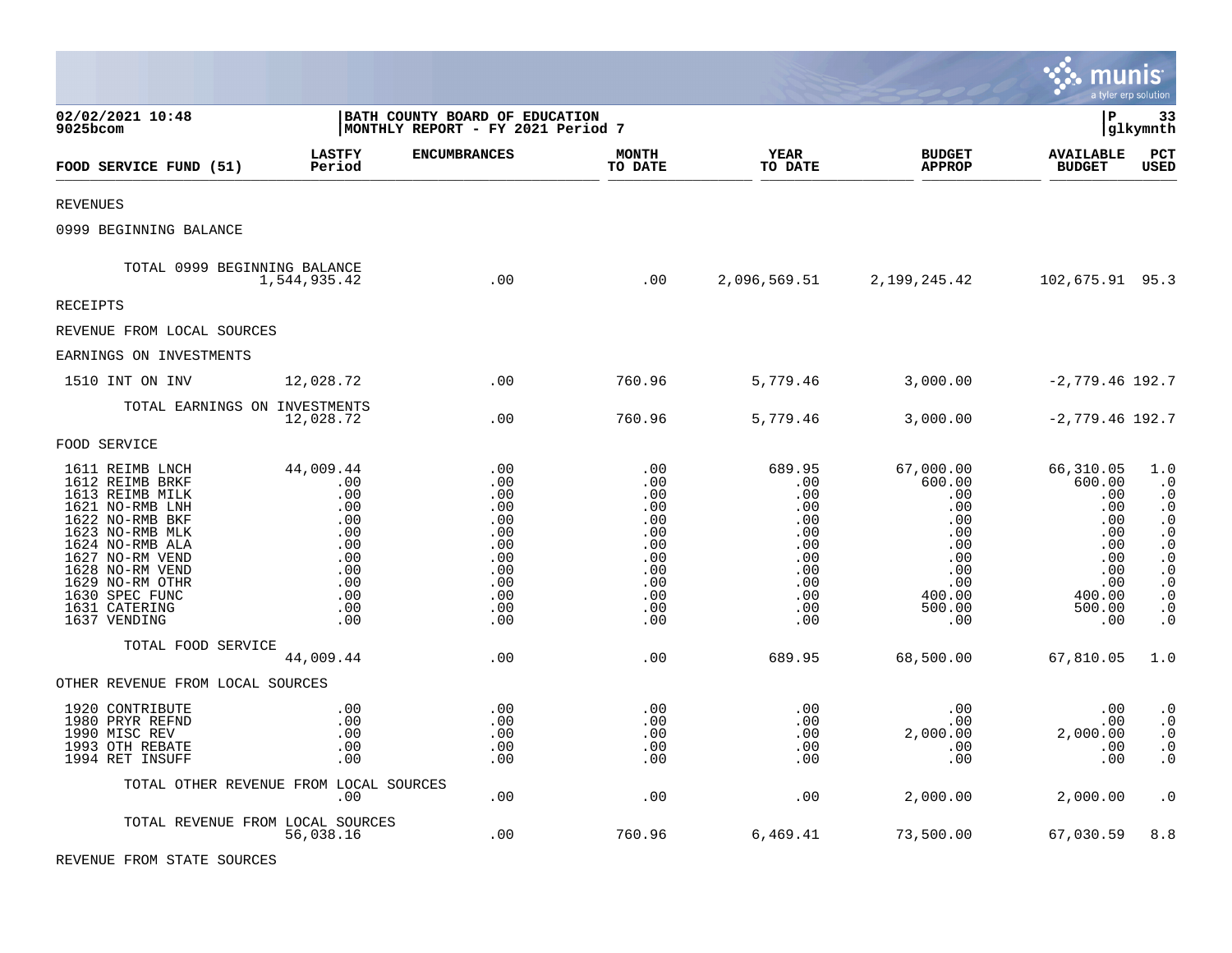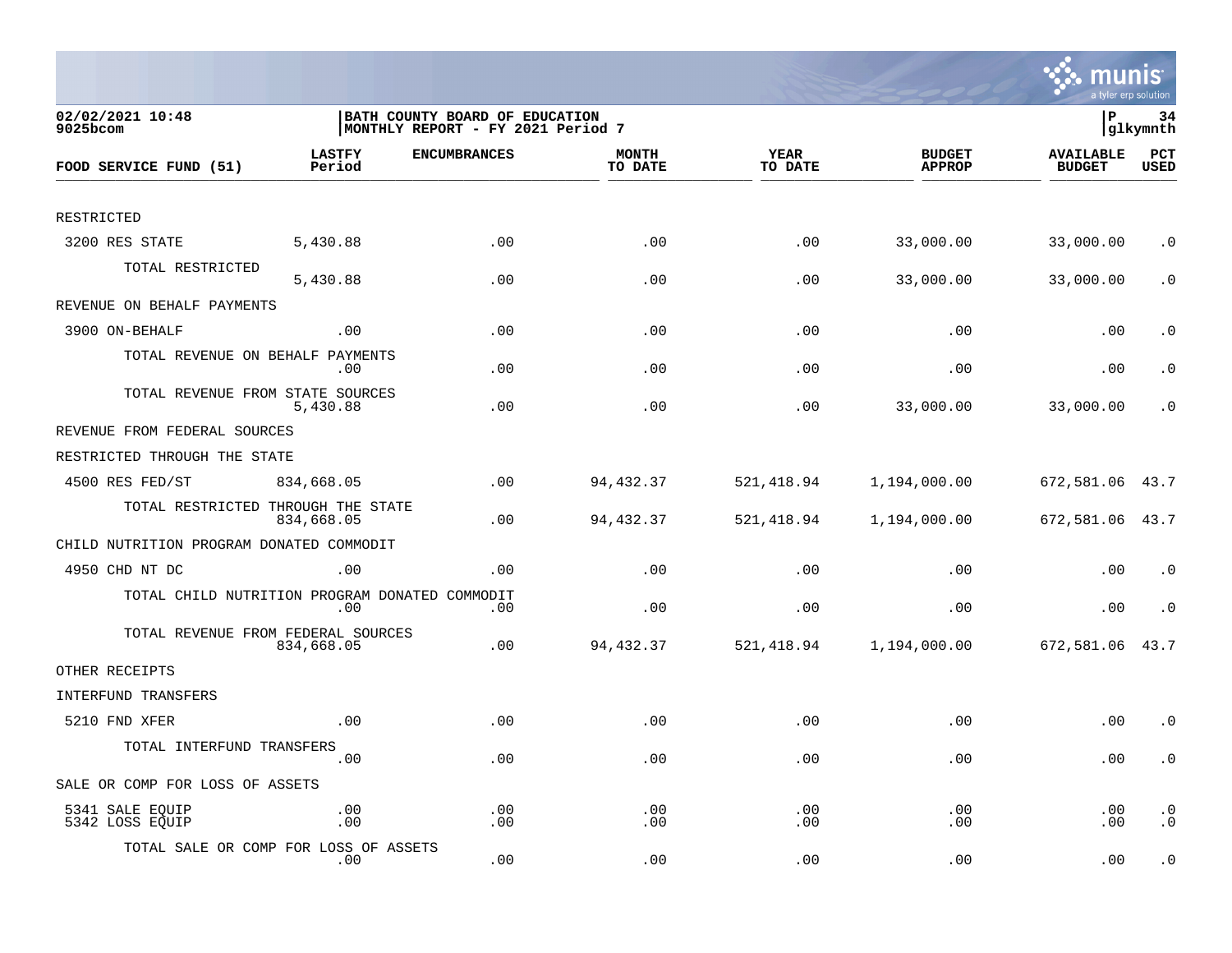|                              |                         |                                                                     |                         |                 |                                | munis<br>a tyler erp solution     |                    |
|------------------------------|-------------------------|---------------------------------------------------------------------|-------------------------|-----------------|--------------------------------|-----------------------------------|--------------------|
| 02/02/2021 10:48<br>9025bcom |                         | BATH COUNTY BOARD OF EDUCATION<br>MONTHLY REPORT - FY 2021 Period 7 |                         |                 |                                | P                                 | -35<br> glkymnth   |
| FOOD SERVICE FUND (51)       | <b>LASTFY</b><br>Period | <b>ENCUMBRANCES</b>                                                 | <b>MONTH</b><br>TO DATE | YEAR<br>TO DATE | <b>BUDGET</b><br><b>APPROP</b> | <b>AVAILABLE</b><br><b>BUDGET</b> | <b>PCT</b><br>USED |
| TOTAL OTHER RECEIPTS         | .00                     | .00                                                                 | .00                     | .00             | .00                            | .00                               | $\cdot$ 0          |
| TOTAL RECEIPTS               | 896,137.09              | .00                                                                 | 95, 193. 33             | 527,888.35      | 1,300,500.00                   | 772,611.65                        | 40.6               |
| TOTAL REVENUE                | 2,441,072.51            | .00                                                                 | 95, 193. 33             | 2,624,457.86    | 3,499,745.42                   | 875,287.56                        | 75.0               |

the contract of the contract of

a sa mga magaalang na mga magaalang ng mga magaalang ng mga magaalang ng magaalang ng magaalang ng magaalang n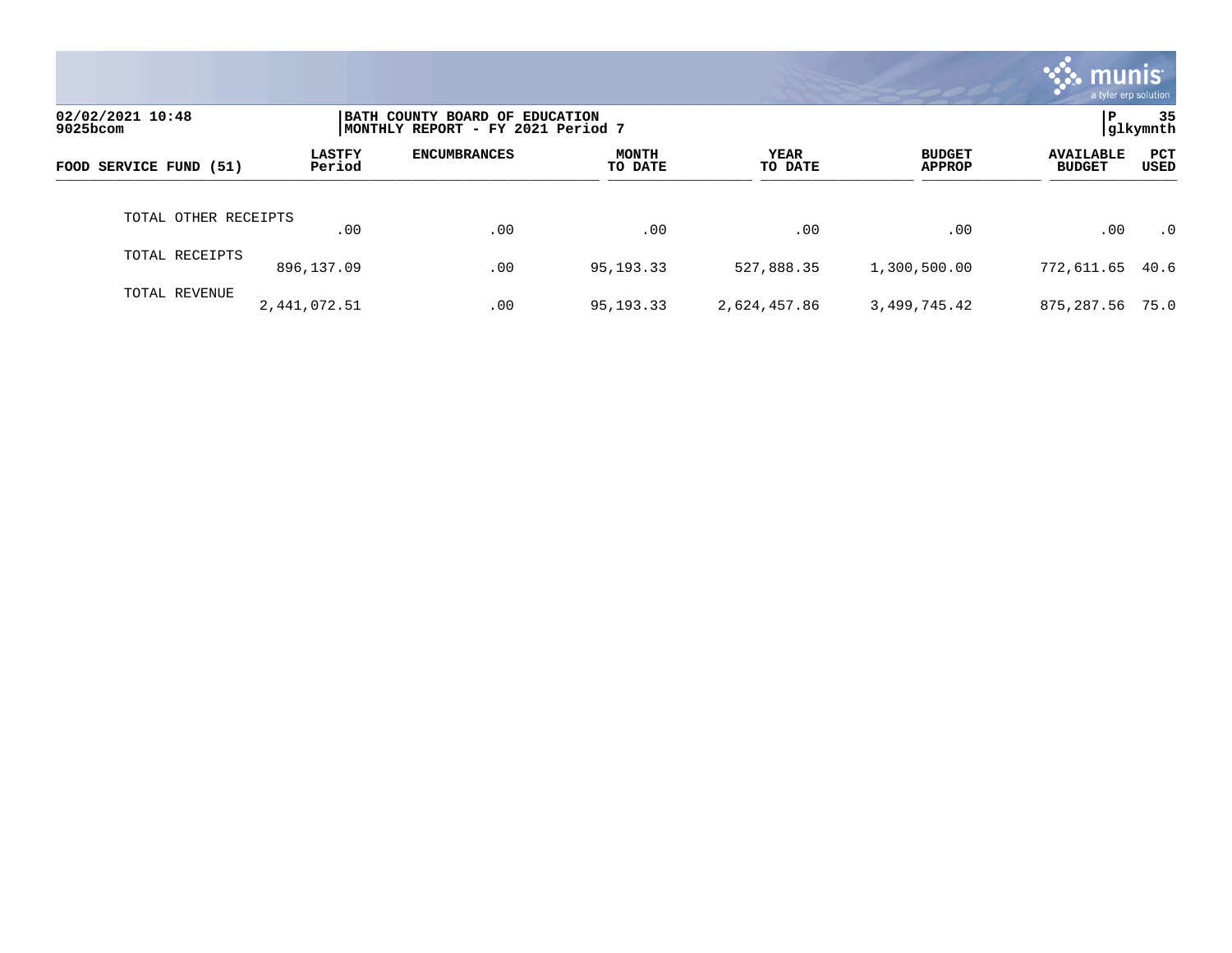|                                                                      |                                                                                                               |                                                                         |                                                                                                           |                                                                                                                |                                                                                                              | a tyler erp solution                                                                                                    |                                                                                       |
|----------------------------------------------------------------------|---------------------------------------------------------------------------------------------------------------|-------------------------------------------------------------------------|-----------------------------------------------------------------------------------------------------------|----------------------------------------------------------------------------------------------------------------|--------------------------------------------------------------------------------------------------------------|-------------------------------------------------------------------------------------------------------------------------|---------------------------------------------------------------------------------------|
| 02/02/2021 10:48<br>9025bcom                                         |                                                                                                               | BATH COUNTY BOARD OF EDUCATION<br>MONTHLY REPORT - FY 2021 Period 7     |                                                                                                           |                                                                                                                |                                                                                                              | $\mathbf{P}$                                                                                                            | 36<br> glkymnth                                                                       |
| FOOD SERVICE FUND (51)                                               | <b>LASTFY</b><br>Period                                                                                       | <b>ENCUMBRANCES</b>                                                     | <b>MONTH</b><br>TO DATE                                                                                   | <b>YEAR</b><br>TO DATE                                                                                         | <b>BUDGET</b><br><b>APPROP</b>                                                                               | <b>AVAILABLE</b><br><b>BUDGET</b>                                                                                       | PCT<br><b>USED</b>                                                                    |
| <b>EXPENDITURES</b>                                                  |                                                                                                               |                                                                         |                                                                                                           |                                                                                                                |                                                                                                              |                                                                                                                         |                                                                                       |
|                                                                      | 0000 RESTRICT TO REV & BAL SHT ONLY                                                                           |                                                                         |                                                                                                           |                                                                                                                |                                                                                                              |                                                                                                                         |                                                                                       |
| 0300                                                                 | .00                                                                                                           | .00                                                                     | .00                                                                                                       | .00                                                                                                            | .00                                                                                                          | .00                                                                                                                     | $\cdot$ 0                                                                             |
|                                                                      | TOTAL 0000 RESTRICT TO REV & BAL SHT ONLY<br>.00                                                              | .00                                                                     | .00                                                                                                       | .00                                                                                                            | .00                                                                                                          | .00                                                                                                                     | $\cdot$ 0                                                                             |
| 2700 STUDENT TRANSPORTATION                                          |                                                                                                               |                                                                         |                                                                                                           |                                                                                                                |                                                                                                              |                                                                                                                         |                                                                                       |
| 0100<br>0200                                                         | .00<br>.00                                                                                                    | .00<br>.00                                                              | .00<br>.00                                                                                                | .00<br>.00                                                                                                     | 151.00<br>47.00                                                                                              | 151.00<br>47.00                                                                                                         | $\cdot$ 0<br>$\cdot$ 0                                                                |
|                                                                      | TOTAL 2700 STUDENT TRANSPORTATION<br>.00                                                                      | .00                                                                     | .00                                                                                                       | .00                                                                                                            | 198.00                                                                                                       | 198.00                                                                                                                  | $\cdot$ 0                                                                             |
| 3100 FOOD SERVICE OPERATION                                          |                                                                                                               |                                                                         |                                                                                                           |                                                                                                                |                                                                                                              |                                                                                                                         |                                                                                       |
| 0100<br>0200<br>0280<br>0300<br>0400<br>0500<br>0600<br>0700<br>0800 | 215,852.42<br>67,042.79<br>$\overline{00}$<br>2,439.50<br>1,122.79<br>276.26<br>424,936.75<br>1,219.92<br>.00 | .00<br>.00<br>.00<br>.00<br>.00<br>.00<br>122,942.75<br>1,850.00<br>.00 | 35,831.69<br>11,150.80<br>$\overline{0}$ .<br>.00<br>100.00<br>.00<br>39,769.64<br>66,429.00<br>$\sim 00$ | 210,402.86<br>65,322.44<br>$\overline{00}$<br>800.00<br>821.85<br>241.50<br>276,067.33<br>111,737.26<br>290.50 | 506,358.00<br>194,000.00<br>.00<br>19,050.00<br>231,799.00<br>5,723.00<br>2,240,503.00<br>262, 114.42<br>.00 | 295,955.14<br>128,677.56<br>$\sim 00$<br>18,250.00<br>230,977.15<br>5,481.50<br>1,841,492.92<br>148,527.16<br>$-290.50$ | 41.6<br>33.7<br>$\cdot$ 0<br>4.2<br>$\cdot$ 4<br>$4.2\,$<br>17.8<br>43.3<br>$\cdot$ 0 |
|                                                                      | TOTAL 3100 FOOD SERVICE OPERATION<br>712,890.43                                                               | 124,792.75                                                              | 153,281.13                                                                                                | 665,683.74                                                                                                     | 3,459,547.42                                                                                                 | 2,669,070.93 22.9                                                                                                       |                                                                                       |
| 5200 FUND TRANSFERS                                                  |                                                                                                               |                                                                         |                                                                                                           |                                                                                                                |                                                                                                              |                                                                                                                         |                                                                                       |
| 0900                                                                 | 33,178.62                                                                                                     | .00                                                                     | 11,417.43                                                                                                 | 36,379.54                                                                                                      | 40,000.00                                                                                                    | 3,620.46 91.0                                                                                                           |                                                                                       |
|                                                                      | TOTAL 5200 FUND TRANSFERS<br>33,178.62                                                                        | .00                                                                     | 11,417.43                                                                                                 | 36,379.54                                                                                                      | 40,000.00                                                                                                    | 3,620.46 91.0                                                                                                           |                                                                                       |
| TOTAL EXPENDITURES                                                   |                                                                                                               | 746,069.05 124,792.75                                                   |                                                                                                           | 164,698.56     702,063.28                                                                                      |                                                                                                              | 3,499,745.42 2,672,889.39 23.6                                                                                          |                                                                                       |
|                                                                      | TOTAL FOR FOOD SERVICE FUND (51)<br>1,695,003.46                                                              | $-124, 792.75$                                                          | -69,505.23                                                                                                | 1,922,394.58                                                                                                   | .00                                                                                                          | $-1,797,601.83$                                                                                                         | $\cdot$ 0                                                                             |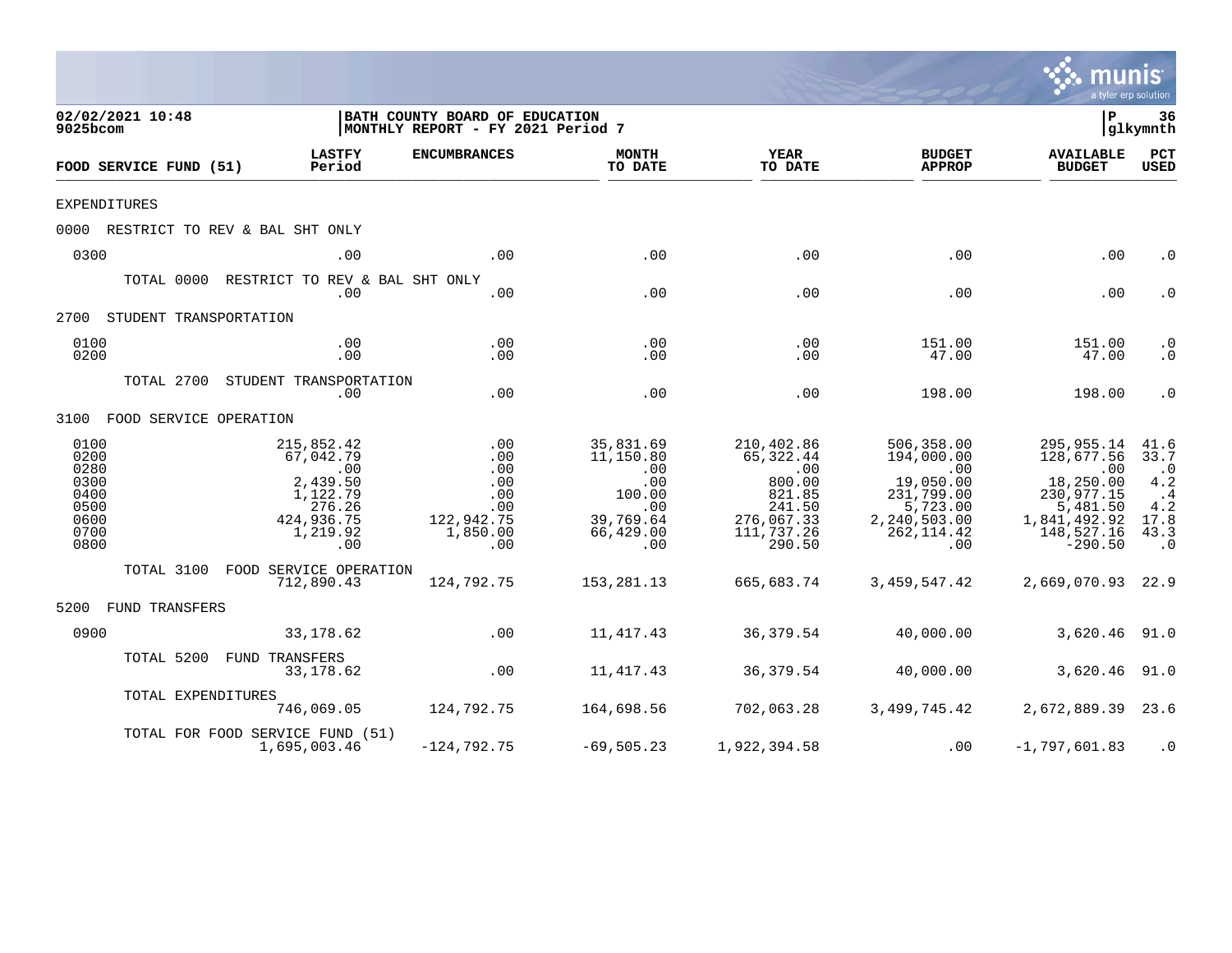|                                  |                                               |                                                                     |                         |                        |                                | m                                 | INIS<br>a tyler erp solution |
|----------------------------------|-----------------------------------------------|---------------------------------------------------------------------|-------------------------|------------------------|--------------------------------|-----------------------------------|------------------------------|
| 02/02/2021 10:48<br>9025bcom     |                                               | BATH COUNTY BOARD OF EDUCATION<br>MONTHLY REPORT - FY 2021 Period 7 |                         |                        |                                | $\mathbf{P}$                      | 37<br> glkymnth              |
| CHILD CARE (52)                  | <b>LASTFY</b><br>Period                       | <b>ENCUMBRANCES</b>                                                 | <b>MONTH</b><br>TO DATE | <b>YEAR</b><br>TO DATE | <b>BUDGET</b><br><b>APPROP</b> | <b>AVAILABLE</b><br><b>BUDGET</b> | PCT<br><b>USED</b>           |
| <b>REVENUES</b>                  |                                               |                                                                     |                         |                        |                                |                                   |                              |
| 0999 BEGINNING BALANCE           |                                               |                                                                     |                         |                        |                                |                                   |                              |
| TOTAL 0999 BEGINNING BALANCE     | 6,251.90                                      | .00                                                                 | .00                     | 20,633.54              | 6,251.90                       | $-14,381.64$ 330.0                |                              |
| RECEIPTS                         |                                               |                                                                     |                         |                        |                                |                                   |                              |
| REVENUE FROM LOCAL SOURCES       |                                               |                                                                     |                         |                        |                                |                                   |                              |
| TUITION                          |                                               |                                                                     |                         |                        |                                |                                   |                              |
| 1310 TUIT IND                    | 50,827.00                                     | .00                                                                 | .00                     | 9,980.00               | 99,051.43                      | 89,071.43                         | 10.1                         |
| TOTAL TUITION                    | 50,827.00                                     | .00                                                                 | .00                     | 9,980.00               | 99,051.43                      | 89,071.43                         | 10.1                         |
| OTHER REVENUE FROM LOCAL SOURCES |                                               |                                                                     |                         |                        |                                |                                   |                              |
| 1920 CONTRIBUTE<br>1990 MISC REV | .00<br>.00                                    | .00<br>.00                                                          | .00<br>.00              | .00<br>.00             | .00<br>.00                     | .00<br>.00                        | $\cdot$ 0<br>$\cdot$ 0       |
|                                  | TOTAL OTHER REVENUE FROM LOCAL SOURCES<br>.00 | .00                                                                 | .00                     | .00                    | .00                            | .00                               | $\cdot$ 0                    |
|                                  | TOTAL REVENUE FROM LOCAL SOURCES<br>50,827.00 | .00                                                                 | .00                     | 9,980.00               | 99,051.43                      | 89,071.43                         | 10.1                         |
| REVENUE FROM STATE SOURCES       |                                               |                                                                     |                         |                        |                                |                                   |                              |
| EXPENDITURE REIMBURSEMENTS       |                                               |                                                                     |                         |                        |                                |                                   |                              |
| 3131 MISC REIMB                  | 24,890.00                                     | .00                                                                 | $-2,796.07$             | 29,093.19              | 40,000.00                      | 10,906.81                         | 72.7                         |
|                                  | TOTAL EXPENDITURE REIMBURSEMENTS<br>24,890.00 | .00                                                                 | $-2,796.07$             | 29,093.19              | 40,000.00                      | 10,906.81 72.7                    |                              |
| REVENUE ON BEHALF PAYMENTS       |                                               |                                                                     |                         |                        |                                |                                   |                              |
| 3900 ON-BEHALF                   | .00                                           | .00                                                                 | .00                     | .00                    | .00                            | .00                               | $\cdot$ 0                    |
|                                  | TOTAL REVENUE ON BEHALF PAYMENTS<br>.00       | .00                                                                 | .00                     | .00                    | .00                            | .00                               | $\cdot$ 0                    |
|                                  | TOTAL REVENUE FROM STATE SOURCES<br>24,890.00 | .00                                                                 | $-2,796.07$             | 29,093.19              | 40,000.00                      | 10,906.81                         | 72.7                         |
| REVENUE FROM FEDERAL SOURCES     |                                               |                                                                     |                         |                        |                                |                                   |                              |

 $\bullet$ 

RESTRICTED THROUGH THE STATE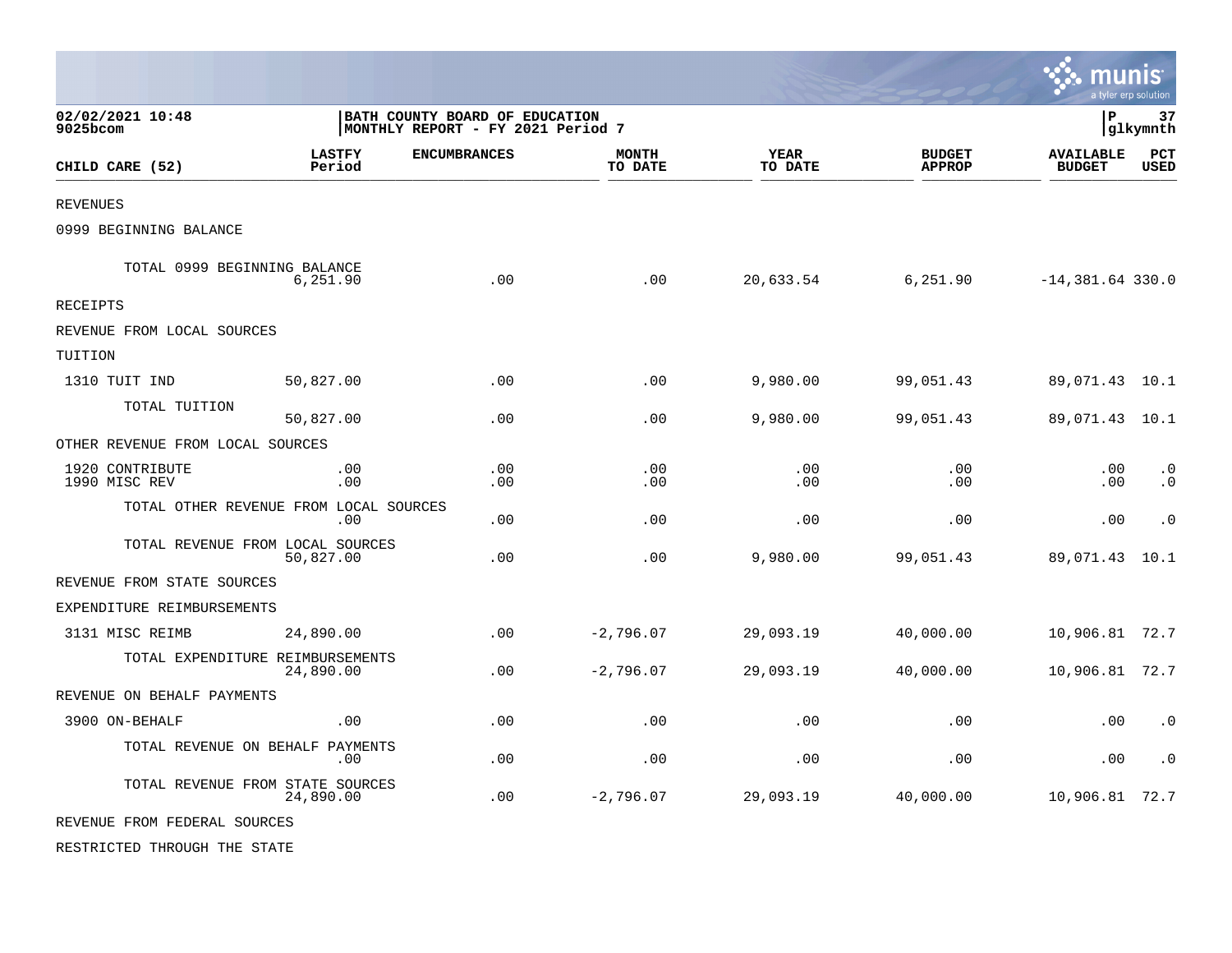

| 02/02/2021 10:48<br>9025bcom |                                                | BATH COUNTY BOARD OF EDUCATION<br> MONTHLY REPORT - FY 2021 Period 7 |                         |                        |                                | $\, {\bf P}$                      | 38<br>glkymnth     |
|------------------------------|------------------------------------------------|----------------------------------------------------------------------|-------------------------|------------------------|--------------------------------|-----------------------------------|--------------------|
| CHILD CARE (52)              | <b>LASTFY</b><br>Period                        | <b>ENCUMBRANCES</b>                                                  | <b>MONTH</b><br>TO DATE | <b>YEAR</b><br>TO DATE | <b>BUDGET</b><br><b>APPROP</b> | <b>AVAILABLE</b><br><b>BUDGET</b> | PCT<br><b>USED</b> |
| 4500 RES FED/ST              | 3,970.63                                       | .00                                                                  | $-13,820.02$            | 23,768.66              | 59,300.00                      | 35,531.34                         | 40.1               |
| TOTAL RESTRICTED             | THROUGH THE STATE<br>3,970.63                  | .00                                                                  | $-13,820.02$            | 23,768.66              | 59,300.00                      | 35, 531.34 40.1                   |                    |
|                              | TOTAL REVENUE FROM FEDERAL SOURCES<br>3,970.63 | .00                                                                  | $-13,820.02$            | 23,768.66              | 59,300.00                      | 35, 531.34 40.1                   |                    |
| OTHER RECEIPTS               |                                                |                                                                      |                         |                        |                                |                                   |                    |
| INTERFUND TRANSFERS          |                                                |                                                                      |                         |                        |                                |                                   |                    |
| 5210 FND XFER                | .00                                            | .00                                                                  | .00                     | .00                    | .00                            | .00                               | $\cdot$ 0          |
| TOTAL INTERFUND TRANSFERS    | .00                                            | .00                                                                  | .00                     | .00                    | .00                            | .00                               | $\cdot$ 0          |
| TOTAL OTHER RECEIPTS         | .00                                            | .00                                                                  | .00                     | .00                    | .00                            | .00                               | $\cdot$ 0          |
| TOTAL RECEIPTS               | 79,687.63                                      | .00                                                                  | $-16,616.09$            | 62,841.85              | 198,351.43                     | 135,509.58                        | 31.7               |
| TOTAL REVENUE                | 85,939.53                                      | .00                                                                  | $-16,616.09$            | 83,475.39              | 204,603.33                     | 121,127.94                        | 40.8               |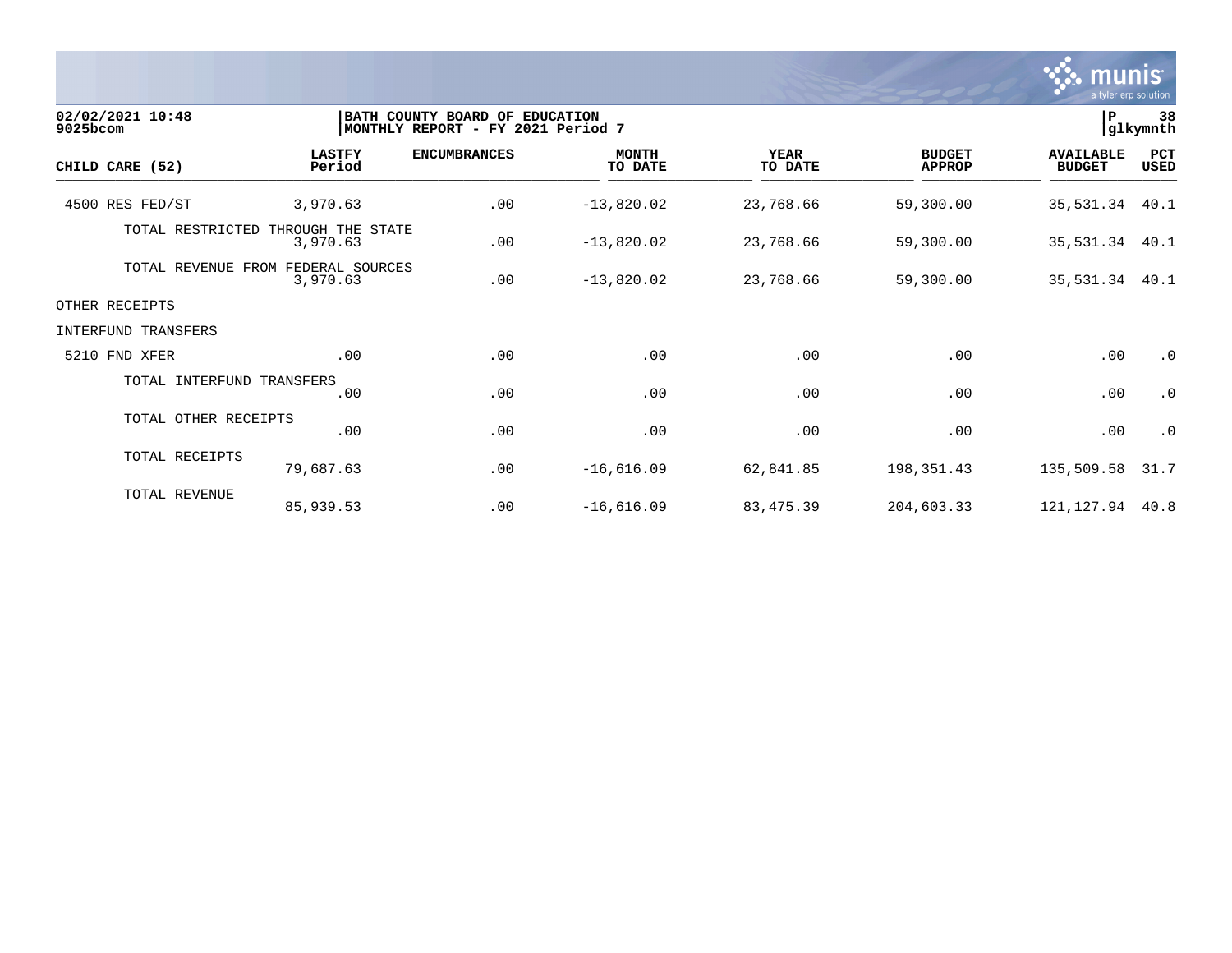

| 9025bcom                                                             | 02/02/2021 10:48    |                                                                                    | BATH COUNTY BOARD OF EDUCATION<br>MONTHLY REPORT - FY 2021 Period 7 |                                                                          |                                                                                |                                                                                          | ${\bf P}$                                                                                | 39<br>glkymnth                                                                                                                |
|----------------------------------------------------------------------|---------------------|------------------------------------------------------------------------------------|---------------------------------------------------------------------|--------------------------------------------------------------------------|--------------------------------------------------------------------------------|------------------------------------------------------------------------------------------|------------------------------------------------------------------------------------------|-------------------------------------------------------------------------------------------------------------------------------|
|                                                                      | CHILD CARE (52)     | <b>LASTFY</b><br>Period                                                            | <b>ENCUMBRANCES</b>                                                 | <b>MONTH</b><br>TO DATE                                                  | <b>YEAR</b><br>TO DATE                                                         | <b>BUDGET</b><br><b>APPROP</b>                                                           | <b>AVAILABLE</b><br><b>BUDGET</b>                                                        | PCT<br><b>USED</b>                                                                                                            |
| <b>EXPENDITURES</b>                                                  |                     |                                                                                    |                                                                     |                                                                          |                                                                                |                                                                                          |                                                                                          |                                                                                                                               |
| 2600                                                                 |                     | PLANT OPERATIONS AND MAINTENANCE                                                   |                                                                     |                                                                          |                                                                                |                                                                                          |                                                                                          |                                                                                                                               |
| 0100<br>0200                                                         |                     | .00<br>.00                                                                         | .00<br>.00                                                          | .00<br>.00                                                               | .00<br>.00                                                                     | .00<br>.00                                                                               | .00<br>.00                                                                               | $\cdot$ 0<br>$\cdot$ 0                                                                                                        |
|                                                                      | TOTAL 2600          | PLANT OPERATIONS AND MAINTENANCE<br>.00                                            | .00                                                                 | .00                                                                      | .00                                                                            | .00                                                                                      | .00                                                                                      | $\cdot$ 0                                                                                                                     |
| 3200                                                                 | DAY CARE OPERATIONS |                                                                                    |                                                                     |                                                                          |                                                                                |                                                                                          |                                                                                          |                                                                                                                               |
| 0100<br>0200<br>0280<br>0300<br>0400<br>0500<br>0600<br>0700         |                     | 11,875.06<br>3,761.83<br>.00<br>25.00<br>.00<br>.00<br>228.80<br>.00               | .00<br>.00<br>.00<br>.00<br>.00<br>.00<br>.00<br>.00                | 1,381.02<br>437.92<br>.00<br>.00<br>.00<br>.00<br>.00<br>.00             | 7,595.61<br>2,408.56<br>.00<br>.00<br>.00<br>.00<br>.00<br>.00                 | 28,098.00<br>8,641.00<br>.00<br>500.00<br>1,500.00<br>500.00<br>11,094.11<br>.00         | 20,502.39<br>6,232.44<br>.00<br>500.00<br>1,500.00<br>500.00<br>11,094.11<br>.00         | 27.0<br>27.9<br>$\cdot$ 0<br>$\cdot$ 0<br>$\boldsymbol{\cdot}$ 0<br>$\cdot$ 0<br>$\overline{0}$<br>$\overline{\phantom{0}}$ . |
|                                                                      | TOTAL 3200          | DAY CARE OPERATIONS<br>15,890.69                                                   | .00                                                                 | 1,818.94                                                                 | 10,004.17                                                                      | 50,333.11                                                                                | 40,328.94 19.9                                                                           |                                                                                                                               |
| 3300                                                                 | COMMUNITY SERVICES  |                                                                                    |                                                                     |                                                                          |                                                                                |                                                                                          |                                                                                          |                                                                                                                               |
| 0100<br>0200<br>0280<br>0300<br>0400<br>0500<br>0600<br>0700<br>0800 |                     | 48,392.06<br>15,066.32<br>.00<br>943.25<br>.00<br>.00<br>4,387.91<br>.00<br>377.78 | .00<br>.00<br>.00<br>.00<br>.00<br>.00<br>322.67<br>.00<br>.00      | 5,719.30<br>1,777.04<br>.00<br>.00<br>.00<br>.00<br>200.00<br>.00<br>.00 | 44,068.79<br>13,487.54<br>.00<br>.00<br>.00<br>11.31<br>3,417.69<br>.00<br>.00 | 94,633.00<br>32,208.00<br>.00<br>500.00<br>1,500.00<br>500.00<br>24,929.22<br>.00<br>.00 | 50,564.21<br>18,720.46<br>.00<br>500.00<br>1,500.00<br>488.69<br>21,188.86<br>.00<br>.00 | 46.6<br>41.9<br>$\cdot$ 0<br>$\cdot$ 0<br>$\cdot$ 0<br>2.3<br>15.0<br>$\cdot$ 0<br>$\cdot$ 0                                  |
|                                                                      | TOTAL 3300          | COMMUNITY SERVICES<br>69,167.32                                                    | 322.67                                                              | 7,696.34                                                                 | 60,985.33                                                                      | 154,270.22                                                                               | 92,962.22                                                                                | 39.7                                                                                                                          |
|                                                                      | TOTAL EXPENDITURES  | 85,058.01                                                                          | 322.67                                                              | 9,515.28                                                                 | 70,989.50                                                                      | 204,603.33                                                                               | 133,291.16                                                                               | 34.9                                                                                                                          |
|                                                                      |                     | TOTAL FOR CHILD CARE (52)<br>881.52                                                | $-322.67$                                                           | $-26, 131.37$                                                            | 12,485.89                                                                      | $.00 \,$                                                                                 | $-12, 163.22$                                                                            | $\cdot$ 0                                                                                                                     |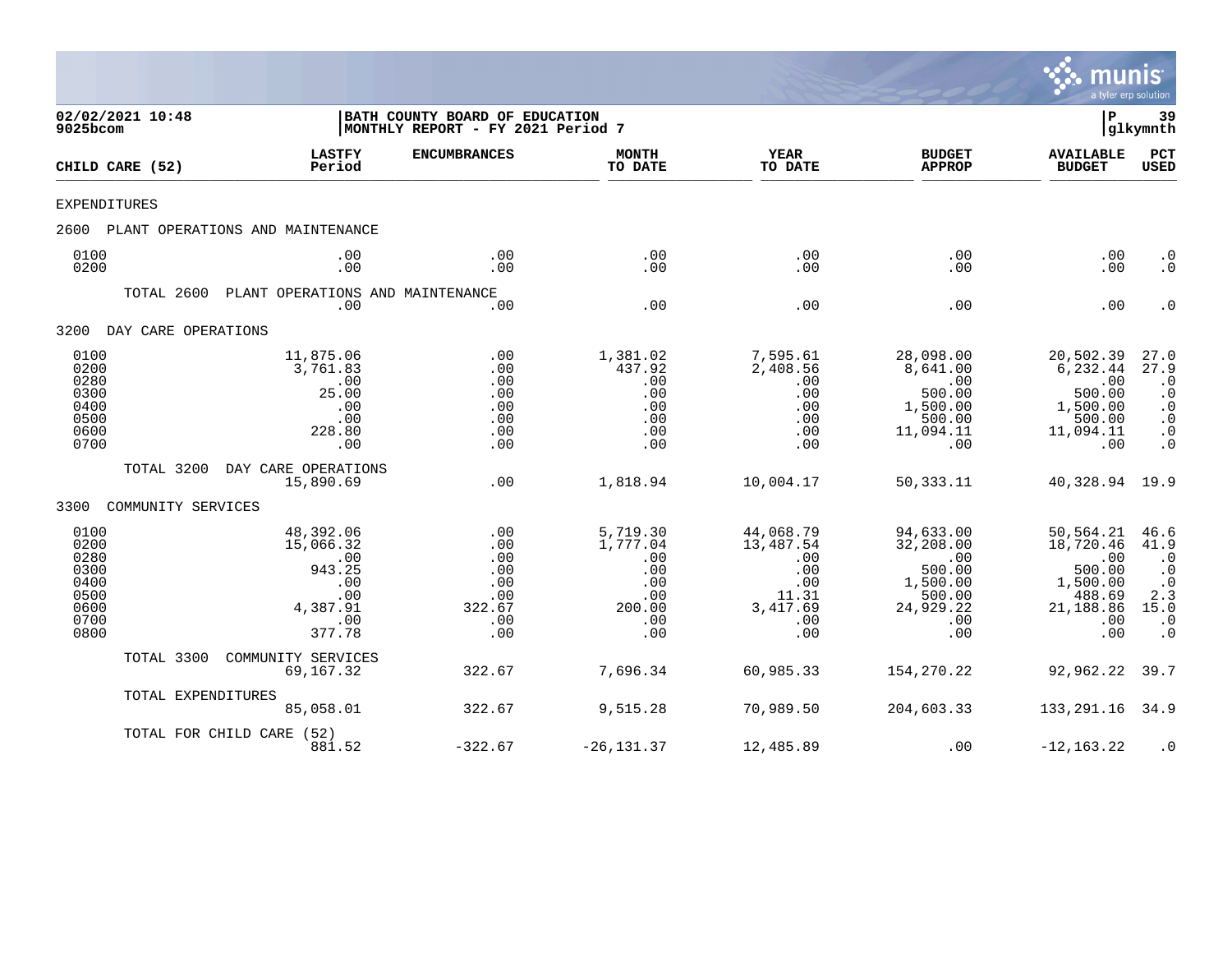|                                  |                         |                                                                     |                         |                        |                                | $\sim$ munis<br>a tyler erp solution |                    |
|----------------------------------|-------------------------|---------------------------------------------------------------------|-------------------------|------------------------|--------------------------------|--------------------------------------|--------------------|
| 02/02/2021 10:48<br>9025bcom     |                         | BATH COUNTY BOARD OF EDUCATION<br>MONTHLY REPORT - FY 2021 Period 7 |                         |                        |                                | P                                    | 40<br>glkymnth     |
| PRESCHOOL (53)                   | <b>LASTFY</b><br>Period | <b>ENCUMBRANCES</b>                                                 | <b>MONTH</b><br>TO DATE | <b>YEAR</b><br>TO DATE | <b>BUDGET</b><br><b>APPROP</b> | <b>AVAILABLE</b><br><b>BUDGET</b>    | PCT<br><b>USED</b> |
| <b>REVENUES</b>                  |                         |                                                                     |                         |                        |                                |                                      |                    |
| 0999 BEGINNING BALANCE           |                         |                                                                     |                         |                        |                                |                                      |                    |
| TOTAL 0999 BEGINNING BALANCE     | 1,901.91                | .00                                                                 | .00                     | 493.51                 | 1,901.91                       | 1,408.40                             | 26.0               |
| RECEIPTS                         |                         |                                                                     |                         |                        |                                |                                      |                    |
| REVENUE FROM LOCAL SOURCES       |                         |                                                                     |                         |                        |                                |                                      |                    |
| TUITION                          |                         |                                                                     |                         |                        |                                |                                      |                    |
| 1310 TUIT IND                    | 2,100.00                | .00                                                                 | .00                     | .00                    | 13, 157. 23                    | 13, 157. 23                          | $\cdot$ 0          |
| TOTAL TUITION                    | 2,100.00                | .00                                                                 | .00                     | .00                    | 13, 157. 23                    | 13, 157. 23                          | $\cdot$ 0          |
| TOTAL REVENUE FROM LOCAL SOURCES | 2,100.00                | .00                                                                 | .00                     | .00                    | 13, 157. 23                    | 13, 157. 23                          | $\cdot$ 0          |
| REVENUE FROM STATE SOURCES       |                         |                                                                     |                         |                        |                                |                                      |                    |
| REVENUE ON BEHALF PAYMENTS       |                         |                                                                     |                         |                        |                                |                                      |                    |
| 3900 ON-BEHALF                   | .00                     | .00                                                                 | .00                     | .00                    | .00                            | .00                                  | $\cdot$ 0          |
| TOTAL REVENUE ON BEHALF          | PAYMENTS<br>.00         | .00                                                                 | .00                     | .00                    | .00                            | .00                                  | $\cdot$ 0          |
| TOTAL REVENUE FROM STATE SOURCES | .00                     | .00                                                                 | .00                     | .00                    | .00                            | .00                                  | $\cdot$ 0          |
| TOTAL RECEIPTS                   | 2,100.00                | .00                                                                 | .00                     | .00                    | 13, 157. 23                    | 13, 157. 23                          | $\cdot$ 0          |
| TOTAL REVENUE                    | 4,001.91                | .00                                                                 | .00                     | 493.51                 | 15,059.14                      | 14,565.63                            | 3.3                |

 $\sim$   $\sim$   $\sim$   $\sim$   $\sim$   $\sim$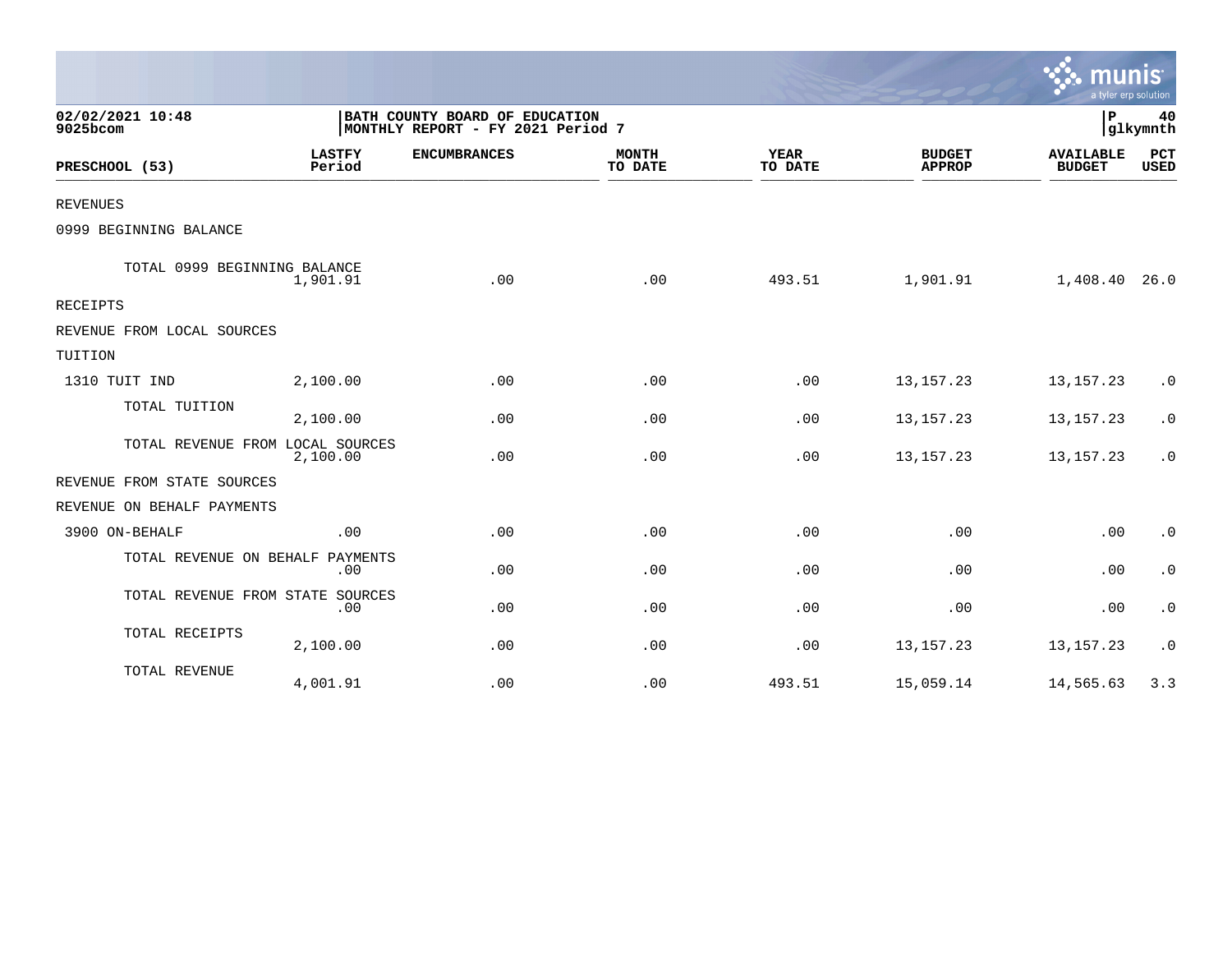|                                                                      |                                |                                                                        |                                                                     |                                                               |                                                                   |                                                                                             | munis<br>a tyler erp solution                                                               |                                                                                                                      |
|----------------------------------------------------------------------|--------------------------------|------------------------------------------------------------------------|---------------------------------------------------------------------|---------------------------------------------------------------|-------------------------------------------------------------------|---------------------------------------------------------------------------------------------|---------------------------------------------------------------------------------------------|----------------------------------------------------------------------------------------------------------------------|
| 9025bcom                                                             | 02/02/2021 10:48               |                                                                        | BATH COUNTY BOARD OF EDUCATION<br>MONTHLY REPORT - FY 2021 Period 7 |                                                               |                                                                   |                                                                                             | ΙP                                                                                          | 41<br> glkymnth                                                                                                      |
|                                                                      | PRESCHOOL (53)                 | <b>LASTFY</b><br>Period                                                | <b>ENCUMBRANCES</b>                                                 | <b>MONTH</b><br>TO DATE                                       | <b>YEAR</b><br>TO DATE                                            | <b>BUDGET</b><br><b>APPROP</b>                                                              | <b>AVAILABLE</b><br><b>BUDGET</b>                                                           | PCT<br><b>USED</b>                                                                                                   |
| <b>EXPENDITURES</b>                                                  |                                |                                                                        |                                                                     |                                                               |                                                                   |                                                                                             |                                                                                             |                                                                                                                      |
| 0000                                                                 | RESTRICT TO REV & BAL SHT ONLY |                                                                        |                                                                     |                                                               |                                                                   |                                                                                             |                                                                                             |                                                                                                                      |
| 0280                                                                 |                                | .00                                                                    | .00                                                                 | .00                                                           | .00                                                               | .00                                                                                         | .00                                                                                         | $\cdot$ 0                                                                                                            |
|                                                                      | TOTAL 0000                     | RESTRICT TO REV & BAL SHT ONLY<br>.00                                  | .00                                                                 | .00                                                           | .00                                                               | .00                                                                                         | .00                                                                                         | $\cdot$ 0                                                                                                            |
| 1000                                                                 | INSTRUCTION                    |                                                                        |                                                                     |                                                               |                                                                   |                                                                                             |                                                                                             |                                                                                                                      |
| 0100<br>0200<br>0280<br>0300<br>0400<br>0500<br>0600<br>0700<br>0800 |                                | .00<br>.00<br>.00<br>.00<br>502.92<br>224.72<br>2,711.23<br>.00<br>.00 | .00<br>.00<br>.00<br>.00<br>.00<br>.00<br>.00<br>.00<br>.00         | .00<br>.00<br>.00<br>.00<br>83.82<br>.00<br>.00<br>.00<br>.00 | .00<br>.00<br>.00<br>.00<br>502.92<br>.00<br>712.76<br>.00<br>.00 | 2,200.00<br>2,000.00<br>.00<br>.00<br>2,422.72<br>1,063.52<br>5,200.00<br>2,122.90<br>50.00 | 2,200.00<br>2,000.00<br>.00<br>.00<br>1,919.80<br>1,063.52<br>4,487.24<br>2,122.90<br>50.00 | $\cdot$ 0<br>$\cdot$ 0<br>$\cdot$ 0<br>$\boldsymbol{\cdot}$ 0<br>20.8<br>$\cdot$ 0<br>13.7<br>$\cdot$ 0<br>$\cdot$ 0 |
|                                                                      | TOTAL 1000                     | INSTRUCTION<br>3,438.87                                                | .00                                                                 | 83.82                                                         | 1,215.68                                                          | 15,059.14                                                                                   | 13,843.46                                                                                   | 8.1                                                                                                                  |
| 2700                                                                 | STUDENT TRANSPORTATION         |                                                                        |                                                                     |                                                               |                                                                   |                                                                                             |                                                                                             |                                                                                                                      |
| 0100<br>0200                                                         |                                | .00<br>.00                                                             | .00<br>.00                                                          | .00<br>.00                                                    | .00<br>.00                                                        | .00<br>.00                                                                                  | .00<br>.00                                                                                  | $\cdot$ 0<br>$\cdot$ 0                                                                                               |
|                                                                      | TOTAL 2700                     | STUDENT TRANSPORTATION<br>.00                                          | .00                                                                 | .00                                                           | .00                                                               | .00                                                                                         | .00                                                                                         | $\cdot$ 0                                                                                                            |
|                                                                      | TOTAL EXPENDITURES             | 3,438.87                                                               | .00                                                                 | 83.82                                                         | 1,215.68                                                          | 15,059.14                                                                                   | 13,843.46                                                                                   | 8.1                                                                                                                  |
|                                                                      | TOTAL FOR PRESCHOOL (53)       | 563.04                                                                 | .00                                                                 | $-83.82$                                                      | $-722.17$                                                         | .00                                                                                         | 722.17                                                                                      | $\cdot$ 0                                                                                                            |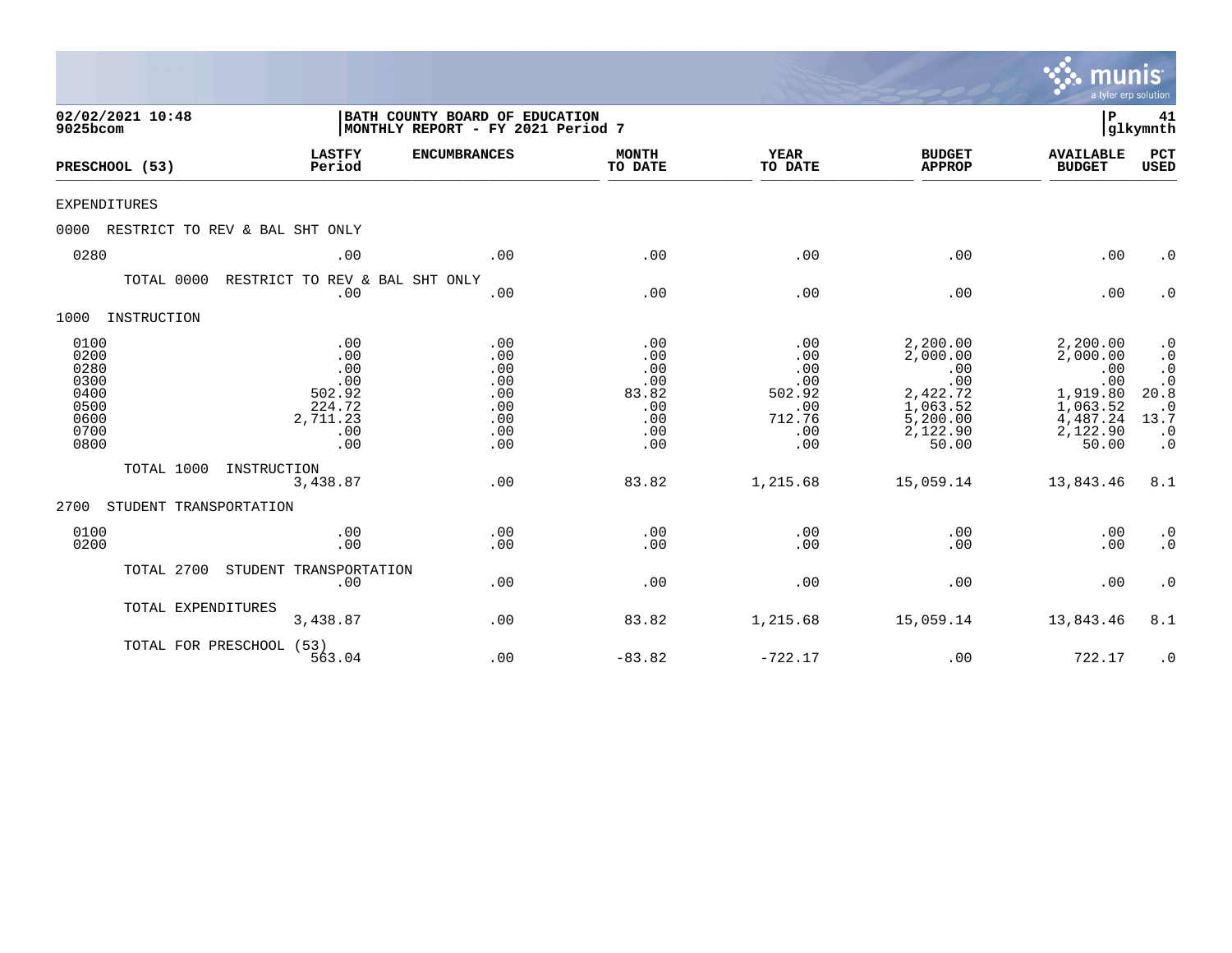|                                    |                                                                     |                     |                         |                 |                                | ः munis<br>a tyler erp solution   |                             |
|------------------------------------|---------------------------------------------------------------------|---------------------|-------------------------|-----------------|--------------------------------|-----------------------------------|-----------------------------|
| 02/02/2021 10:48<br>9025bcom       | BATH COUNTY BOARD OF EDUCATION<br>MONTHLY REPORT - FY 2021 Period 7 |                     |                         |                 |                                | lР<br>42<br> glkymnth             |                             |
| CHILD CARE (61)                    | <b>LASTFY</b><br>Period                                             | <b>ENCUMBRANCES</b> | <b>MONTH</b><br>TO DATE | YEAR<br>TO DATE | <b>BUDGET</b><br><b>APPROP</b> | <b>AVAILABLE</b><br><b>BUDGET</b> | $_{\rm PCT}$<br><b>USED</b> |
| <b>REVENUES</b>                    |                                                                     |                     |                         |                 |                                |                                   |                             |
| <b>RECEIPTS</b>                    |                                                                     |                     |                         |                 |                                |                                   |                             |
| REVENUE FROM LOCAL SOURCES         |                                                                     |                     |                         |                 |                                |                                   |                             |
| COMMUNITY SERVICE ACTIVITIES       |                                                                     |                     |                         |                 |                                |                                   |                             |
| 1810 CHILD CARE                    | .00                                                                 | .00                 | .00                     | .00             | .00                            | .00                               | $\cdot$ 0                   |
| TOTAL COMMUNITY SERVICE ACTIVITIES | $.00 \,$                                                            | .00                 | .00                     | .00             | .00                            | .00                               | $\cdot$ 0                   |
| TOTAL REVENUE FROM LOCAL SOURCES   | .00                                                                 | .00                 | .00                     | .00             | .00                            | .00                               | $\cdot$ 0                   |
| REVENUE FROM STATE SOURCES         |                                                                     |                     |                         |                 |                                |                                   |                             |
| EXPENDITURE REIMBURSEMENTS         |                                                                     |                     |                         |                 |                                |                                   |                             |
| 3131 MISC REIMB                    | .00                                                                 | .00                 | .00                     | .00             | .00                            | .00                               | $\cdot$ 0                   |
| TOTAL EXPENDITURE REIMBURSEMENTS   | $.00 \,$                                                            | .00                 | .00                     | .00             | .00                            | .00                               | $\cdot$ 0                   |
| RESTRICTED                         |                                                                     |                     |                         |                 |                                |                                   |                             |
| 3200 RES STATE                     | .00                                                                 | .00                 | .00                     | .00             | .00                            | .00                               | $\cdot$ 0                   |
| TOTAL RESTRICTED                   | .00                                                                 | .00                 | .00                     | .00             | .00                            | .00                               | $\cdot$ 0                   |
| TOTAL REVENUE FROM STATE SOURCES   | .00                                                                 | .00                 | .00                     | .00             | .00                            | .00                               | $\cdot$ 0                   |
| OTHER RECEIPTS                     |                                                                     |                     |                         |                 |                                |                                   |                             |
| INTERFUND TRANSFERS                |                                                                     |                     |                         |                 |                                |                                   |                             |
| 5210 FND XFER                      | .00                                                                 | .00                 | .00                     | .00             | .00                            | .00                               | $\cdot$ 0                   |
| TOTAL INTERFUND TRANSFERS          | .00                                                                 | .00                 | .00                     | .00             | .00                            | .00                               | $\cdot$ 0                   |
| TOTAL OTHER RECEIPTS               | .00                                                                 | .00                 | .00                     | .00             | .00                            | .00                               | $\cdot$ 0                   |
| TOTAL RECEIPTS                     | .00                                                                 | .00                 | .00                     | .00             | .00                            | .00                               | $\cdot$ 0                   |
| TOTAL REVENUE                      | .00                                                                 | .00                 | .00                     | .00             | .00                            | .00                               | $\cdot$ 0                   |

and the contract of the contract of the contract of the contract of the contract of the contract of the contract of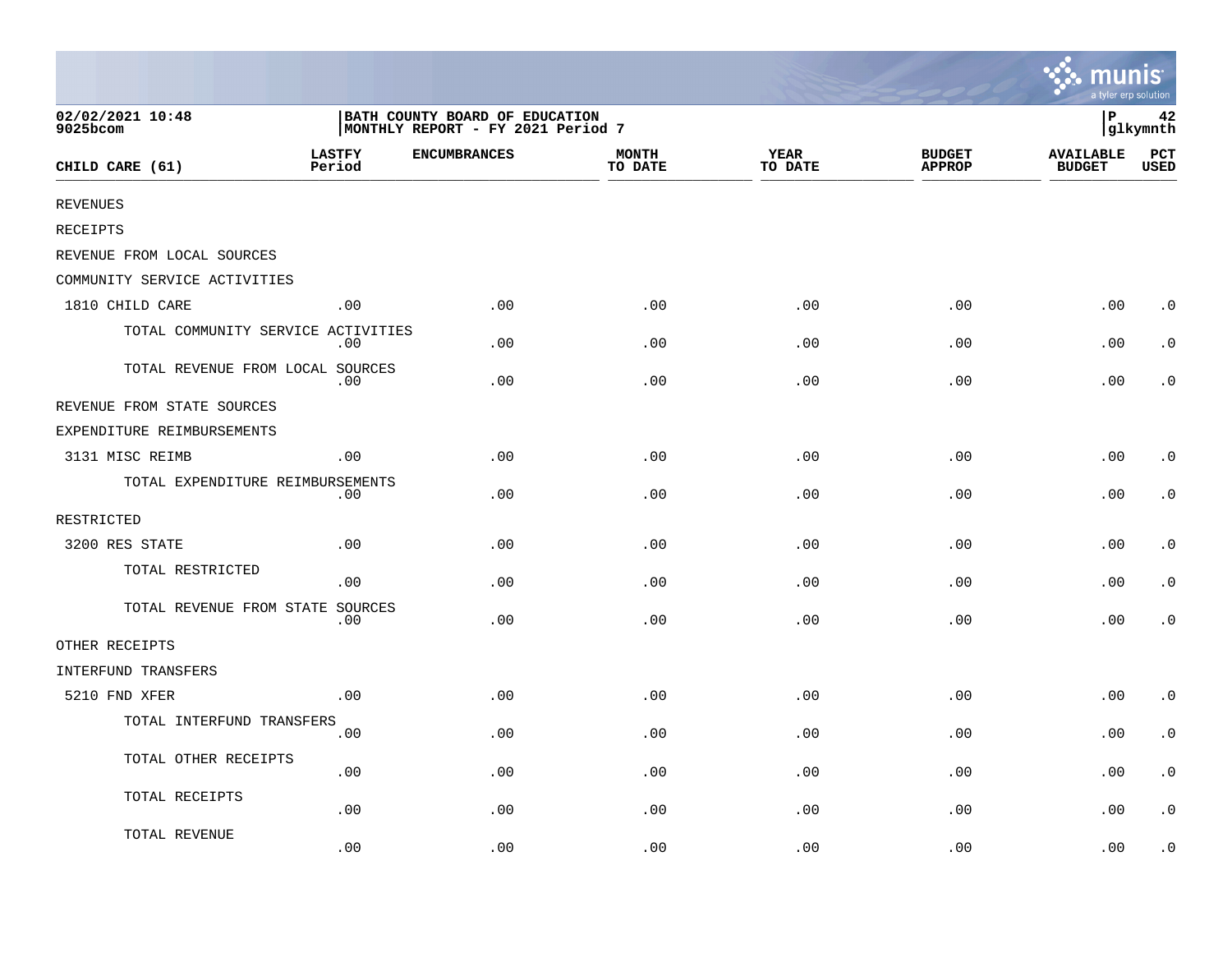

| $9025$ bcom                                  | 02/02/2021 10:48     | BATH COUNTY BOARD OF EDUCATION<br>MONTHLY REPORT - FY 2021 Period 7 |                                        |                                        |                                        |                                        |                                        | 43<br>glkymnth                                                                          |
|----------------------------------------------|----------------------|---------------------------------------------------------------------|----------------------------------------|----------------------------------------|----------------------------------------|----------------------------------------|----------------------------------------|-----------------------------------------------------------------------------------------|
|                                              | CHILD CARE (61)      | <b>LASTFY</b><br>Period                                             | <b>ENCUMBRANCES</b>                    | <b>MONTH</b><br>TO DATE                | <b>YEAR</b><br>TO DATE                 | <b>BUDGET</b><br><b>APPROP</b>         | <b>AVAILABLE</b><br><b>BUDGET</b>      | PCT<br>USED                                                                             |
| <b>EXPENDITURES</b>                          |                      |                                                                     |                                        |                                        |                                        |                                        |                                        |                                                                                         |
| 3300                                         | COMMUNITY SERVICES   |                                                                     |                                        |                                        |                                        |                                        |                                        |                                                                                         |
| 0100<br>0200<br>0300<br>0500<br>0600<br>0700 |                      | .00<br>.00<br>.00<br>.00<br>.00<br>.00                              | .00<br>.00<br>.00<br>.00<br>.00<br>.00 | .00<br>.00<br>.00<br>.00<br>.00<br>.00 | .00<br>.00<br>.00<br>.00<br>.00<br>.00 | .00<br>.00<br>.00<br>.00<br>.00<br>.00 | .00<br>.00<br>.00<br>.00<br>.00<br>.00 | $\cdot$ 0<br>$\boldsymbol{\cdot}$ 0<br>$\cdot$ 0<br>$\cdot$ 0<br>$\cdot$ 0<br>$\cdot$ 0 |
|                                              | TOTAL 3300           | COMMUNITY SERVICES<br>.00                                           | .00                                    | .00                                    | .00                                    | .00                                    | .00                                    | $\cdot$ 0                                                                               |
|                                              | TOTAL EXPENDITURES   | .00                                                                 | .00                                    | .00                                    | .00                                    | .00                                    | .00                                    | $\cdot$ 0                                                                               |
|                                              | TOTAL FOR CHILD CARE | (61)<br>.00                                                         | .00                                    | .00                                    | .00                                    | .00                                    | .00                                    | .0                                                                                      |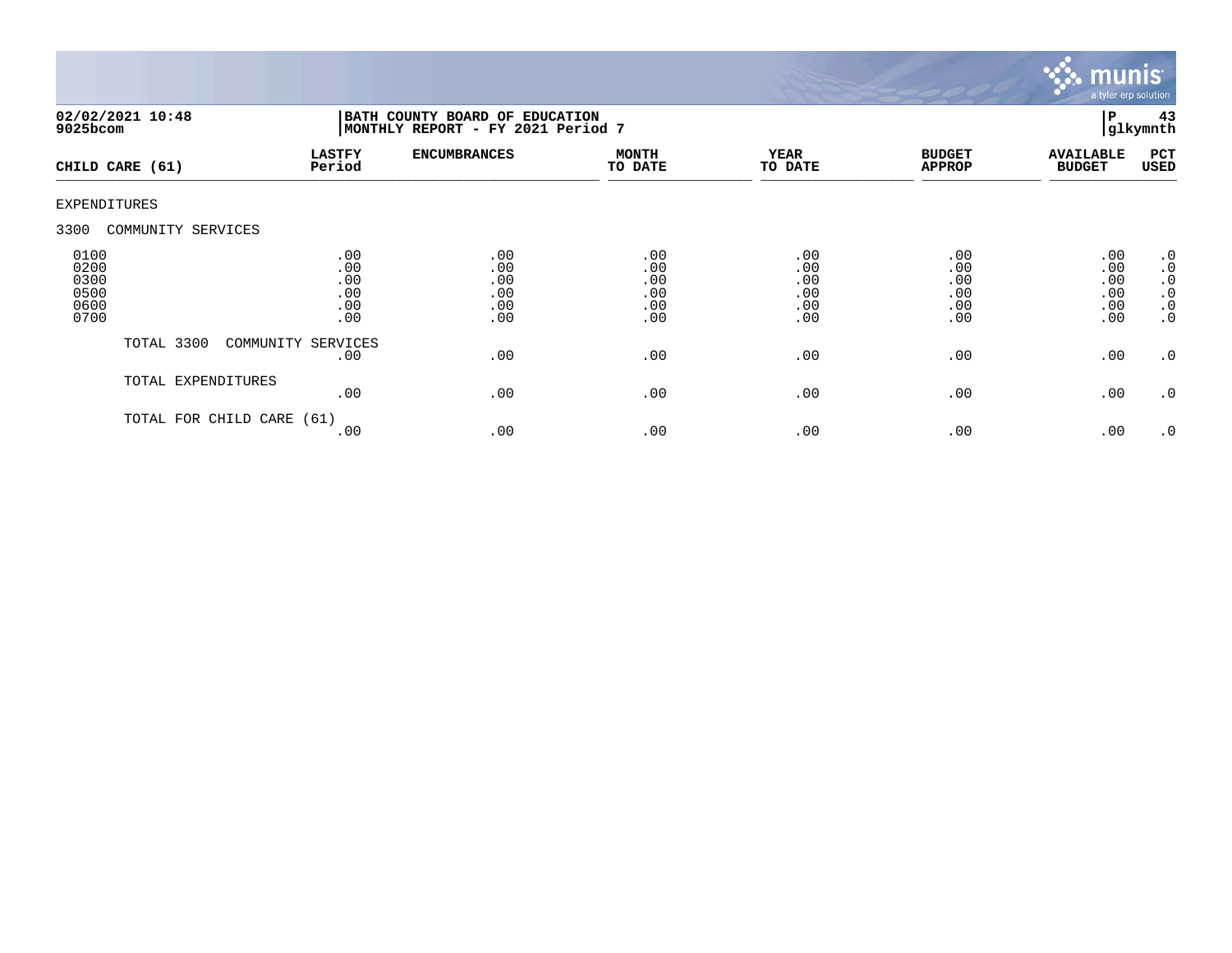|                              |                         |                                                                     |                         |                        |                                | munis<br>a tyler erp solution     |                |
|------------------------------|-------------------------|---------------------------------------------------------------------|-------------------------|------------------------|--------------------------------|-----------------------------------|----------------|
| 02/02/2021 10:48<br>9025bcom |                         | BATH COUNTY BOARD OF EDUCATION<br>MONTHLY REPORT - FY 2021 Period 7 |                         |                        |                                | $\, {\bf P}$                      | 44<br>glkymnth |
| PRESCHOOL (62)               | <b>LASTFY</b><br>Period | <b>ENCUMBRANCES</b>                                                 | <b>MONTH</b><br>TO DATE | <b>YEAR</b><br>TO DATE | <b>BUDGET</b><br><b>APPROP</b> | <b>AVAILABLE</b><br><b>BUDGET</b> | PCT<br>USED    |
| <b>REVENUES</b>              |                         |                                                                     |                         |                        |                                |                                   |                |
| 0999 BEGINNING BALANCE       |                         |                                                                     |                         |                        |                                |                                   |                |
| TOTAL 0999 BEGINNING BALANCE | .00                     | .00                                                                 | .00                     | .00                    | .00                            | .00                               | $\cdot$ 0      |
| <b>RECEIPTS</b>              |                         |                                                                     |                         |                        |                                |                                   |                |
| REVENUE FROM LOCAL SOURCES   |                         |                                                                     |                         |                        |                                |                                   |                |
| TUITION                      |                         |                                                                     |                         |                        |                                |                                   |                |
| 1310 TUIT IND                | .00                     | .00                                                                 | .00                     | .00                    | .00                            | .00                               | $\cdot$ 0      |
| TOTAL TUITION                | .00                     | .00                                                                 | .00                     | .00                    | .00                            | .00                               | $\cdot$ 0      |
| TOTAL REVENUE FROM LOCAL     | SOURCES<br>.00          | .00                                                                 | .00                     | .00                    | .00                            | .00                               | $\cdot$ 0      |
| TOTAL RECEIPTS               | .00                     | .00                                                                 | .00                     | .00                    | .00                            | .00                               | $\cdot$ 0      |
| TOTAL REVENUE                | .00                     | .00                                                                 | .00                     | .00                    | .00                            | .00                               | $\cdot$ 0      |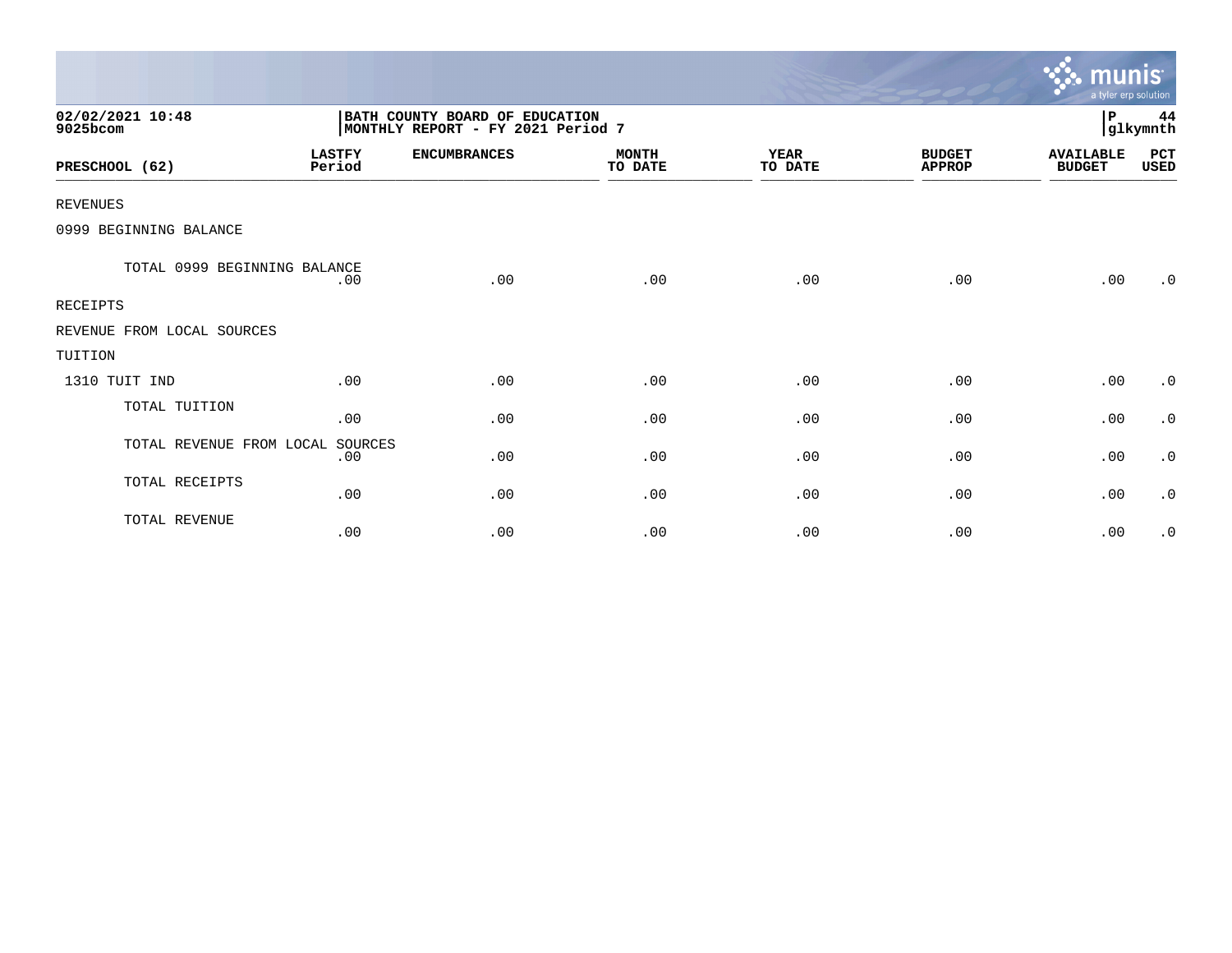

| 02/02/2021 10:48<br>9025bcom | BATH COUNTY BOARD OF EDUCATION<br>MONTHLY REPORT - FY 2021 Period 7 |                     |                         |                        |                                |                                   | 45<br> glkymnth    |
|------------------------------|---------------------------------------------------------------------|---------------------|-------------------------|------------------------|--------------------------------|-----------------------------------|--------------------|
| PRESCHOOL (62)               | <b>LASTFY</b><br>Period                                             | <b>ENCUMBRANCES</b> | <b>MONTH</b><br>TO DATE | <b>YEAR</b><br>TO DATE | <b>BUDGET</b><br><b>APPROP</b> | <b>AVAILABLE</b><br><b>BUDGET</b> | PCT<br><b>USED</b> |
| EXPENDITURES                 |                                                                     |                     |                         |                        |                                |                                   |                    |
| INSTRUCTION<br>1000          |                                                                     |                     |                         |                        |                                |                                   |                    |
| 0600                         | .00                                                                 | .00                 | .00                     | .00                    | .00                            | .00                               | $\cdot$ 0          |
| TOTAL 1000<br>INSTRUCTION    | .00                                                                 | .00                 | .00                     | .00                    | .00                            | .00                               | $\cdot$ 0          |
| TOTAL EXPENDITURES           | .00                                                                 | .00                 | .00                     | .00                    | .00                            | .00                               | .0                 |
| TOTAL FOR PRESCHOOL (62)     | .00                                                                 | .00                 | .00                     | .00                    | .00                            | .00                               | $\cdot$ 0          |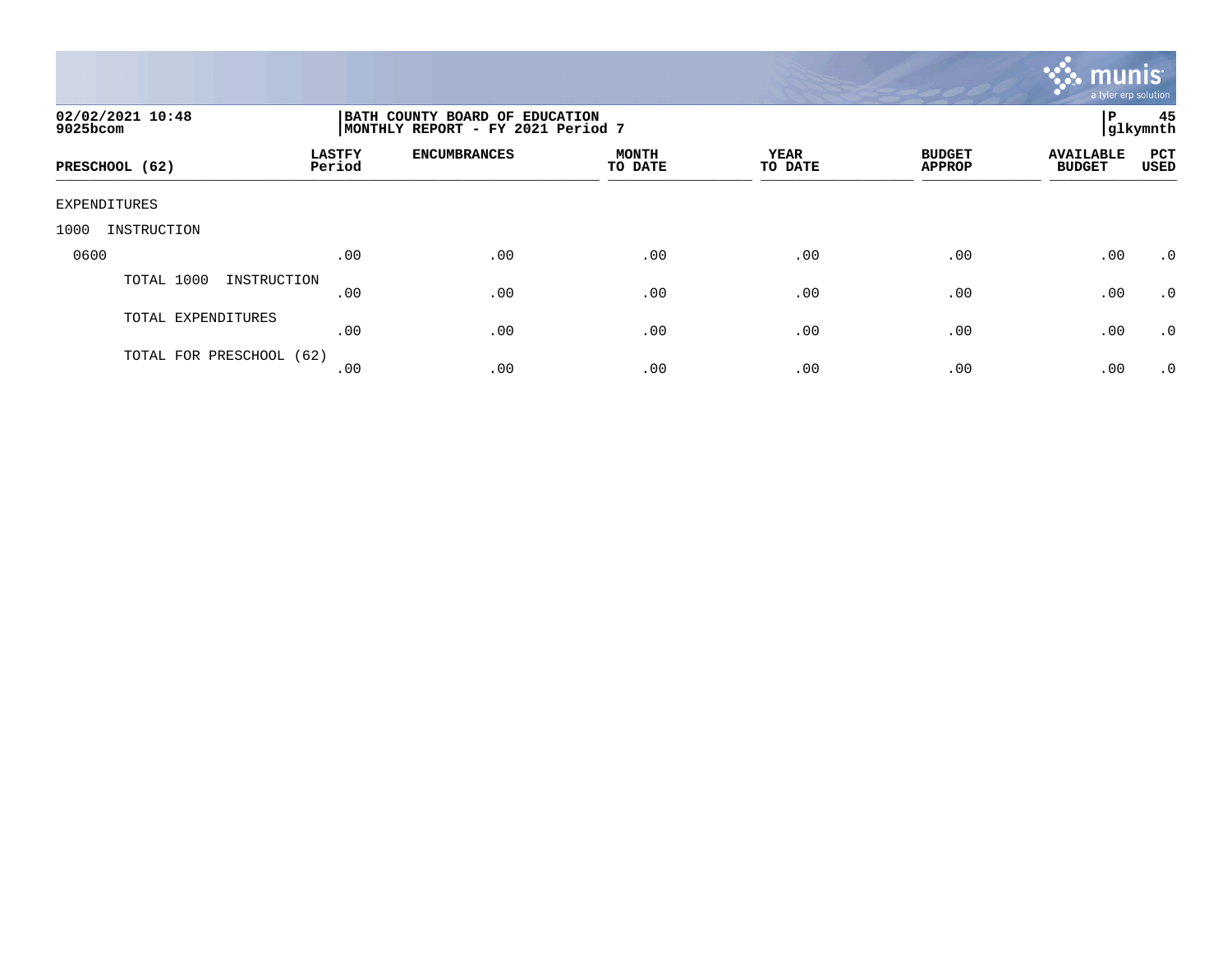|                                        |                         |                                                                     |                         |                        |                                | a tyler erp solution              |                    |
|----------------------------------------|-------------------------|---------------------------------------------------------------------|-------------------------|------------------------|--------------------------------|-----------------------------------|--------------------|
| 02/02/2021 10:48<br>9025bcom           |                         | BATH COUNTY BOARD OF EDUCATION<br>MONTHLY REPORT - FY 2021 Period 7 |                         |                        |                                | P                                 | 46<br>glkymnth     |
| TRUST/AGENCY FUNDS (7000)              | <b>LASTFY</b><br>Period | <b>ENCUMBRANCES</b>                                                 | <b>MONTH</b><br>TO DATE | <b>YEAR</b><br>TO DATE | <b>BUDGET</b><br><b>APPROP</b> | <b>AVAILABLE</b><br><b>BUDGET</b> | PCT<br><b>USED</b> |
| <b>REVENUES</b>                        |                         |                                                                     |                         |                        |                                |                                   |                    |
| 0999 BEGINNING BALANCE                 |                         |                                                                     |                         |                        |                                |                                   |                    |
| TOTAL 0999 BEGINNING BALANCE           | .00                     | .00                                                                 | .00                     | .00                    | .00                            | .00                               | $\cdot$ 0          |
| RECEIPTS                               |                         |                                                                     |                         |                        |                                |                                   |                    |
| REVENUE FROM LOCAL SOURCES             |                         |                                                                     |                         |                        |                                |                                   |                    |
| OTHER REVENUE FROM LOCAL SOURCES       |                         |                                                                     |                         |                        |                                |                                   |                    |
| 1920 CONTRIBUTE                        | 158.58                  | .00                                                                 | 479.36                  | 21,519.77              | 21,000.00                      | $-519.77$ 102.5                   |                    |
| TOTAL OTHER REVENUE FROM LOCAL SOURCES | 158.58                  | .00                                                                 | 479.36                  | 21,519.77              | 21,000.00                      | $-519.77$ 102.5                   |                    |
| TOTAL REVENUE FROM LOCAL SOURCES       | 158.58                  | .00                                                                 | 479.36                  | 21,519.77              | 21,000.00                      | $-519.77$ 102.5                   |                    |
| OTHER RECEIPTS                         |                         |                                                                     |                         |                        |                                |                                   |                    |
| INTERFUND TRANSFERS                    |                         |                                                                     |                         |                        |                                |                                   |                    |
| 5210 FND XFER                          | .00                     | .00                                                                 | .00                     | .00                    | .00                            | .00                               | $\cdot$ 0          |
| TOTAL INTERFUND TRANSFERS              | .00                     | .00                                                                 | .00                     | .00                    | .00                            | .00                               | $\cdot$ 0          |
| TOTAL OTHER RECEIPTS                   | .00                     | .00                                                                 | .00                     | .00                    | .00                            | .00                               | $\cdot$ 0          |
| TOTAL RECEIPTS                         | 158.58                  | .00                                                                 | 479.36                  | 21,519.77              | 21,000.00                      | $-519.77$ 102.5                   |                    |
| TOTAL REVENUE                          | 158.58                  | .00                                                                 | 479.36                  | 21,519.77              | 21,000.00                      | $-519.77$ 102.5                   |                    |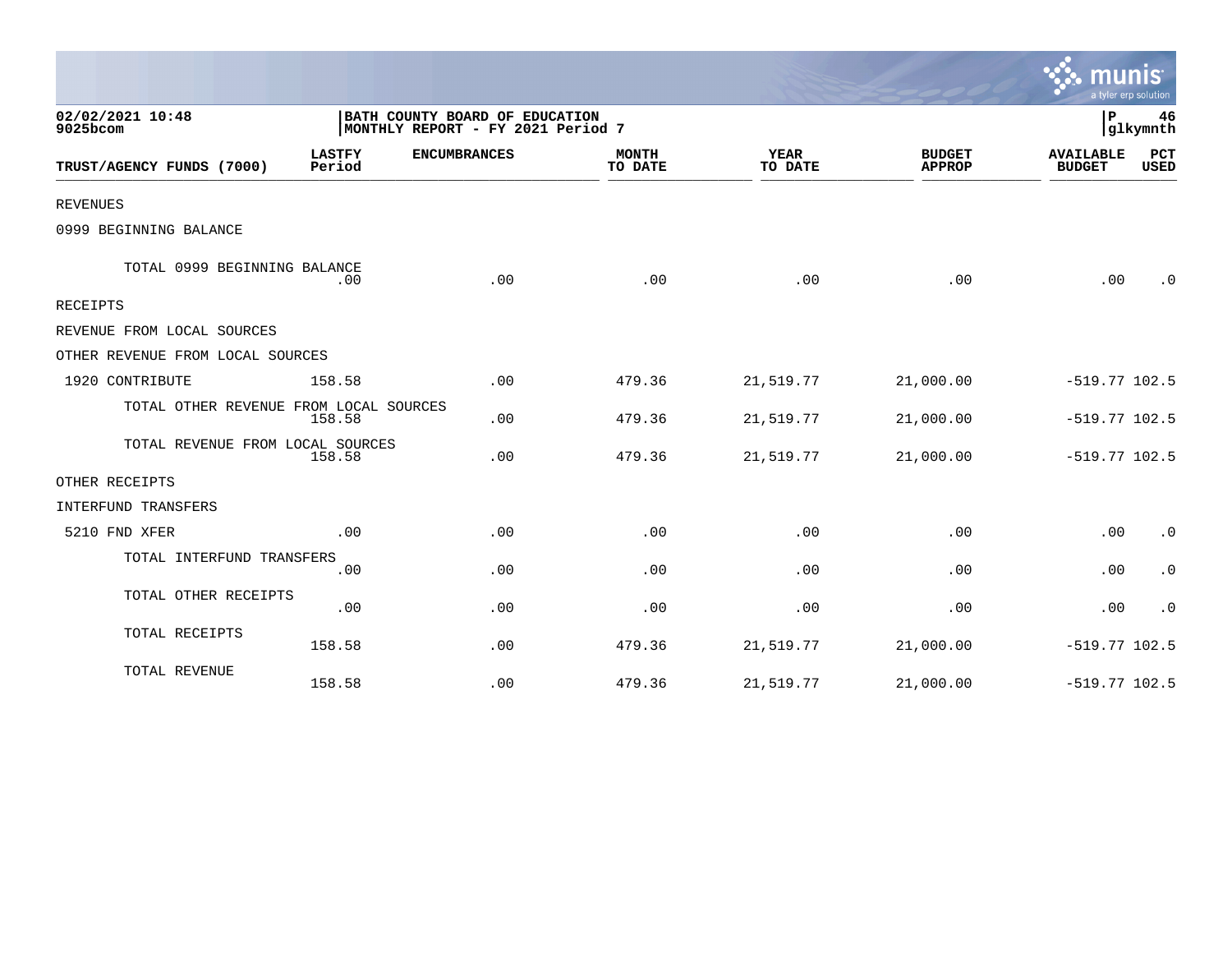

| 02/02/2021 10:48<br>9025bcom |                                | BATH COUNTY BOARD OF EDUCATION<br>MONTHLY REPORT - FY 2021 Period 7 |                         |                        |                                |                                   |                           |
|------------------------------|--------------------------------|---------------------------------------------------------------------|-------------------------|------------------------|--------------------------------|-----------------------------------|---------------------------|
| TRUST/AGENCY FUNDS (7000)    | <b>LASTFY</b><br>Period        | <b>ENCUMBRANCES</b>                                                 | <b>MONTH</b><br>TO DATE | <b>YEAR</b><br>TO DATE | <b>BUDGET</b><br><b>APPROP</b> | <b>AVAILABLE</b><br><b>BUDGET</b> | <b>PCT</b><br><b>USED</b> |
| EXPENDITURES                 |                                |                                                                     |                         |                        |                                |                                   |                           |
| 3300<br>COMMUNITY SERVICES   |                                |                                                                     |                         |                        |                                |                                   |                           |
| 0600                         | 1,000.00                       | .00                                                                 | .00                     | .00                    | 21,000.00                      | 21,000.00                         | .0                        |
| TOTAL 3300                   | COMMUNITY SERVICES<br>1,000.00 | .00                                                                 | .00                     | .00                    | 21,000.00                      | 21,000.00                         | $\cdot$ 0                 |
| TOTAL EXPENDITURES           | 1,000.00                       | .00                                                                 | .00                     | .00                    | 21,000.00                      | 21,000.00                         | .0                        |
| TOTAL FOR TRUST/AGENCY FUNDS | (7000)<br>$-841.42$            | .00                                                                 | 479.36                  | 21,519.77              | .00                            | $-21,519.77$                      | $\cdot$ 0                 |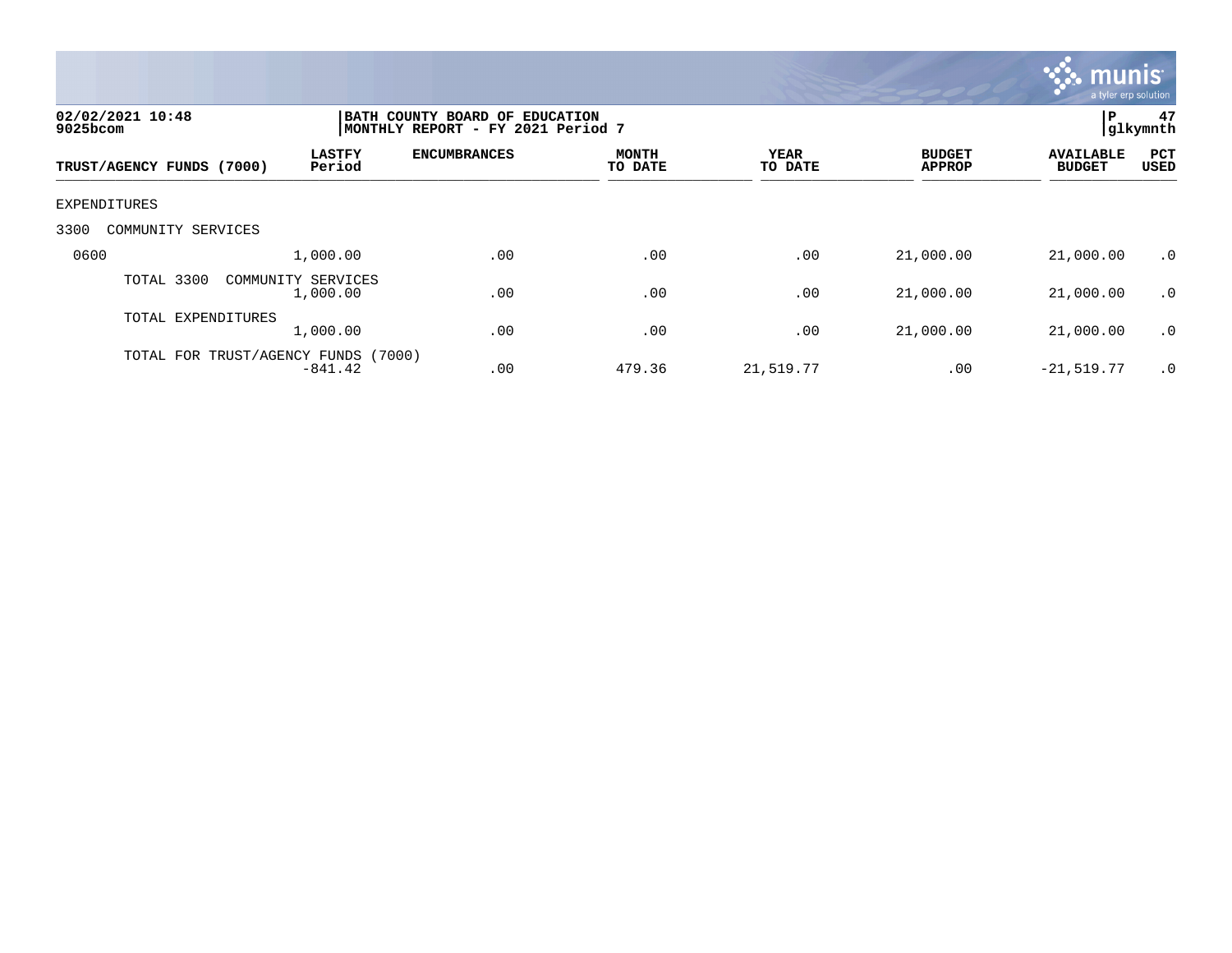|                                                     |                                                                     |                     |                         |                        |                                | <b>munis</b><br>a tyler erp solution |                                     |
|-----------------------------------------------------|---------------------------------------------------------------------|---------------------|-------------------------|------------------------|--------------------------------|--------------------------------------|-------------------------------------|
| 02/02/2021 10:48<br>9025bcom                        | BATH COUNTY BOARD OF EDUCATION<br>MONTHLY REPORT - FY 2021 Period 7 |                     |                         |                        |                                | $\, {\bf P}$                         | 48<br>glkymnth                      |
| GOVERNMENTAL ASSETS (8)                             | <b>LASTFY</b><br>Period                                             | <b>ENCUMBRANCES</b> | <b>MONTH</b><br>TO DATE | <b>YEAR</b><br>TO DATE | <b>BUDGET</b><br><b>APPROP</b> | <b>AVAILABLE</b><br><b>BUDGET</b>    | <b>PCT</b><br>USED                  |
| <b>REVENUES</b>                                     |                                                                     |                     |                         |                        |                                |                                      |                                     |
| RECEIPTS                                            |                                                                     |                     |                         |                        |                                |                                      |                                     |
| REVENUE FROM LOCAL SOURCES                          |                                                                     |                     |                         |                        |                                |                                      |                                     |
| OTHER REVENUE FROM LOCAL SOURCES                    |                                                                     |                     |                         |                        |                                |                                      |                                     |
| 1930 GAIN/LOSS                                      | .00                                                                 | .00                 | .00                     | .00                    | .00                            | .00                                  | $\cdot$ 0                           |
| TOTAL OTHER REVENUE FROM LOCAL SOURCES              | .00                                                                 | .00                 | .00                     | .00                    | .00                            | .00                                  | $\cdot$ 0                           |
| TOTAL REVENUE FROM LOCAL SOURCES                    | .00                                                                 | .00                 | .00                     | .00                    | .00                            | .00                                  | $\boldsymbol{\cdot}$ 0              |
| OTHER RECEIPTS                                      |                                                                     |                     |                         |                        |                                |                                      |                                     |
| SALE OR COMP FOR LOSS OF ASSETS                     |                                                                     |                     |                         |                        |                                |                                      |                                     |
| 5311 SALE LAND<br>5331 SALE BLDG<br>5341 SALE EQUIP | .00<br>.00<br>.00                                                   | .00<br>.00<br>.00   | .00<br>.00<br>.00       | .00<br>.00<br>.00      | .00<br>.00<br>.00              | .00<br>.00<br>.00                    | $\cdot$ 0<br>$\cdot$ 0<br>$\cdot$ 0 |
| TOTAL SALE OR COMP FOR LOSS OF ASSETS               | .00                                                                 | .00                 | .00                     | .00                    | .00                            | .00                                  | $\cdot$ 0                           |
| TOTAL OTHER RECEIPTS                                | .00                                                                 | .00                 | .00                     | .00                    | .00                            | .00                                  | $\boldsymbol{\cdot}$ 0              |
| TOTAL RECEIPTS                                      | .00                                                                 | .00                 | .00                     | .00                    | .00                            | .00                                  | $\cdot$ 0                           |
| TOTAL REVENUE                                       | .00                                                                 | .00                 | .00                     | .00                    | .00                            | .00                                  | $\cdot$ 0                           |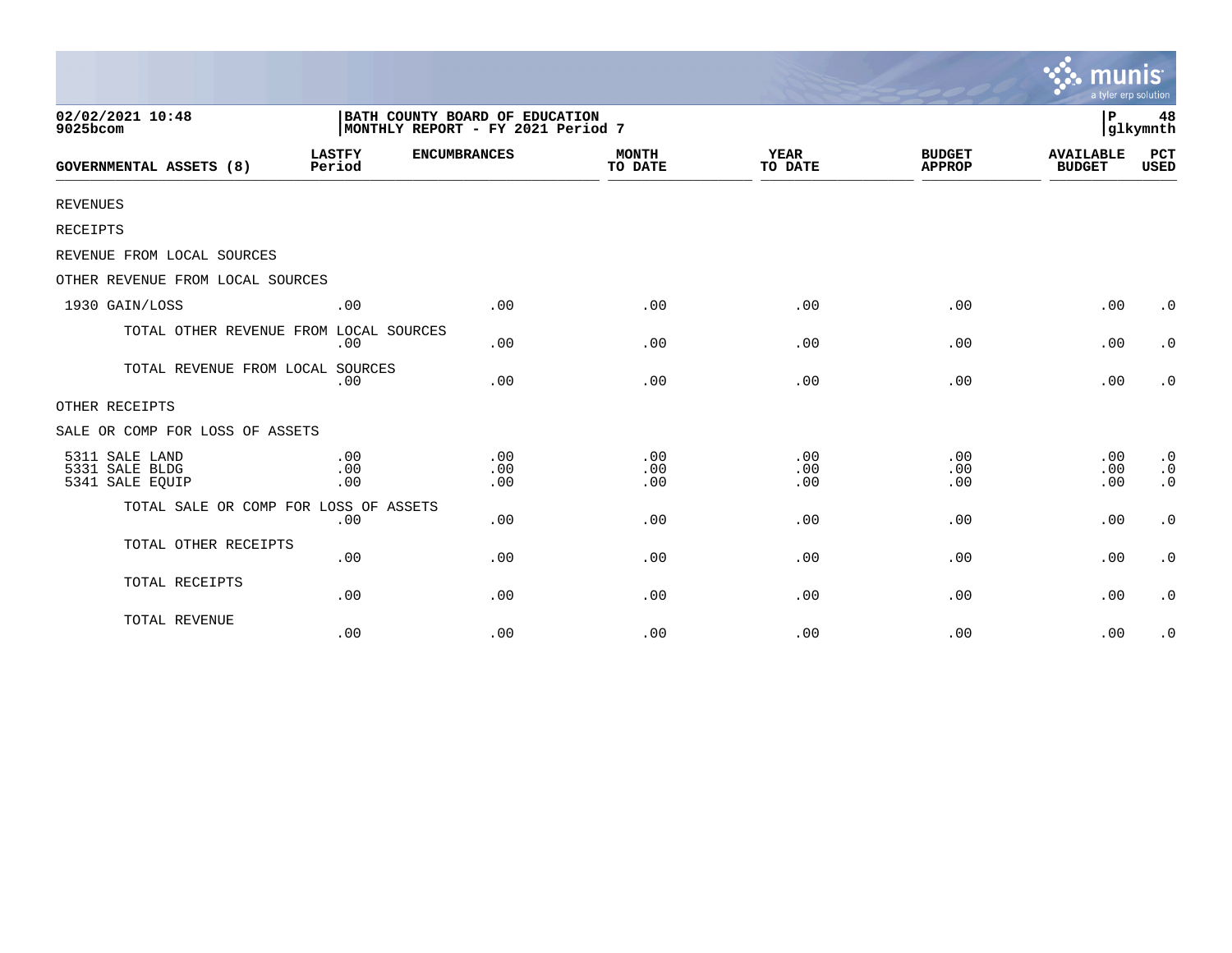

| 02/02/2021 10:48<br>9025bcom       |                                                | BATH COUNTY BOARD OF EDUCATION<br>MONTHLY REPORT - FY 2021 Period 7 |                         |                 |                                |                                   |                    |
|------------------------------------|------------------------------------------------|---------------------------------------------------------------------|-------------------------|-----------------|--------------------------------|-----------------------------------|--------------------|
| GOVERNMENTAL ASSETS (8)            | <b>LASTFY</b><br><b>ENCUMBRANCES</b><br>Period |                                                                     | <b>MONTH</b><br>TO DATE | YEAR<br>TO DATE | <b>BUDGET</b><br><b>APPROP</b> | <b>AVAILABLE</b><br><b>BUDGET</b> | PCT<br><b>USED</b> |
| EXPENDITURES                       |                                                |                                                                     |                         |                 |                                |                                   |                    |
| 1000 INSTRUCTION                   |                                                |                                                                     |                         |                 |                                |                                   |                    |
| 0700                               | 275.65                                         | .00                                                                 | 507.31                  | 537.93          | .00                            | $-537.93$                         | $\cdot$ 0          |
|                                    | TOTAL 1000 INSTRUCTION<br>275.65               | .00                                                                 | 507.31                  | 537.93          | .00                            | $-537.93$                         | $\cdot$ 0          |
| 2100 STUDENT SUPPORT SERVICES      |                                                |                                                                     |                         |                 |                                |                                   |                    |
| 0700                               | .00                                            | .00                                                                 | .00                     | .00             | .00                            | .00                               | . $\boldsymbol{0}$ |
| TOTAL 2100                         | STUDENT SUPPORT SERVICES<br>.00                | .00                                                                 | .00                     | .00             | .00                            | .00                               | $\cdot$ 0          |
| 2200 INSTRUCTIONAL STAFF SUPP SERV |                                                |                                                                     |                         |                 |                                |                                   |                    |
| 0700                               | 83.19                                          | .00                                                                 | .00                     | 44.17           | .00                            | $-44.17$                          | $\cdot$ 0          |
| TOTAL 2200                         | INSTRUCTIONAL STAFF SUPP SERV<br>83.19         | .00                                                                 | .00                     | 44.17           | .00                            | $-44.17$                          | $\cdot$ 0          |
| 2300 DISTRICT ADMIN SUPPORT        |                                                |                                                                     |                         |                 |                                |                                   |                    |
| 0700                               | 26.67                                          | .00                                                                 | .00                     | 225.12          | .00                            | $-225.12$                         | $\cdot$ 0          |
| TOTAL 2300                         | DISTRICT ADMIN SUPPORT<br>26.67                | .00                                                                 | .00                     | 225.12          | .00                            | $-225.12$                         | $\cdot$ 0          |
| 2400<br>SCHOOL ADMIN SUPPORT       |                                                |                                                                     |                         |                 |                                |                                   |                    |
| 0700                               | .00                                            | .00                                                                 | .00                     | .00             | .00                            | .00                               | $\cdot$ 0          |
| TOTAL 2400                         | SCHOOL ADMIN SUPPORT<br>.00                    | .00                                                                 | .00                     | .00             | .00                            | .00                               | $\cdot$ 0          |
| BUSINESS SUPPORT SERVICES<br>2500  |                                                |                                                                     |                         |                 |                                |                                   |                    |
| 0700                               | .00                                            | .00                                                                 | .00                     | .00             | .00                            | .00                               | $\cdot$ 0          |
| TOTAL 2500                         | BUSINESS SUPPORT SERVICES<br>.00               | .00                                                                 | .00                     | .00             | .00                            | .00                               | $\cdot$ 0          |
|                                    | 2600 PLANT OPERATIONS AND MAINTENANCE          |                                                                     |                         |                 |                                |                                   |                    |
| 0700                               | .00                                            | .00                                                                 | .00                     | .00             | .00                            | .00                               | $\cdot$ 0          |
| TOTAL 2600                         | PLANT OPERATIONS AND MAINTENANCE<br>.00        | .00                                                                 | .00                     | .00             | .00                            | .00                               | $\cdot$ 0          |

2700 STUDENT TRANSPORTATION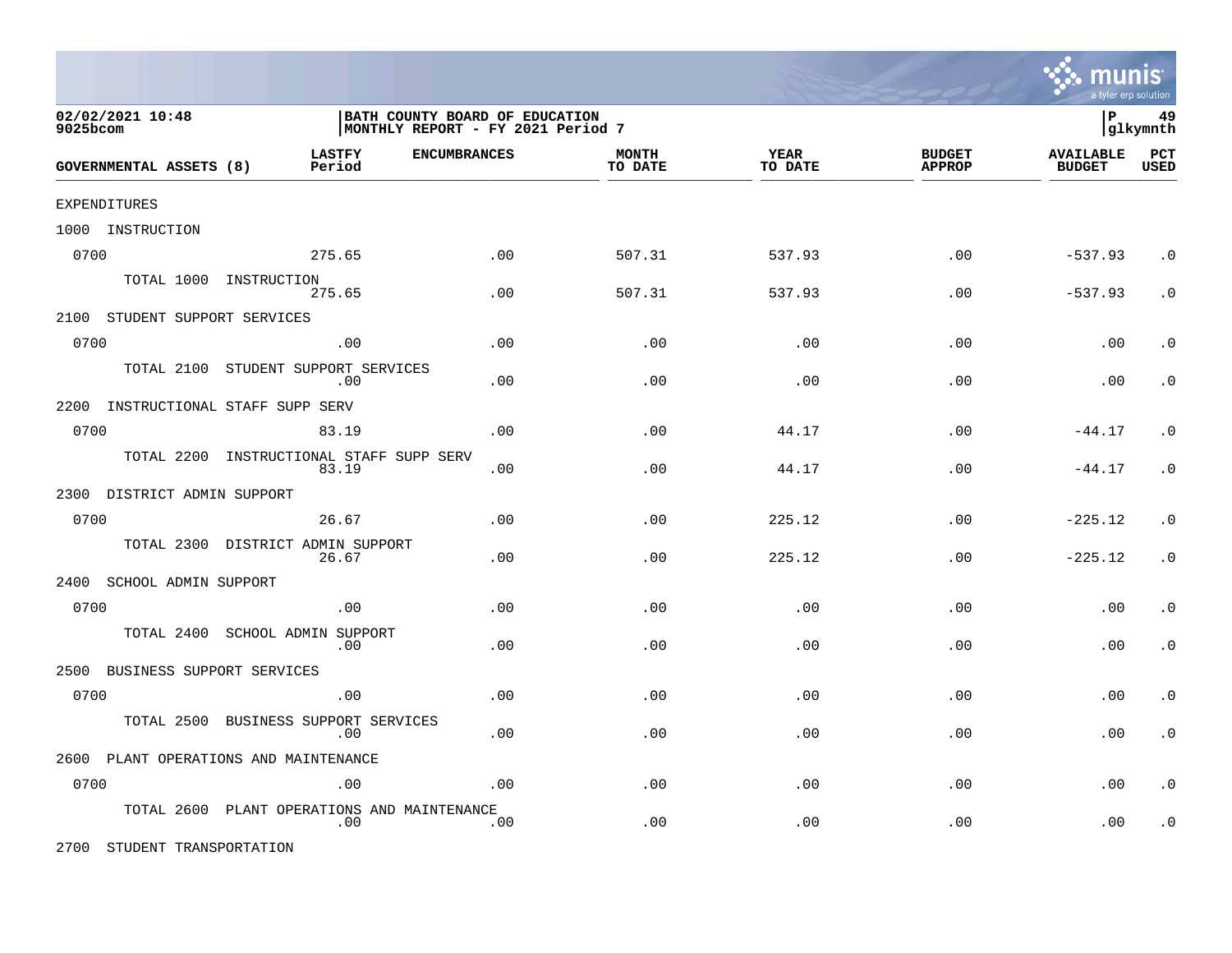

|                                                                                                     |                               |                     |                         |                 |                                | <b>munis</b><br>a tyler erp solution |             |  |
|-----------------------------------------------------------------------------------------------------|-------------------------------|---------------------|-------------------------|-----------------|--------------------------------|--------------------------------------|-------------|--|
| 02/02/2021 10:48<br>BATH COUNTY BOARD OF EDUCATION<br>MONTHLY REPORT - FY 2021 Period 7<br>9025bcom |                               |                     |                         |                 |                                |                                      |             |  |
| <b>GOVERNMENTAL ASSETS (8)</b>                                                                      | <b>LASTFY</b><br>Period       | <b>ENCUMBRANCES</b> | <b>MONTH</b><br>TO DATE | YEAR<br>TO DATE | <b>BUDGET</b><br><b>APPROP</b> | <b>AVAILABLE</b><br><b>BUDGET</b>    | PCT<br>USED |  |
| 0700                                                                                                | .00                           | .00                 | .00                     | .00             | .00                            | .00                                  | $\cdot$ 0   |  |
| TOTAL 2700                                                                                          | STUDENT TRANSPORTATION<br>.00 | .00                 | .00                     | .00             | .00                            | .00                                  | $\cdot$ 0   |  |
| 3300<br>COMMUNITY SERVICES                                                                          |                               |                     |                         |                 |                                |                                      |             |  |
| 0700                                                                                                | .00                           | .00                 | .00                     | .00             | .00                            | .00                                  | $\cdot$ 0   |  |
| TOTAL 3300                                                                                          | COMMUNITY<br>SERVICES<br>.00  | .00                 | .00                     | .00             | .00                            | .00                                  | $\cdot$ 0   |  |
| TOTAL EXPENDITURES                                                                                  | 385.51                        | .00                 | 507.31                  | 807.22          | .00                            | $-807.22$                            | $\cdot$ 0   |  |
| TOTAL FOR GOVERNMENTAL ASSETS (8)                                                                   | $-385.51$                     | .00                 | $-507.31$               | $-807.22$       | .00                            | 807.22                               | $\cdot$ 0   |  |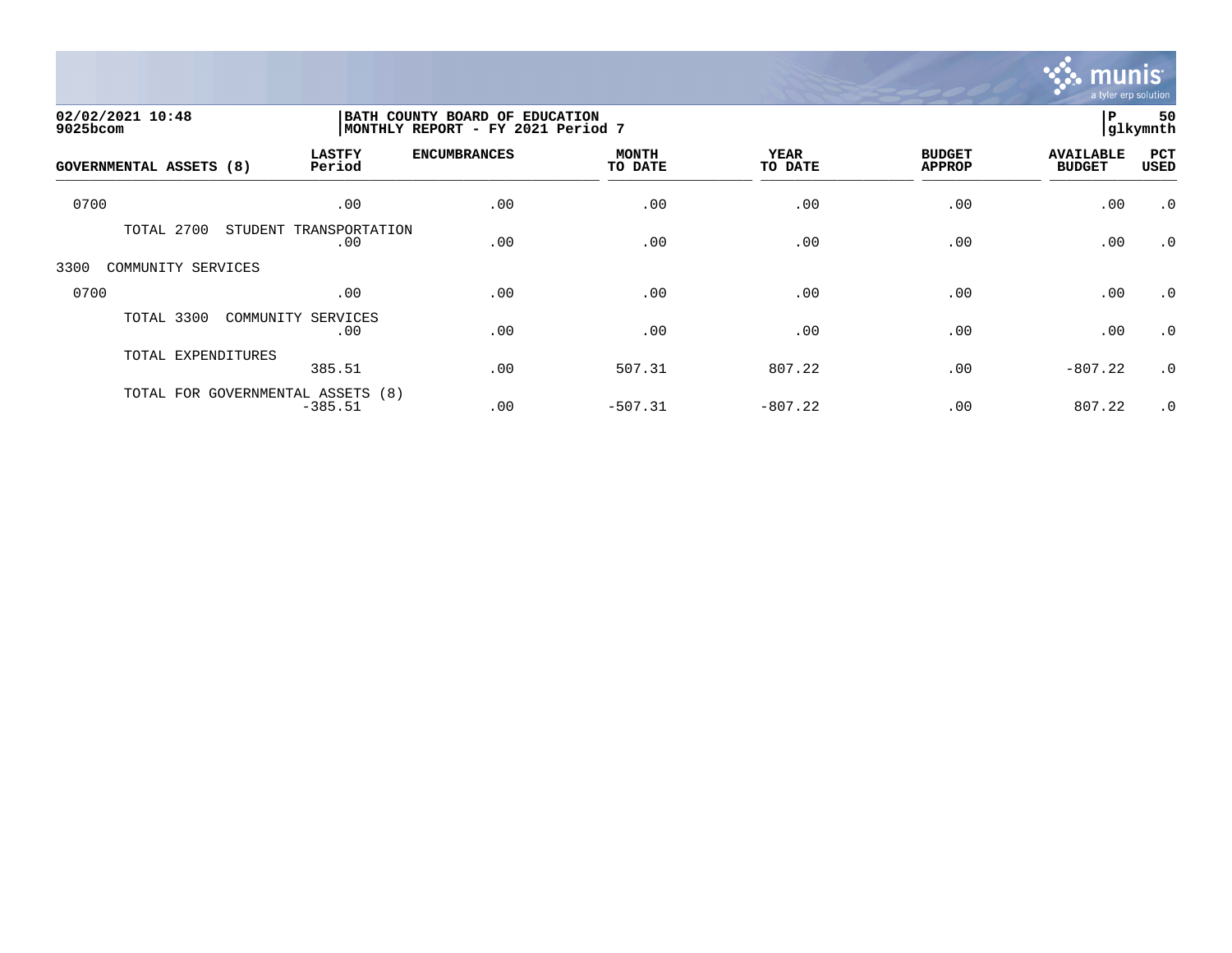|                                  |                         |                                                                     |                         |                        |                                | munis<br>a tyler erp solution     |                |
|----------------------------------|-------------------------|---------------------------------------------------------------------|-------------------------|------------------------|--------------------------------|-----------------------------------|----------------|
| 02/02/2021 10:48<br>9025bcom     |                         | BATH COUNTY BOARD OF EDUCATION<br>MONTHLY REPORT - FY 2021 Period 7 |                         |                        |                                | $\, {\bf P}$                      | 51<br>glkymnth |
| FOOD SERVICE ASSETS (81)         | <b>LASTFY</b><br>Period | <b>ENCUMBRANCES</b>                                                 | <b>MONTH</b><br>TO DATE | <b>YEAR</b><br>TO DATE | <b>BUDGET</b><br><b>APPROP</b> | <b>AVAILABLE</b><br><b>BUDGET</b> | PCT<br>USED    |
| REVENUES                         |                         |                                                                     |                         |                        |                                |                                   |                |
| RECEIPTS                         |                         |                                                                     |                         |                        |                                |                                   |                |
| REVENUE FROM LOCAL SOURCES       |                         |                                                                     |                         |                        |                                |                                   |                |
| OTHER REVENUE FROM LOCAL SOURCES |                         |                                                                     |                         |                        |                                |                                   |                |
| 1930 GAIN/LOSS                   | .00                     | .00                                                                 | .00                     | .00                    | .00                            | .00                               | $\cdot$ 0      |
| TOTAL OTHER REVENUE FROM         | LOCAL SOURCES<br>.00    | .00                                                                 | .00                     | .00                    | .00                            | .00                               | $\cdot$ 0      |
| TOTAL REVENUE FROM LOCAL SOURCES | .00                     | .00                                                                 | .00                     | .00                    | .00                            | .00                               | $\cdot$ 0      |
| TOTAL RECEIPTS                   | .00                     | .00                                                                 | .00                     | .00                    | .00                            | .00                               | $\cdot$ 0      |
| TOTAL REVENUE                    | .00                     | .00                                                                 | .00                     | .00                    | .00                            | .00                               | $\cdot$ 0      |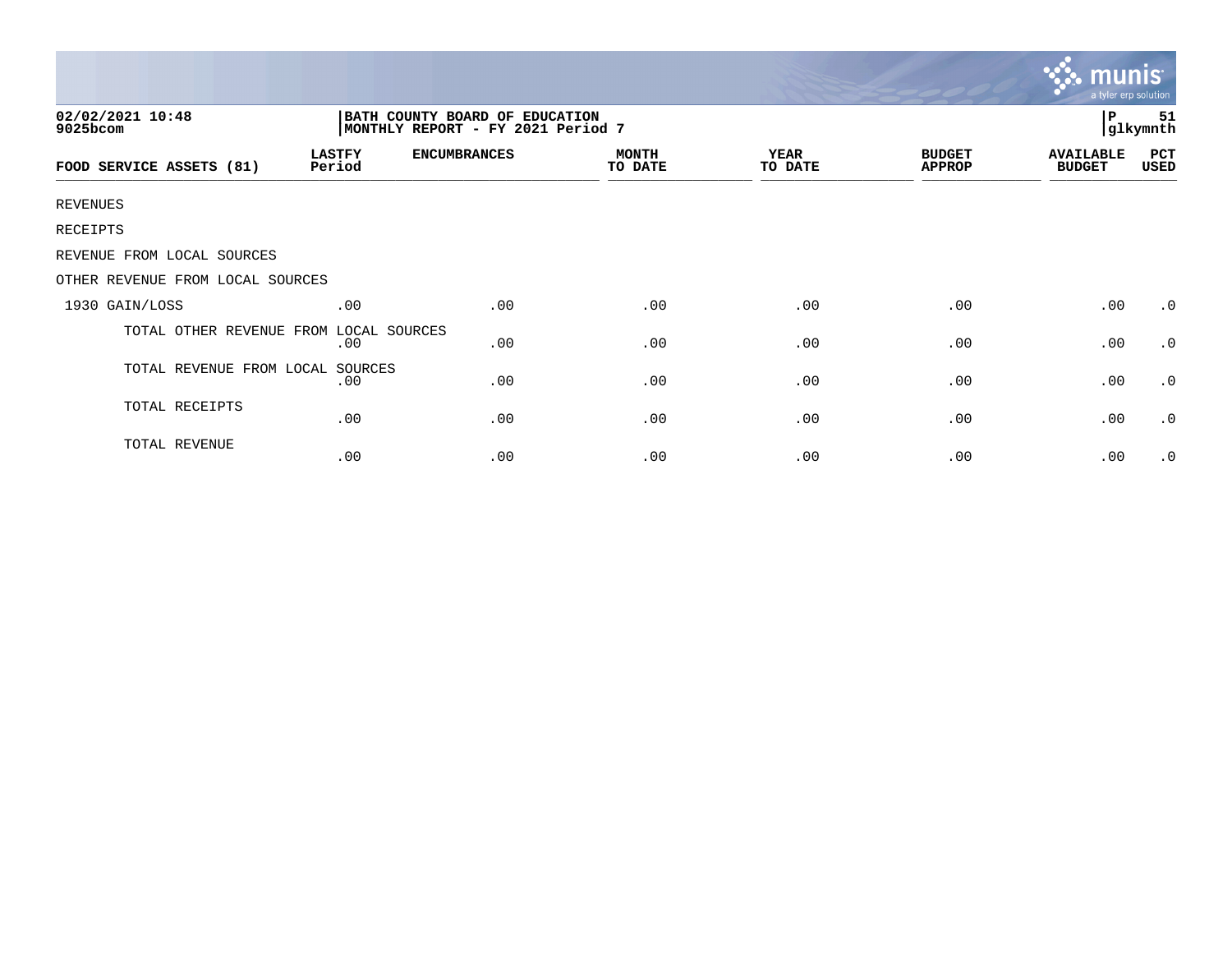

| 02/02/2021 10:48<br>$9025$ bcom    |                               | BATH COUNTY BOARD OF EDUCATION<br>MONTHLY REPORT - FY 2021 Period 7 |                         |                 |                                |                                   |                    |
|------------------------------------|-------------------------------|---------------------------------------------------------------------|-------------------------|-----------------|--------------------------------|-----------------------------------|--------------------|
| FOOD SERVICE ASSETS (81)           | <b>LASTFY</b><br>Period       | <b>ENCUMBRANCES</b>                                                 | <b>MONTH</b><br>TO DATE | YEAR<br>TO DATE | <b>BUDGET</b><br><b>APPROP</b> | <b>AVAILABLE</b><br><b>BUDGET</b> | PCT<br><b>USED</b> |
| EXPENDITURES                       |                               |                                                                     |                         |                 |                                |                                   |                    |
| 3100<br>FOOD SERVICE OPERATION     |                               |                                                                     |                         |                 |                                |                                   |                    |
| 0700                               | .00                           | .00                                                                 | .00                     | .00             | .00                            | .00                               | .0                 |
| TOTAL 3100                         | FOOD SERVICE OPERATION<br>.00 | .00                                                                 | .00                     | .00             | .00                            | .00                               | .0                 |
| TOTAL EXPENDITURES                 | .00                           | .00                                                                 | .00                     | .00             | .00                            | .00                               | .0                 |
| TOTAL FOR FOOD SERVICE ASSETS (81) | .00                           | .00                                                                 | .00                     | .00             | .00                            | .00                               | .0                 |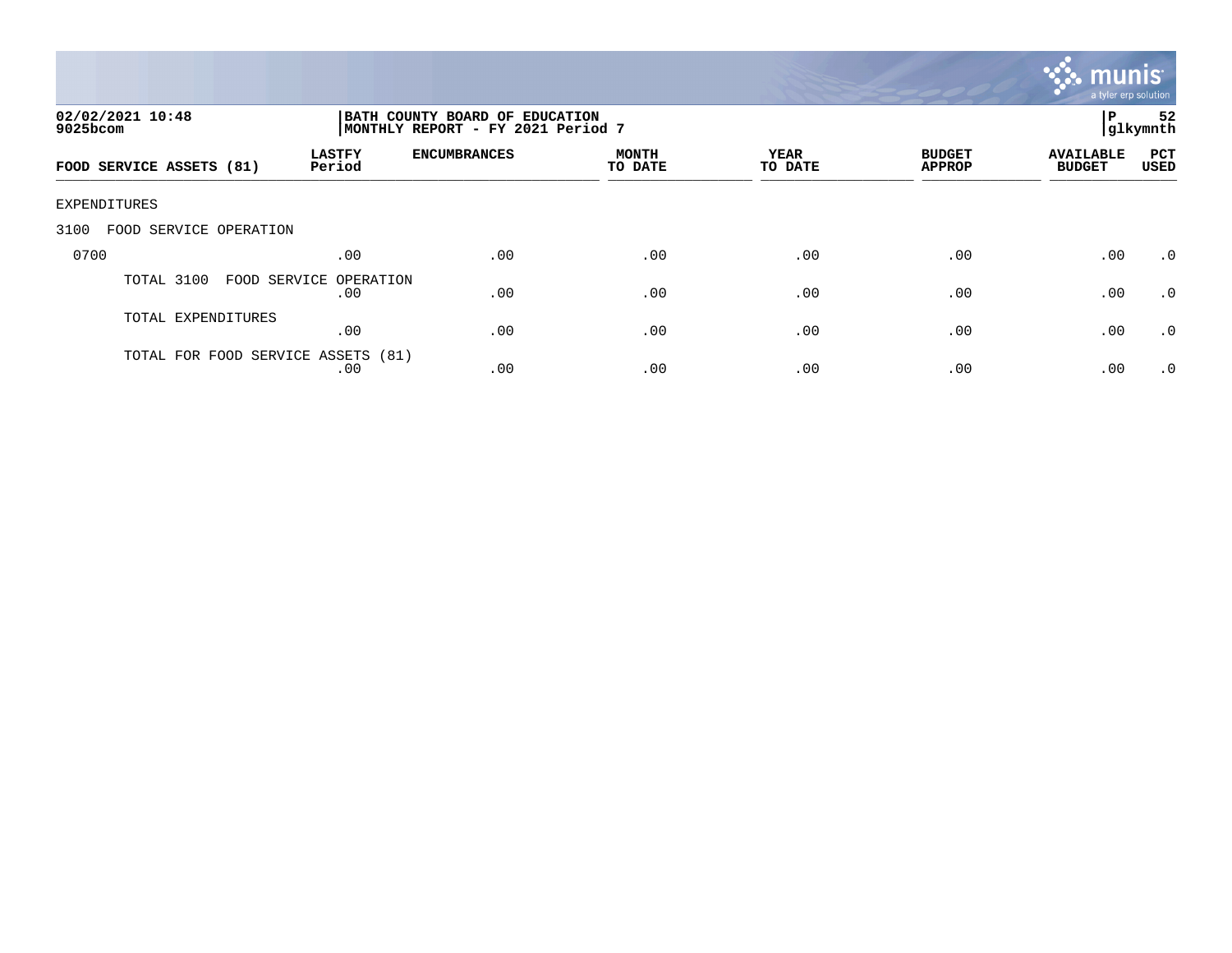|                                  |                                                                      |                     |                         |                 |                                | munis<br>a tyler erp solution     |                     |  |
|----------------------------------|----------------------------------------------------------------------|---------------------|-------------------------|-----------------|--------------------------------|-----------------------------------|---------------------|--|
| 02/02/2021 10:48<br>9025bcom     | BATH COUNTY BOARD OF EDUCATION<br> MONTHLY REPORT - FY 2021 Period 7 |                     |                         |                 |                                |                                   | 53<br>Р<br>glkymnth |  |
| DAY CARE ASSERTS (82)            | <b>LASTFY</b><br>Period                                              | <b>ENCUMBRANCES</b> | <b>MONTH</b><br>TO DATE | YEAR<br>TO DATE | <b>BUDGET</b><br><b>APPROP</b> | <b>AVAILABLE</b><br><b>BUDGET</b> | PCT<br>USED         |  |
| <b>REVENUES</b>                  |                                                                      |                     |                         |                 |                                |                                   |                     |  |
| RECEIPTS                         |                                                                      |                     |                         |                 |                                |                                   |                     |  |
| REVENUE FROM LOCAL SOURCES       |                                                                      |                     |                         |                 |                                |                                   |                     |  |
| OTHER REVENUE FROM LOCAL SOURCES |                                                                      |                     |                         |                 |                                |                                   |                     |  |
| 1930 GAIN/LOSS                   | .00                                                                  | .00                 | .00                     | .00             | .00                            | .00                               | $\cdot$ 0           |  |
| TOTAL OTHER REVENUE FROM         | LOCAL SOURCES<br>.00                                                 | .00                 | .00                     | .00             | .00                            | .00                               | $\cdot$ 0           |  |
| TOTAL REVENUE FROM LOCAL         | SOURCES<br>.00                                                       | .00                 | .00                     | .00             | .00                            | .00                               | $\cdot$ 0           |  |
| TOTAL RECEIPTS                   | .00                                                                  | .00                 | .00                     | .00             | .00                            | .00                               | $\cdot$ 0           |  |
| TOTAL REVENUE                    | .00                                                                  | .00                 | .00                     | .00             | .00                            | .00                               | $\cdot$ 0           |  |
| TOTAL FOR DAY CARE ASSERTS (82)  | .00                                                                  | .00                 | .00                     | .00             | .00                            | .00                               | $\cdot$ 0           |  |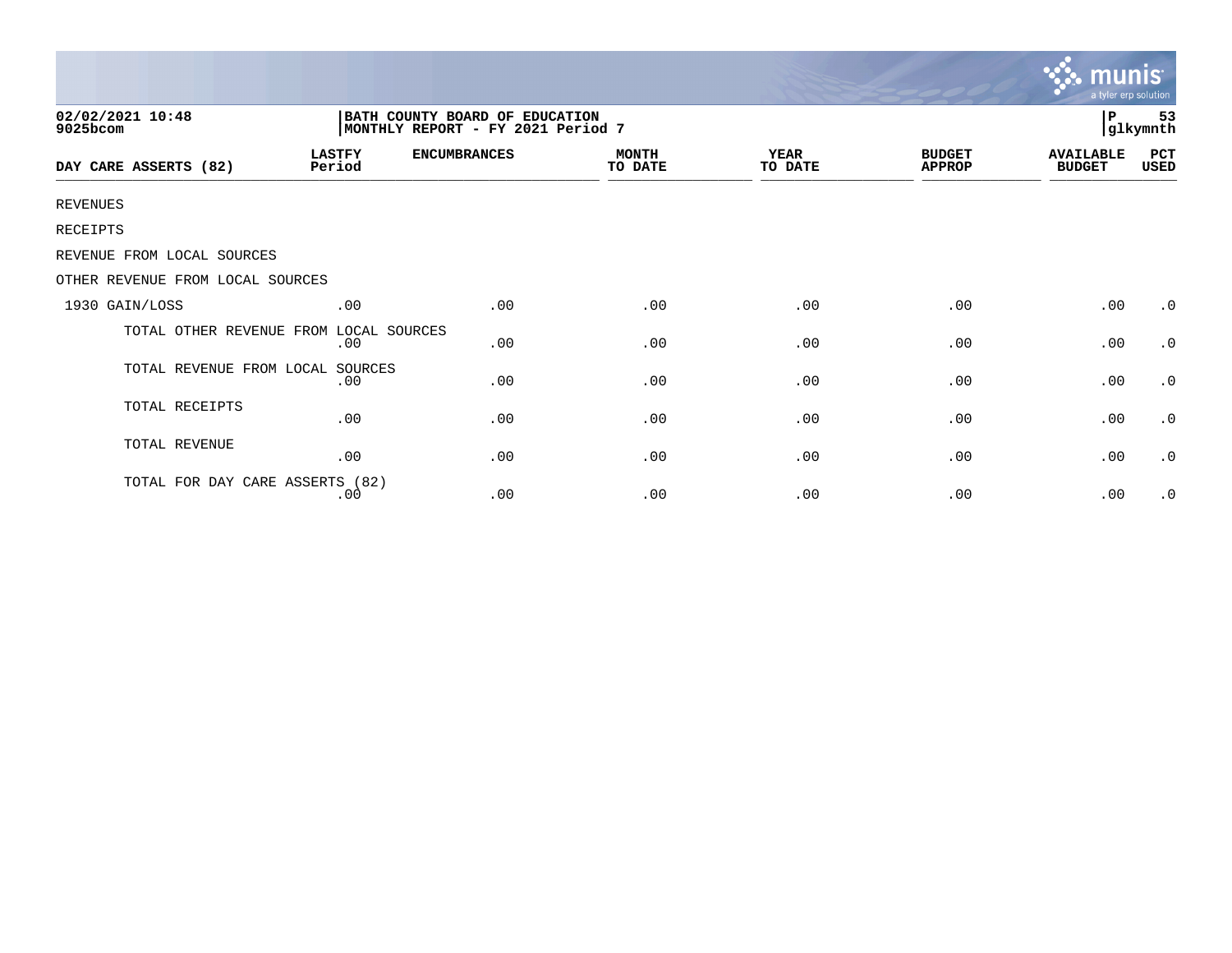| 02/02/2021 10:48<br>9025bcom     |                         |                     | l P<br>54<br>glkymnth   |                        |                                |                                   |             |  |
|----------------------------------|-------------------------|---------------------|-------------------------|------------------------|--------------------------------|-----------------------------------|-------------|--|
| ADULT EDUCATION ASSETS (84)      | <b>LASTFY</b><br>Period | <b>ENCUMBRANCES</b> | <b>MONTH</b><br>TO DATE | <b>YEAR</b><br>TO DATE | <b>BUDGET</b><br><b>APPROP</b> | <b>AVAILABLE</b><br><b>BUDGET</b> | PCT<br>USED |  |
| <b>REVENUES</b>                  |                         |                     |                         |                        |                                |                                   |             |  |
| RECEIPTS                         |                         |                     |                         |                        |                                |                                   |             |  |
| REVENUE FROM LOCAL SOURCES       |                         |                     |                         |                        |                                |                                   |             |  |
| OTHER REVENUE FROM LOCAL SOURCES |                         |                     |                         |                        |                                |                                   |             |  |
| 1930 GAIN/LOSS                   | .00                     | .00                 | .00                     | .00                    | .00                            | .00                               | $\cdot$ 0   |  |
| TOTAL OTHER REVENUE FROM         | LOCAL SOURCES<br>.00    | .00                 | .00                     | .00                    | .00                            | .00                               | $\cdot$ 0   |  |
| TOTAL REVENUE FROM LOCAL SOURCES | .00                     | .00                 | .00                     | .00                    | .00                            | .00                               | $\cdot$ 0   |  |
| TOTAL RECEIPTS                   | .00                     | .00                 | .00                     | .00                    | .00                            | .00                               | $\cdot$ 0   |  |
| TOTAL REVENUE                    | .00                     | .00                 | .00                     | .00                    | .00                            | .00                               | $\cdot$ 0   |  |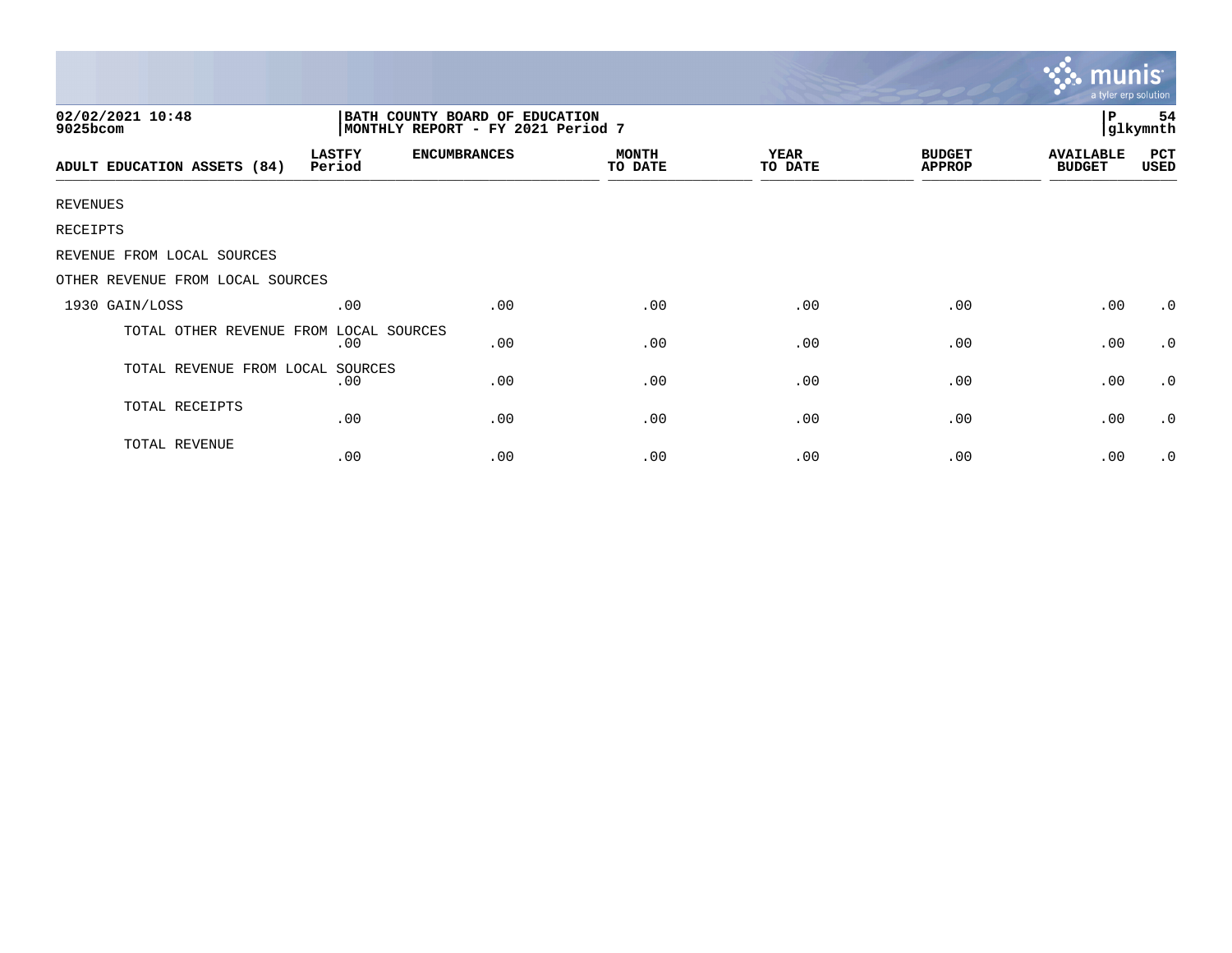

| 02/02/2021 10:48<br>9025bcom          |                                   | BATH COUNTY BOARD OF EDUCATION<br> glkymnth<br> MONTHLY REPORT - FY 2021 Period 7 |                         |                        |                                |                                   |                    |
|---------------------------------------|-----------------------------------|-----------------------------------------------------------------------------------|-------------------------|------------------------|--------------------------------|-----------------------------------|--------------------|
| ADULT EDUCATION ASSETS (84)           | <b>LASTFY</b><br>Period           | <b>ENCUMBRANCES</b>                                                               | <b>MONTH</b><br>TO DATE | <b>YEAR</b><br>TO DATE | <b>BUDGET</b><br><b>APPROP</b> | <b>AVAILABLE</b><br><b>BUDGET</b> | PCT<br><b>USED</b> |
| EXPENDITURES                          |                                   |                                                                                   |                         |                        |                                |                                   |                    |
| 3400<br>ADULT EDUCATION OPERATIONS    |                                   |                                                                                   |                         |                        |                                |                                   |                    |
| 0700                                  | .00                               | .00                                                                               | .00                     | .00                    | .00                            | .00                               | $\cdot$ 0          |
| TOTAL 3400                            | ADULT EDUCATION OPERATIONS<br>.00 | .00                                                                               | .00                     | .00                    | .00                            | .00                               | $\cdot$ 0          |
| TOTAL EXPENDITURES                    | .00                               | .00                                                                               | .00                     | .00                    | .00                            | .00                               | $\cdot$ 0          |
| TOTAL FOR ADULT EDUCATION ASSETS (84) | .00                               | .00                                                                               | .00                     | .00                    | .00                            | .00                               | $.0 \cdot$         |